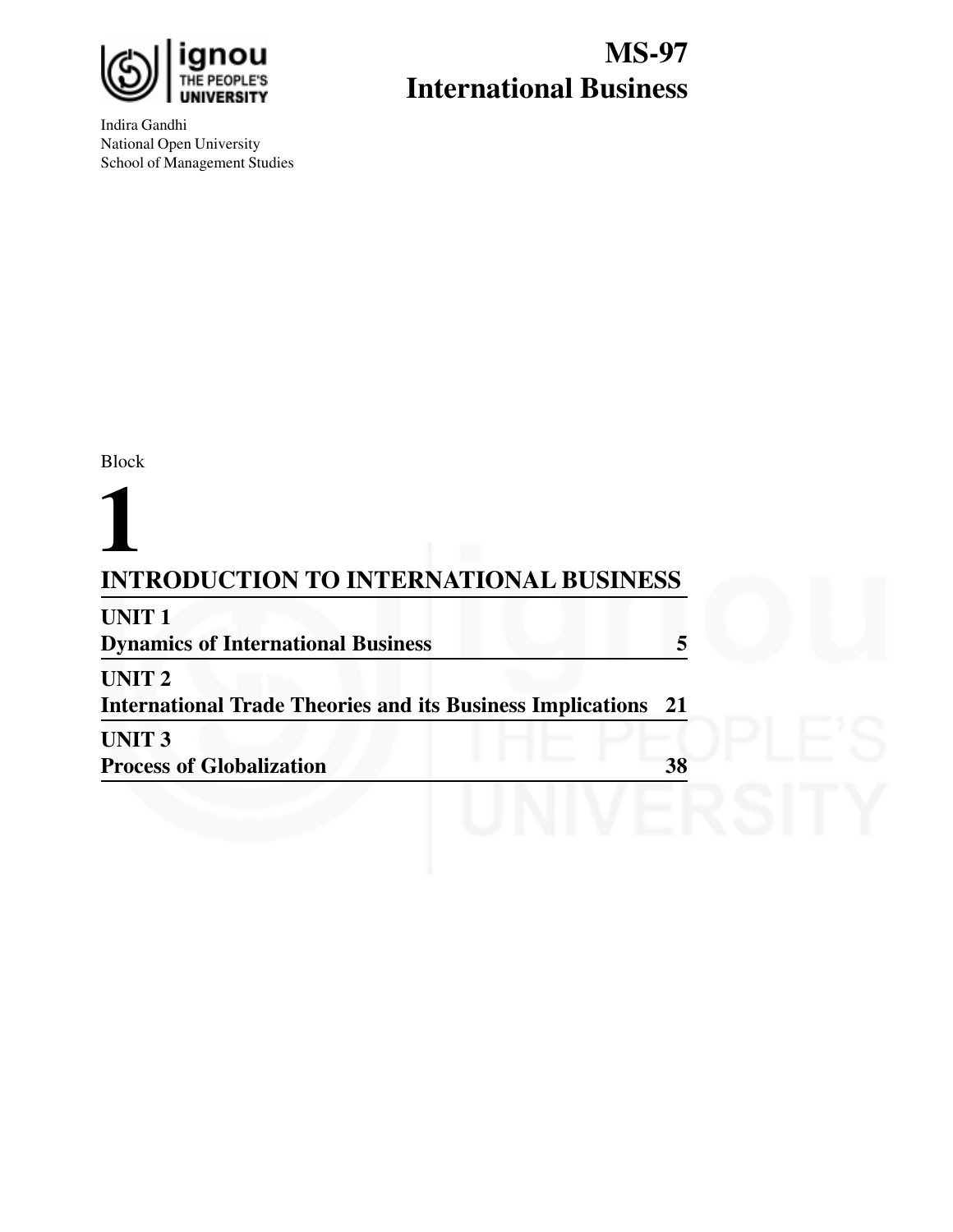### **COURSE DESIGN AND PREPARATION TEAM**

Prof. M. L. Bhatia (*Course Editor*) Vasantkunj New Delhi

Dr. S. R. Mahnot Centre for Industrial and Economic Research, New Delhi

Dr. Pinaki Dasgupta Indian Institute of Foreign Trade New Delhi

Dr. Rajiv Ranjan Thakur Jaipuria Institute of Management Noida

Prof. Prafulla Agnihotri IIM, Tiruchirappalli Tamil Nadu

Prof. Justin Paul University of Puerto Rico USA

Prof. N. V. Narasimham SOMS, IGNOU New Delhi

Prof. Srilatha **Director** SOMS, IGNOU New Delhi

Prof. G. Subbayamma (*Course Coordinator*) SOMS, IGNOU New Delhi

Dr. Neeti Agarwal SOMS, IGNOU New Delhi

Dr. Leena Singh SOMS, IGNOU New Delhi

### **Print Production**

Mr. K.G. Sasi Kumar Assistant Registrar (Publication) SOMS, IGNOU, New Delhi

November, 2015

*Indira Gandhi National Open University, 2015*

ISBN-978-93-85911-22-4

*All rights reserved. No part of this work may be reproduced in any form, by mimeograph or any other means, without permission in writing from the Indira Gandhi National Open University.*

*Further information on the Indira Gandhi National Open University courses may be obtained from the University's Office at Maidan Garhi, New Delhi-l10068 or website of INGOU www.ignou.ac.in*

Printed and published on behalf of the Indira Gandhi National Open University, New Delhi by Director, School of Management Studies, IGNOU, New Delhi.

Laser Typeset by Tessa Media & Computers, C-206, A.F.E.-II, Okhla, New Delhi.

Printed at: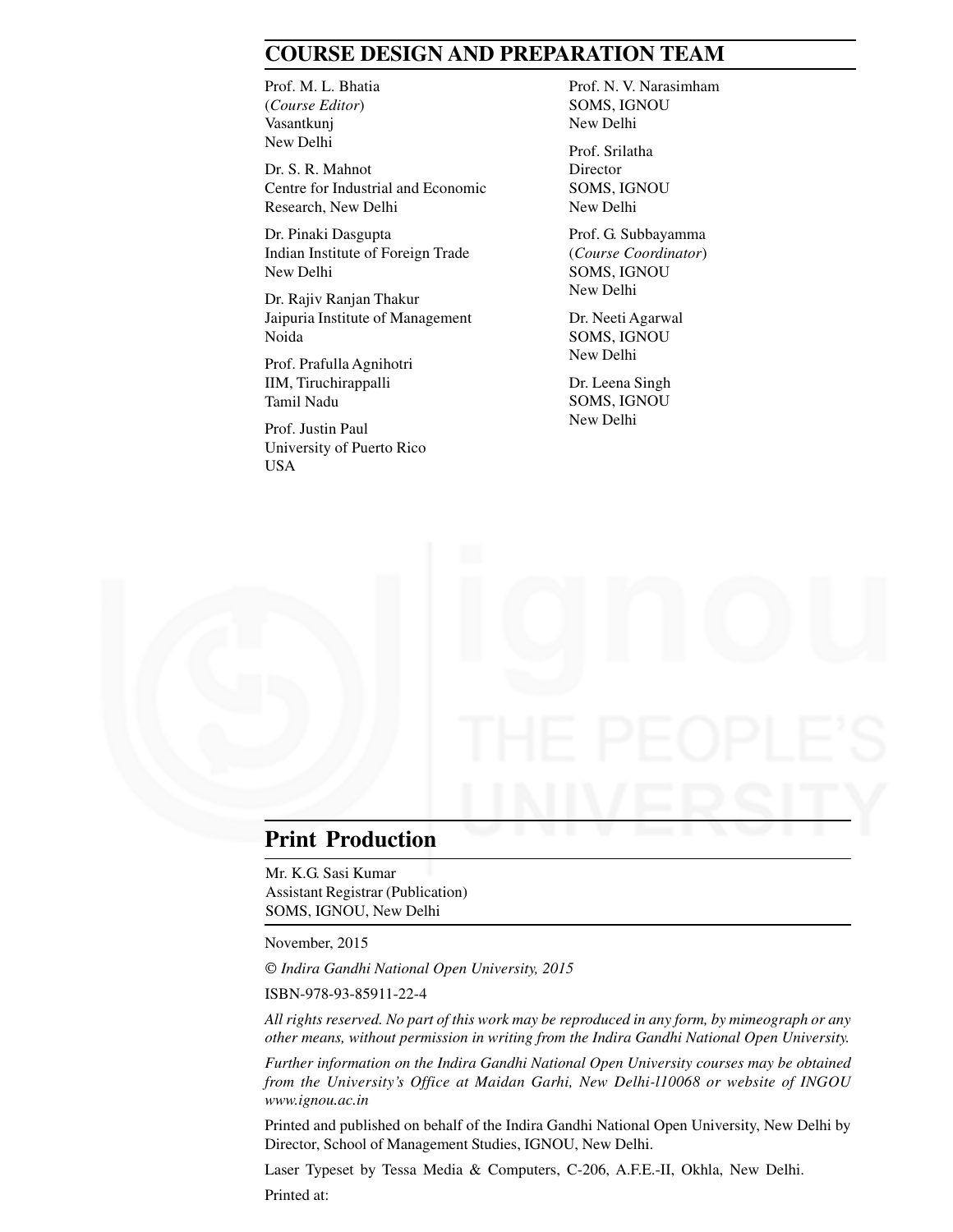# **BLOCK 1 INTRODUCTION TO INTERNATIONAL BUSINESS**

A thorough understanding of international business is essential in order to understand the process of globalization. This block is concerned with the basic concepts of international business and its relevance to the global economy. This block has three units.

**Unit 1: Dynamics of International Business** gives an account of international business, which is of recent origin, but it also includes international trade, which is an old concept. International business activities have become diverse and complex due to the integration of world economy now called global economy. The evolution is from a domestic organization, to homogeneous home market, to becoming active exporter and finally international corporation. This unit discusses the reasons in support of globalization or internationalization. It tires to draw the difference between national and international business. It highlights the advantages and importance of internationalization. It also points the disadvantages but since the advantages are more, therefore this unit supports the cause of internationalization.

**Unit 2** is concerned with **International Trade Theories and its Business Implications.** This unit focuses on economic interdependence of nations, which includes flow of goods, services and payments between a nation and the rest of the world and develops an understanding for current international economic problems. It deals with trade theories, trade policies, the determination of balance of payments accounts of the nation, functioning of foreign exchange market, floating foreign exchange rate and risk and uncertainty attached with foreign exchange market such that gains outweigh the risk in the larger interest of international trade. It discusses the International Monetary System (IMS), which includes rules, customs, instruments and organizations for affecting international payments.

**Unit 3: Process of globalization** presents different definitions of globalization and global firm by various experts. It discusses the underlying assumptions regarding Global Standardization Philosophy and the related pitfalls associated with these assumptions. The unit examines the various drivers which determine the potential for globalization of an industry namely market, cost/economic, government and competitive drivers along with the factors which affect implementation of global strategy.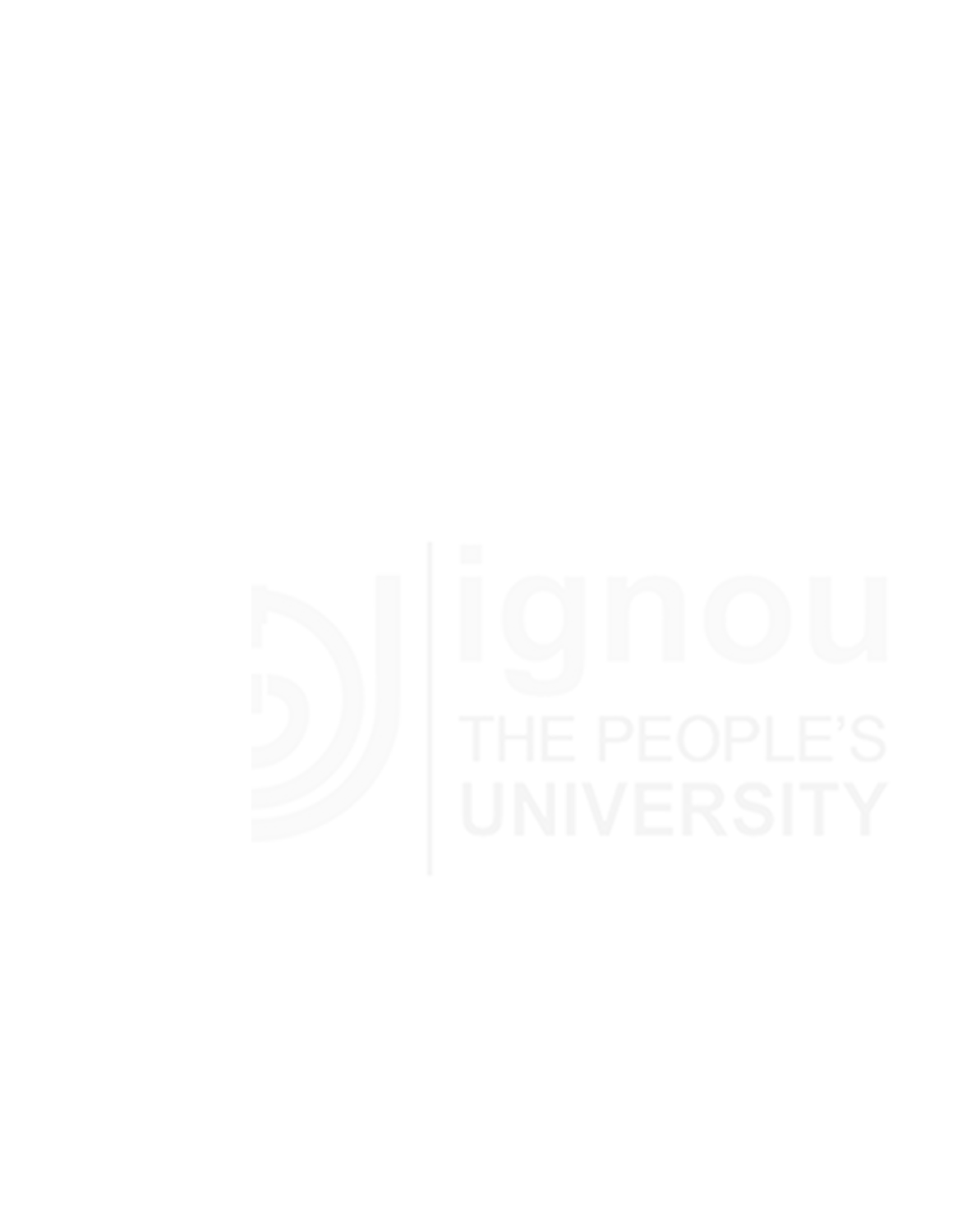# **Dynamics of International UNIT 1 DYNAMICS OF INTERNATIONAL Business BUSINESS**

### **Objectives**

After reading this unit you should be able to understand and appreciate:

- the origin of international trade;
- the concept and dynamism of international business;
- the reasons behind firms going international; and
- the benefits and importance of international business.

### **Structure**

- 1.1 Introduction
- 1.2 Domestic vs International Business
- 1.3 Importance of International Business
- 1.4 Benefits of International Business
- 1.5 Challenges in International Business
- 1.6 Why do Firms go International?
- 1.7 Summary
- 1.8 Key Words
- 1.9 Self-Assessment Questions
- 1.10 Further Readings

## **1.1 INTRODUCTION**

International business as a discipline is of a recent origin. It is hard to imagine a world without international business. Virtually every nation, howsoever small it may be, has firms involved in various types of international business activities. It is through these activities that nations enjoy the benefits of international business by trading in a variety of goods and services produced around the world and made available locally. International business, conventionally called as international trade, has been known to exist ever since man learned to live in an organized manner. India, for instance, is well known for spices. Egyptians had a significant foreign trade. The fundamental basis of international trade lies in the fact that countries are endowed by nature with different resources. These differences arise from geographical, physical or climatic features. Some countries have a monopoly of certain crops, for example, Bengal (India) and have high jute production, and Punjab (Pakistan) produces best quality of basmati rice. International business is thus inevitable when there are marked differences in the countries regarding material, natural vegetation, climate, soils and other physical and geographical conditions. It is also affected by several other factors besides natural and geographical factors, such as stage of economic development, accumulation of capital by a nation and its foreign investments, technological progress, trade and financial regulations, political affiliations, education and special skills of the population (for example, software skills of India), and so on.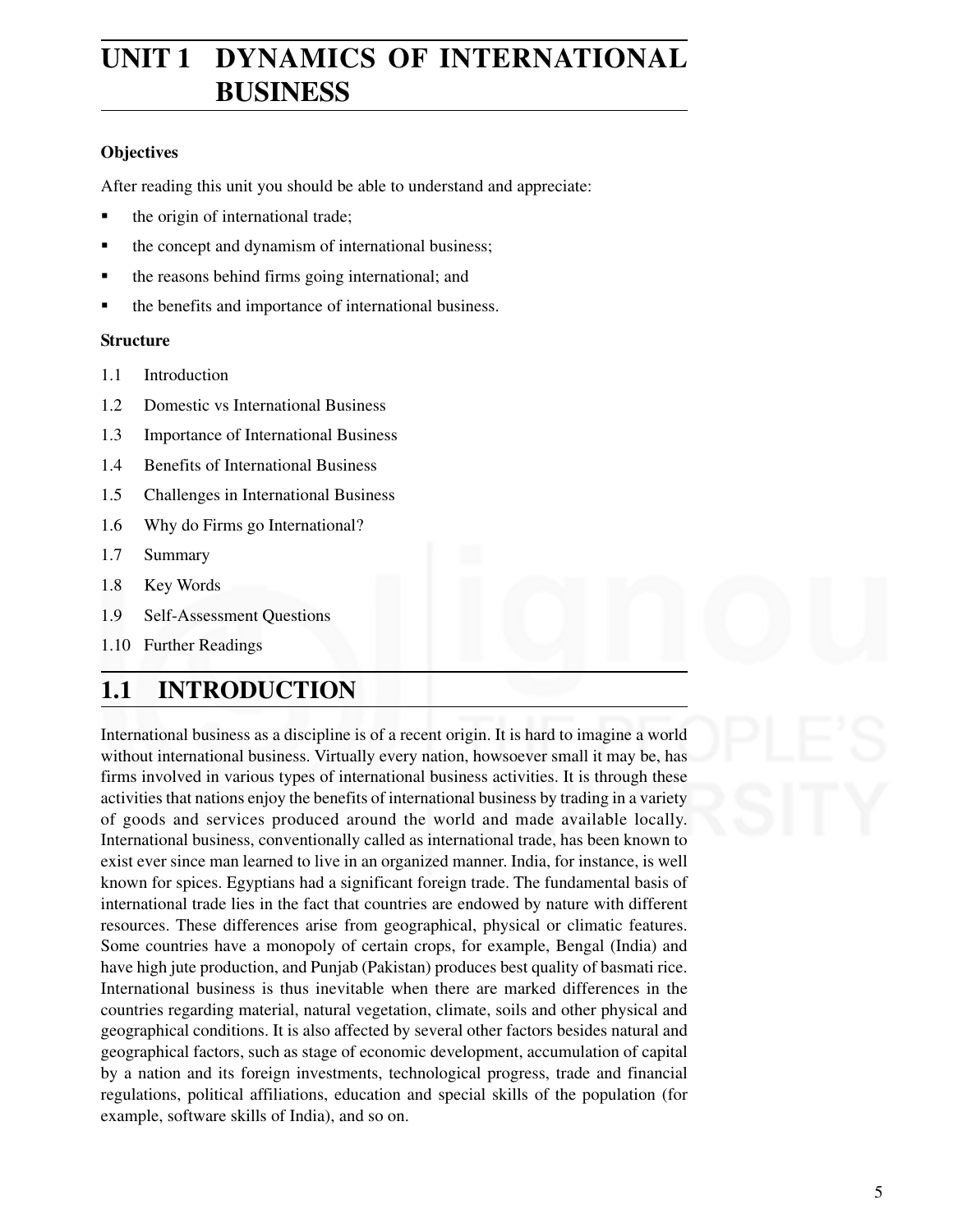#### **Introduction to International Business**

Though international business, as a discipline, as stated earlier, is of a recent origin, international trade is claimed to be as old as the history of mankind itself (Monye, 1993). Even at the most tribal level, communities found it in their interest to trade, albeit in a very primitive manner and involving the exchange of simple objects mostly for immediate consumption (Harrison, Dalkiran, and Elsey, 2000, 3-4). Historically trade was in the form of barter and was undertaken both for social as well as economic reasons.

Even though modern trade is conducted in far more advanced forms and for more complex reasons than ever before, the basic human need for trade remains the same. However, unlike ancient times during which trade was devised and undertaken by communities for the benefit of communities themselves, over 90 per cent of modern trade is undertaken by private firms in pursuit of their own aims and objectives (Harrison *et al.*, 2000, 4).

The growth of modern trade coincided, to a large extent, with the emergence of the modern nation state and with the consequent formation of national borders. The clear recognition and appreciation of the mutual benefits of free trade (trade without barriers and based on the principle of comparative advantage) provided sufficient incentives for nation states to seek greater opportunities in each others' domestic markets and thus to increase the volume of trade among themselves. Such mutual benefits have been largely responsible for the growth of alliances and regional integration around the world, as evidenced by the establishment of a considerable number of trading areas, such as the European Union (EU) and North American Free Trade Agreement (NAFTA). Over the years, nations have been promoting trade and international business activities by attempting to create suitable business and investment environments within their borders, not only out of political and strategic necessity but also out of a desire to attract business and foreign investment, often in competition with other nations. For example, the recent spate of liberalization, deregulation, and privatization programmes by governments around the world, in particular by those of the former Soviet republics and Eastern Europe, has given special impetus to the growth of foreign direct investment (FDI).

Many countries around the world have witnessed substantial growth in the economy in the past two decades. There has been faster growth in the international transactions especially in the form of FDIs (prathi, 2011). Not only has the total stock of capital grown rapidly, but more significantly, there has been growth in the number of subsidiaries of Multi National Companies (MNCs). There has also been growth in the number of countries in which specific firms were active.

As both, international trade and investment grew rapidly, international competition became more intense, and many national industries became global industries. Similarity of markets in different countries and intense global competition drove international competitors to coordinate their marketing and competitive strategies between countries more actively. The relevant scope of strategy thus shifted from discrete national markets to global markets. The coordination of worldwide competitive actions among the various subsidiaries of MNCs became more important.

The removal of trade barriers, especially in the last decade of the previous millennium and the growing similarity of the national markets created the potential for globalization of markets and competition. The development of global networks brought about by MNCs and alliances between independent firms on the one hand and the technology of cheap, effective transportation and global communication networks on the other hand provided the practical means necessary for the integration of supply. These conditions were necessary, though not sufficient. Intense competition in most industries was the driving force necessary for integration and globalization.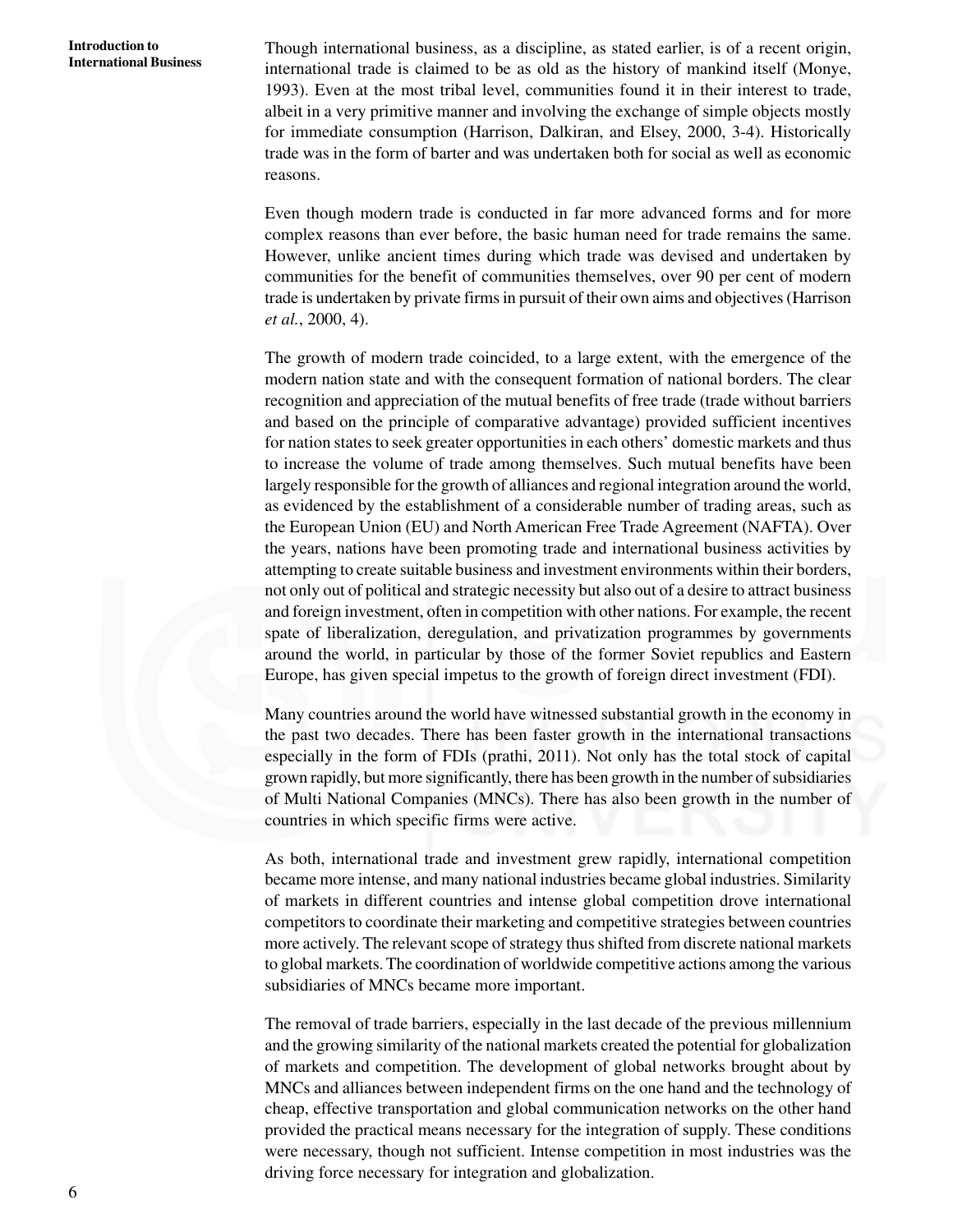Globalization is a process by which a business looks at the world market as one single market without the barriers of social, cultural, economic, political or commercial factors which separate different country markets. For example, India and USA can be different in terms of economic factors such as the per capita income and purchasing power of the consumers, the stage of economic development etc. Since these barriers are less effective in a global scenario, it leads to the increased movement of goods and services across boundaries, namely, trade and investment, often of people through migration. We shall learn more about globalization in Unit 3 of Block.

### **1.2 DOMESTIC VS INTERNATIONAL BUSINESS**

The basic principles of business concerning tasks, functions, and processes that apply to international business are the same as that of domestic business. However, the environment in which domestic and international firms operate varies considerably and therefore requires an international firm to modify and adapt its business practices country by country. Unlike a domestic business manager, an international manager faces greater difficulties, greater uncertainties, and more importantly, much greater risks. The tasks of an international business executive are clearly much more challenging.

These difficulties, uncertainties, and risks originate from differences in the political, economic, legal and cultural environment, and from differences in foreign exchange markets and exchange rate systems. In most cases, these problems manifest themselves as constraints which render the process of decision-making and its implementation in international business more difficult (and in some cases, more hazardous) than in domestic business. More importantly, culturally insensitive decisions often result in conflicts which are more difficult (and costly) to resolve without seriously affecting the performance of the firm, its future operations, and the effectiveness of its management. The dynamic nature of constant changes in business, economic, political, and legal environments in the host country adds still more difficulties with which the international business executive must deal on an almost daily basis.

The differentiation between domestic and international business can broadly be done on the following parameters:

### **Culture**

Each country in which the firm operates is culturally different. To be successful, the firm must operate in a culturally sensitive manner and within the constraints of the culturally determined manners, customs, values, and norms of the host country. An international business manager must respect and empathize with cultural differences in all aspects of business and social life, seek to conform and cooperate rather than confront or behave as if operating in his/her own culture. Nike, the global sports shoe manufacturer, realized this fact in a hard way when it produced and marketed Nike Air brand of shoes for the first time. It wrote "Air" in cursive fonts and in an artistic way but it created a great problem in Saudi Arabia because it looked like the word 'Allah' in Persian. Similarly, marketing campaigns, especially the advertising may have to be adapted according to the local culture. Many years ago, campaign for 'Tuff' shoes which had shown male and female models wearing only shoes and no clothes had come under scanner. It was considered as obscene and was subsequently banned in India. However a similar campaign in some other country like France may not have evoked public outcry and might have been considered normal like any other campaign.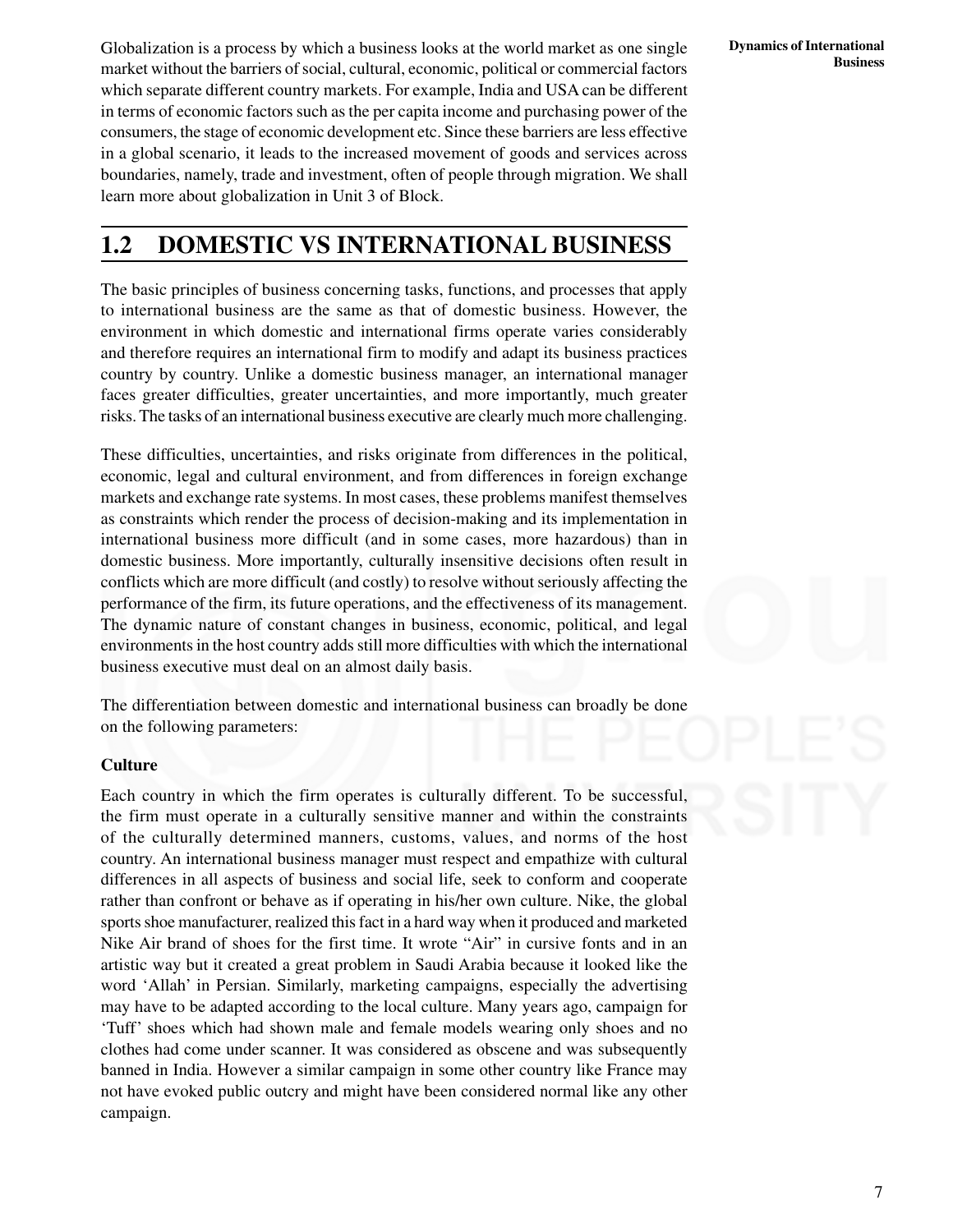#### **Introduction to International Business**

#### **Fiscal and Government Policies**

Conducting business across national borders involves the use of different currencies and observing different government rules and regulations limiting the firm's freedom of action; for example, restrictions on the amount of profit to be transferred. Different governments practice different exchange rate policies and systems, ranging from daily decrees about the value of the local currency in terms of the world's major currencies to fixed and floating exchange rate systems. These practices add greater risk and uncertainty to the already highly risky and uncertain nature of international financial transactions. To be successful, the firm must develop an appropriate strategy to deal with these differences and the associated problems.

#### **Legal Environment**

The legal environment differs from country to country, requiring firms to show particular sensitivity to laws, rules, and regulations which may affect operations and performance. Disregarding or disobeying the laws of the host country can be very damaging to the finances and the image of the firm. Laws pertaining to joint ownership of assets, for example, are often very complicated, bureaucratic, frustrating, and time-consuming. Legal difficulties are often the source of serious disputes between the host government and the firm, requiring protracted negotiations which may end in failure to invest or to continue the existing business.

### **Consumer Tastes and Preferences**

Differences in consumer tastes and preferences and demand patterns arising from cultural differences require the firm to adopt appropriate production, procurement, and marketing strategies to minimize costs and maintain the firm's value. McDonald's for example, does not offer beef and pork items in India and sells only vegetarian food dishes in predominantly vegetarian state of Gujarat. Even in the case of standard global products, certain modifications may be necessary to render the product more acceptable to the consumer in the host culture. For example, the name of the product in the host country's language may be offensive or the packaging may be inappropriate.

### **Availability of Factors of Production**

Different countries possess different factor endowments with different qualities, requiring the firm to formulate and implement suitable product development and logistics strategies consistent with the availability and quality of resources in the host country. Certain skills or supplies may be either unavailable or available in limited quantities and qualities. If unavailable, the firm must either import them or develop local sources of supply. Following its entry into the Soviet market in 1990, McDonald's, one of the first Western fast food firms, experienced serious difficulties in obtaining high-quality local food supplies consistent with its food technology. To meet its high standards in quality, delivery, and production methods, McDonald's had to transfer agricultural technology, equipment, and consultants from other countries with superior technology to work with Soviet farmers. One astonishing outcome was an increase of 100 per cent in potato output alone. It even set up its own dairy farms, cattle farms, food-processing plants, and distribution system.

Thus, international business should not be seen just as an extension of domestic business. It is quite different from the domestic business. The factors which lead to these differences are summarized in Table 1.1.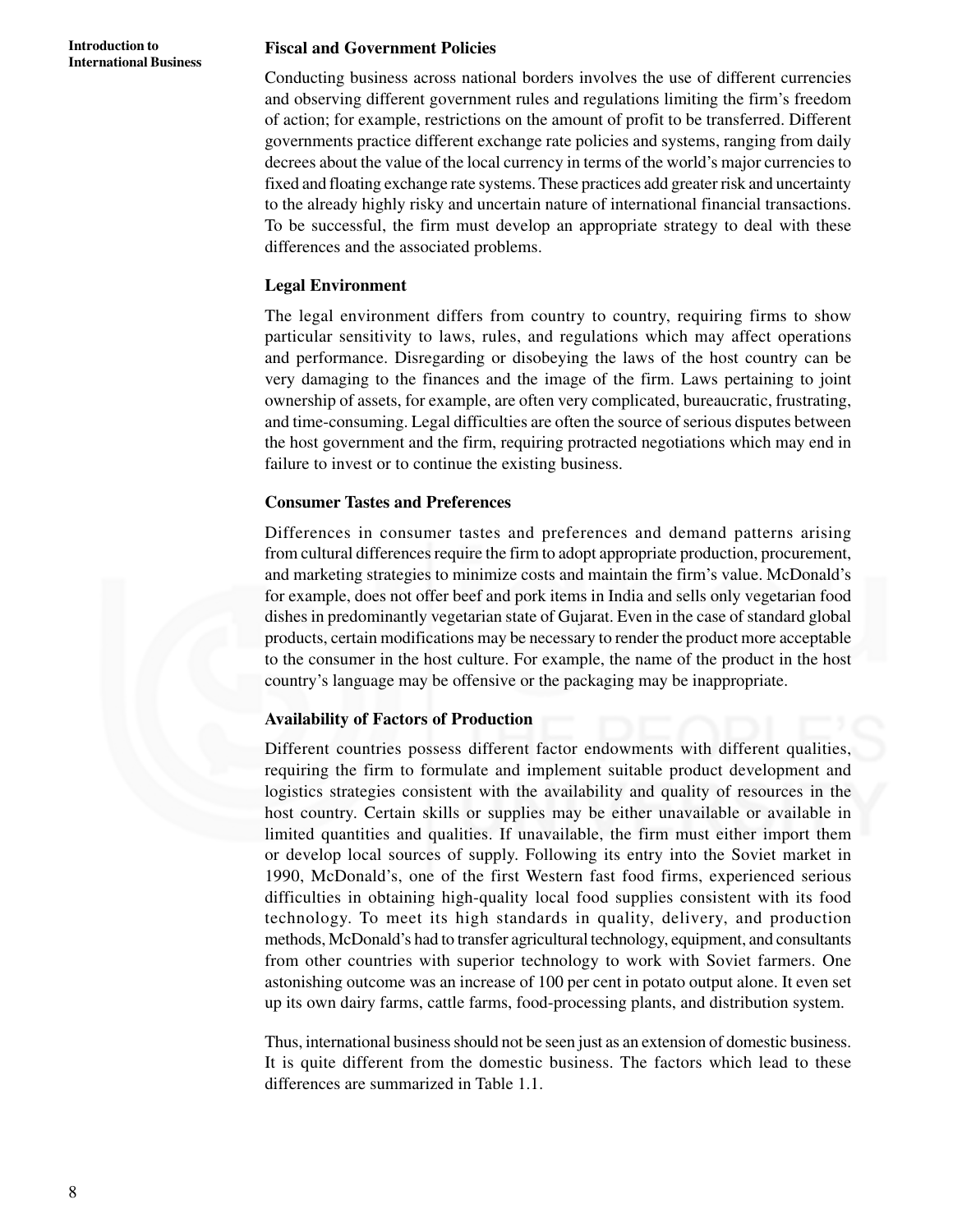### **Table 1.1: Differences between International Business and Domestic Business**

| <b>International Business</b> |                                                                                                       |               | <b>Domestic Business</b>                                     |  |  |
|-------------------------------|-------------------------------------------------------------------------------------------------------|---------------|--------------------------------------------------------------|--|--|
| $\mathbf{i}$                  | Many nations, many cultures                                                                           | $\mathbf{i}$  | One nation, one culture.                                     |  |  |
| $\rm ii)$                     | Patriotism hinders trade.                                                                             | $\mathbf{ii}$ | Patriotism helps trade.                                      |  |  |
| iii)                          | Markets are diverse and<br>fragmented.                                                                | iii)          | Market is much more<br>homogeneous.                          |  |  |
| iv)                           | Multiple currencies, differing in<br>stability and exchange value.                                    | iv)           | Single currency                                              |  |  |
| V)                            | Varied economic (monetary and<br>fiscal) climate.                                                     | V)            | Uniform economic (monetary<br>and fiscal) climate.           |  |  |
| vi)                           | Political factors may play major<br>role.                                                             | vi)           | Political factors are of minor<br>importance.                |  |  |
| vii)                          | Government influences business<br>decisions.                                                          | vii)          | Minimum Government<br>interference in business<br>decisions. |  |  |
| viii)                         | Transport cost influences<br>marketing decisions to a great<br>extent.                                | viii)         | Transport cost forms/influences<br>only to a small extent.   |  |  |
| ix)                           | Considerable risks, both financial<br>and non-financial, necessitate<br>credit and general insurance. | ix)           | Minimum payment and credit<br>risk.                          |  |  |

## **1.3 IMPORTANCE OF INTERNATIONAL BUSINESS**

In recent years, international business has acquired additional importance for host countries in particular and world economies in general as a result of developments in the following areas:

### **Technology Diffusion**

Technological developments are transmitted to every corner of the earth through the practice of international business. This transmission is not only in the form of products and services used every day, but also in the form of modern management, production, marketing, and logistics systems employed by domestic as well as international firms. And thanks to the dramatic developments in communication and information technology, the benefits of such transmissions are shared worldwide.

### **Stimulation to Competition**

Except in the case of entry through acquisition, the arrival of an international firm in the host country, either in partnership with a local firm or on its own, may stimulate domestic competition and lead to increased entrepreneurial challenges, especially in the developing countries. International firms with superior worldwide experience, knowledge, technology, and other relevant resources have the ability to offer goods and services often at lower prices and higher quality.

### **Higher Standard of Living**

Availability of a wide range of goods of international quality at competitive prices has brought many so called "luxury" products within the reach of common man, especially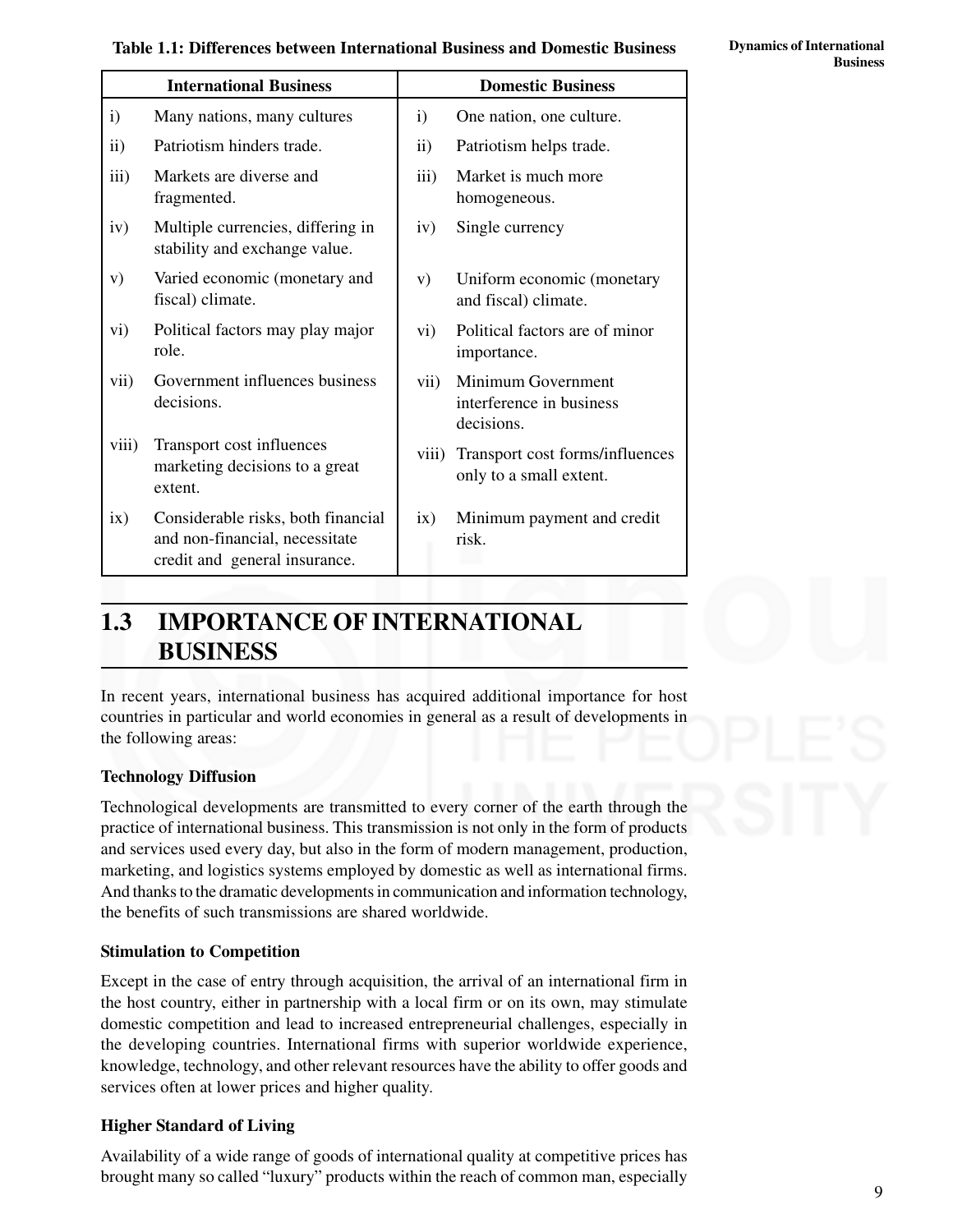in developing countries. Thanks to international business, the standard of living in many developing countries has increased significantly.

### **Impetus for Standardization**

Standardization refers to the adoption of norms and practices generally acceptable in world markets. In some cases, one standard product may be sold throughout the world using similar selling techniques. Common standards enable easier and more effective comparisons to be made by consumers and other interested parties, e.g., health and safety authorities. The product standardization has become an easier option due to diminishing differences in consumer tastes, preferences, and interests. This is due to advances in technology, telecommunication, transport, and advertising.

### **Adapting to International Environment**

A business firm operates within its internal and external environment. The internal environment is one over which the firm has considerable control: the firm determines its own internal environmental factors by specifying its corporate mission, organizational structure, recruitment policy, and its relationship with suppliers, etc. The external environment is one over which the firm has little or no control. Whatever little control the firm may have is usually the consequence of its market power or collective action by a representative body, such as the Confederation of British Industries (CBI) in Britain or the Confederation of Indian Industries (CII) in India. The firm must, therefore, conform to its external environmental factors, whether they be national, international, or global, or suffer the consequences of its failure to do so. For example, changes in health and safety regulations, trade policies, and the legal environment are unavoidable. Nike, one of the world's biggest manufacturers of sports and leisure wear, was forced into cancelling its licensing agreement with one of its Asian licensees suspected of employing child labour (Harrison, *et al*., 2000 p.9).

With the increasing internationalization of business activities, the methods of dealing with internal and external environmental factors tend to become more standardized. The main reason for this development is that domestic firms aspiring to expand internationally often emulate existing international firms in adapting to environmental changes. In other words, international business acts as an instrument for domestic firms to adopt more effective business policies and techniques as a preparation for going international. For example, many US and European firms have adopted Japanese management techniques, such as quality circles, the just-in-time system (JIT), and total quality management (TQM) in order to remain competitive in their own domestic markets in general and in international market in particular.

#### **Encouragement to Global Business and Economic Reforms**

Governments play an important role in the development and promotion of international business activities. They provide a great variety of financial and non-financial incentives to attract FDI into their countries, often in competition with their neighbours. The increasing scale of liberalization of trade and investment, deregulation of domestic industries, and privatization of state-owned enterprises have the attraction of foreign business as one of its primary objectives. These measures have created immense international business opportunities. The major impact of international business in this context has been the encouragement to governments to open up their borders to international trade and investment, standardize their systems and procedures, adopt internationally acceptable values and attitudes, particularly with respect to human rights and child labour, and encourage the development of democratic institutions.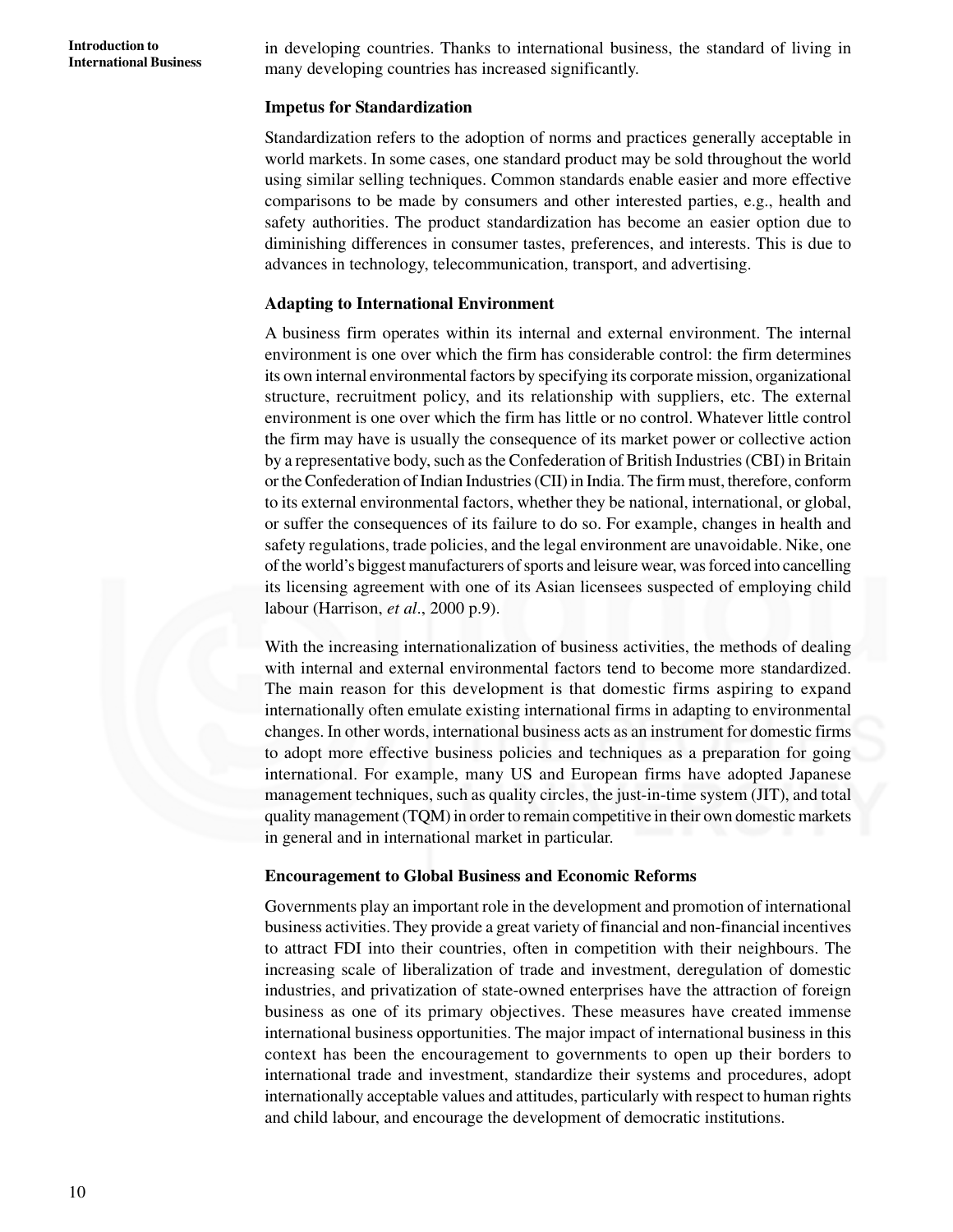### **Economic Cooperation and Integration**

One of the most fundamental impacts of the process of internationalization since the end of World War II has been the progressive ending of the isolation of national economies. Gradually more and more barriers to international trade and investment are being replaced with measures designed to enhance cooperation and coordination among nation states. The need to cooperate and coordinate over wider geographical areas has led to the formation of regional groupings in the form of free trade areas resulting in rapid increase in the growth of international business activities.

### **Activity 1**

Pick up one multinational firm from the US and one from Japan and study with respect to the following:

- a) Their organization structures;
- b) The way they plan their activities; and
- c) The way they make their marketing decisions like new product introductions, branding and advertising, pricing, etc.

Note down the differences you find in the working of the multinationals from the two countries.

......................................................................................................................................... ......................................................................................................................................... ......................................................................................................................................... ......................................................................................................................................... .........................................................................................................................................

# **1.4 BENEFITS OF INTERNATIONAL BUSINESS**

Foreign trade gives rise to several advantages, some of which are as follows:

**Mutual Exchange:** As seen earlier, the countries in foreign trade stand to gain by exchange of goods and services.

**Higher Standard of Living:** Because of mutual exchange of products, the citizens of trading countries can enjoy the goods and services which are not available or cannot be produced in their own country. For example, in the absence of international trade, the people staying in Arabian Gulf would have lived a miserable life for want of many essential items like foodstuff, clothing, etc. But thanks to the international trade, they can sell oil and in return buy whatever they need. This has helped them to improve their standard of living.

**Stabilization of Prices:** Prices, it is said, are a function of demand and supply. Naturally, during the time of natural calamities like flood, famine, etc. the supply of food grain will be affected. Thus, when a country cannot grow sufficient amount of food-grain required for its domestic consumption, they have to be imported to maintain adequate supply and prices. The same principle holds good when there is a surplus of production. The excess production may be exported to maintain prices in the domestic market.

**Specialization:** As seen earlier, a country tends to export such product in which it has comparative or absolute advantage, for example, India in Rice or Gulf countries in oil. When a country keeps on exporting the same product over a number of years, it leads to specialization.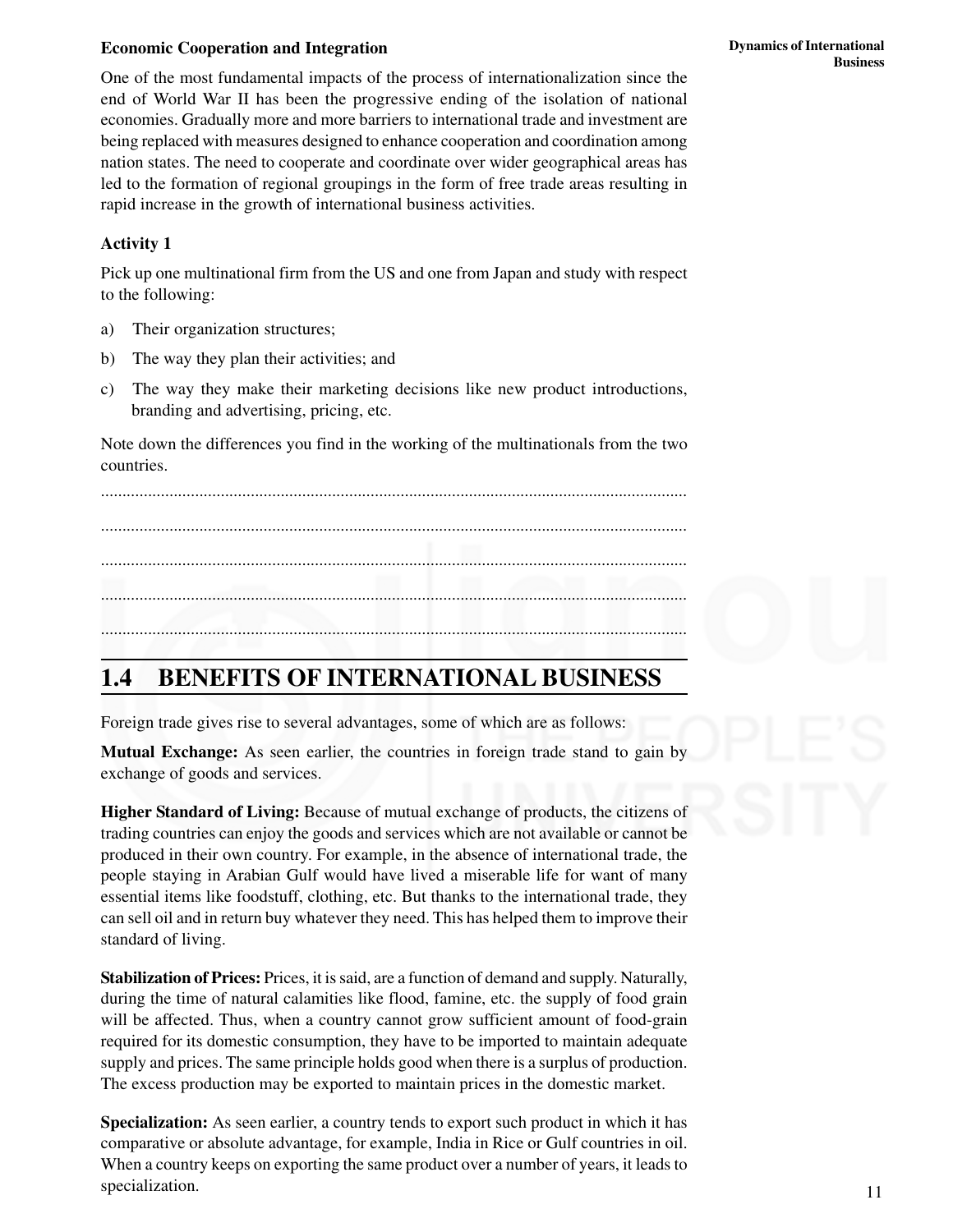**Introduction to International Business**

**Increased Productivity:** Because of the geographical specialization and expertise attained, the country can produce more goods and better quality of goods and services which, in turn, leads to higher productivity. The excess capacity, if any, of industrial products can be utilized fully. This will lead to economies of large scale production. The shining example is of Japanese car manufacturers.

**Wider Markets:** Many firms are attracted towards the international market for the growing opportunities for their products in other countries. This may be because of the saturation in the domestic market or because the foreign market may be more profitable.

**Economic Development:** Due to foreign trade developing countries like India can earn valuable foreign exchange through exports. The income of the government in the form of customs duty can also increase. Countries like Japan, UK and USA have achieved economic growth through imports of raw materials and export of manufactured goods.

**Promotion of International Peace:** When countries trade with each other and depend upon each other for their requirements, the tension amongst them gets reduced and a bond of friendship may develop. This helps in developing the cultural and social relations along with the business relations.

### **Activity 2**

Refer the latest Economic Survey and highlight the salient points in relation to promotion of export trade and India's international business.

......................................................................................................................................... .........................................................................................................................................

### .........................................................................................................................................

.........................................................................................................................................

# **1.5 CHALLENGES IN INTERNATIONAL BUSINESS**

.........................................................................................................................................

As seen earlier, international trade differs from domestic trade in a number of aspects. As compared to domestic trade, foreign trade faces some peculiar/unique difficulties which are as follows:

- **1) Distance and High Cost of Transport:** International trade is normally carried over a long distance between the place of manufacture (or origin) and place of consumption, the transport cost may be huge and hence distance plays a major role in decision-making.
- **2) Time Lag:** Due to the above factor, it takes much more time to execute an order. It may take several months to realize the money after the receipt of an order and dispatch of goods. Further, longer the time lag more is the risk of the cargo being damaged in transit, especially if it is perishable.
- **3) Language, Customs and Laws**: Every country has different social, cultural and legal practices. These differences can create a hindrance in the smooth flow of international trade. Further the difference in languages can also act as a barrier, for example, while trading with Arabian countries the knowledge of Arabic would be great advantage. Many a times these differences in language lead to misunderstanding.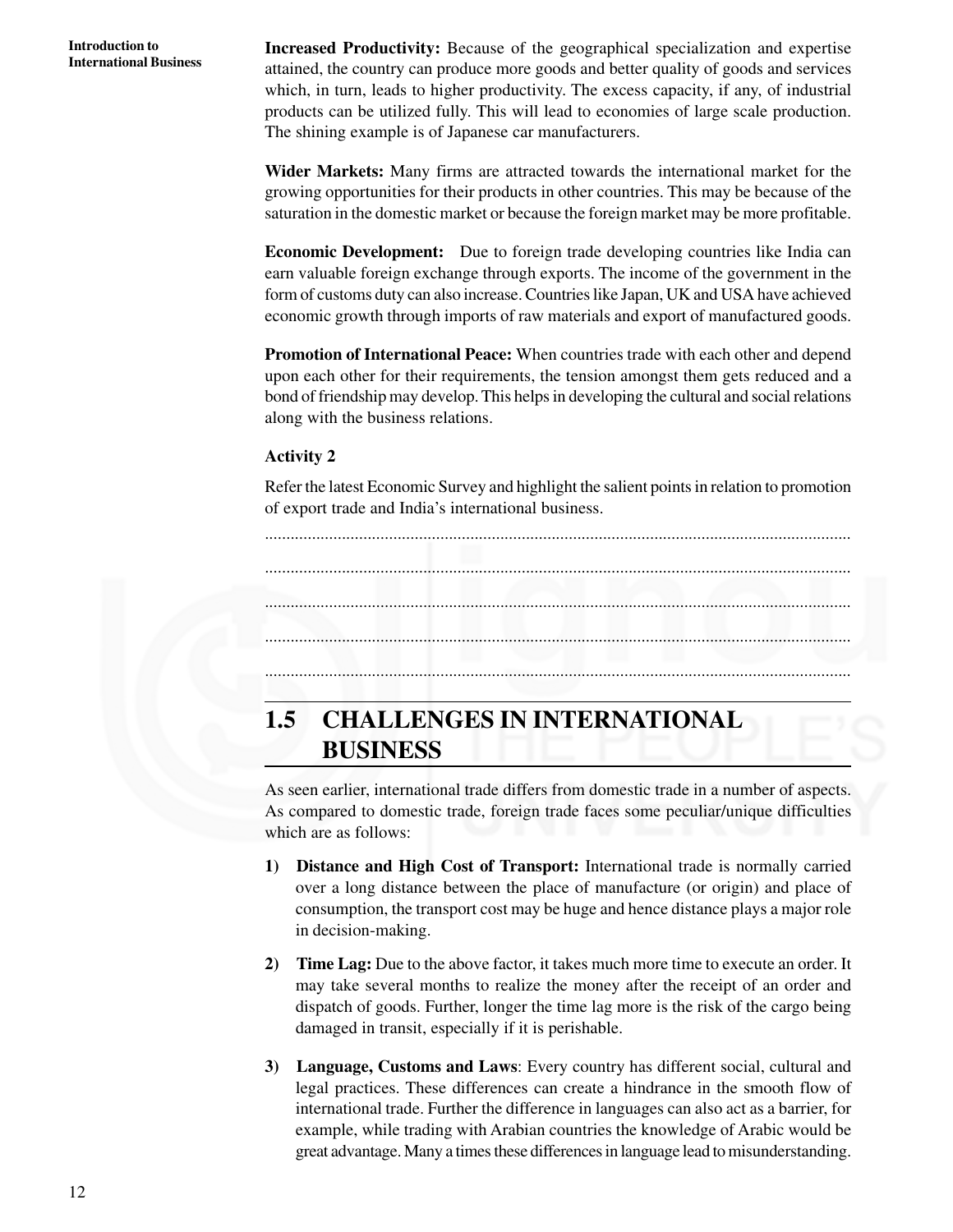- **4) Currency and Measurement:** Every country has its own currency which is subject to fluctuations in exchange rates. This fluctuation must be properly understood in terms of the currency in the domestic market. Further the system of weights and measurements followed in foreign market may be quite different than the one in the domestic market. For instance, the system followed in India is Metric System, but USA does not follow the same. One must understand how to convert one into the other.
- **5) Government Control, Regulation and Taxes:** Every Government sets its own rules and regulations for import of goods and services. These rules may differ from commodity to commodity and from country to country. Depending upon the country of origin, there may be different set of rules. For example, when EU (European Union) countries trade with each other, they charge negligible or no import duty. But when these countries trade with outsiders, they charge heavy duties.
- **6) Risk and Uncertainty:** Because of all these difficulties mentioned above, exportimport trade is full of risk and uncertainty and hence needs specialized knowledge.

## **1.6 WHY DO FIRMS GO INTERNATIONAL?**

There are various methods of entering foreign markets, from the simplest and least costly (indirect importing and exporting) to one which is complex and risky and requires a great deal of commitment involving foreign direct investment (FDI). The various strategies for entry into foreign markets are explained in Unit 10 of Block 3. The basic question, however, still remains: why do firms want to internationalize their operations? What do they hope to achieve by going international? This section offers some answers by considering the key elements of the internationalization process which describe the sequence in which a firm evolves from a domestic organization, serving a relatively homogeneous home market, to becoming an active exporter, and then an international corporation serving a large number of diverse multinational and cultural markets.

A firm seeking to enter into foreign markets may do so through one or more of the following mechanisms/arrangements.

### **Exporting**

At its most risk-averse phase, a firm decides to enter foreign markets through licensing arrangement with a local party. The firm is willing to accept the risks of servicing foreign markets through exports. This means exposing oneself to the risks of transit, non-payment, currency fluctuations, among others. The firm discovers that to consolidate and expand the gains of export business, it must invest on the creation of a marketing set up in the foreign market (s).

### **Licensing**

When a Company is unwilling to take any risks for the sake of international business, it sometimes opts for licensing as the mode of entry. Licensing is, simply put, nothing but entering into a contract to allow another firm to use an intellectual property, such as, patent or a trade mark. This definition clearly brings out the fact that as an entry mode, this option is not available to all firms. Only those which have saleable technology, know-how, can use the licensing route.

The attraction of licensing lies in the fact that it involves no investment and very little up-front expenditures. And if successful, it can generate a fairly high rate of return.

#### **Dynamics of International Business**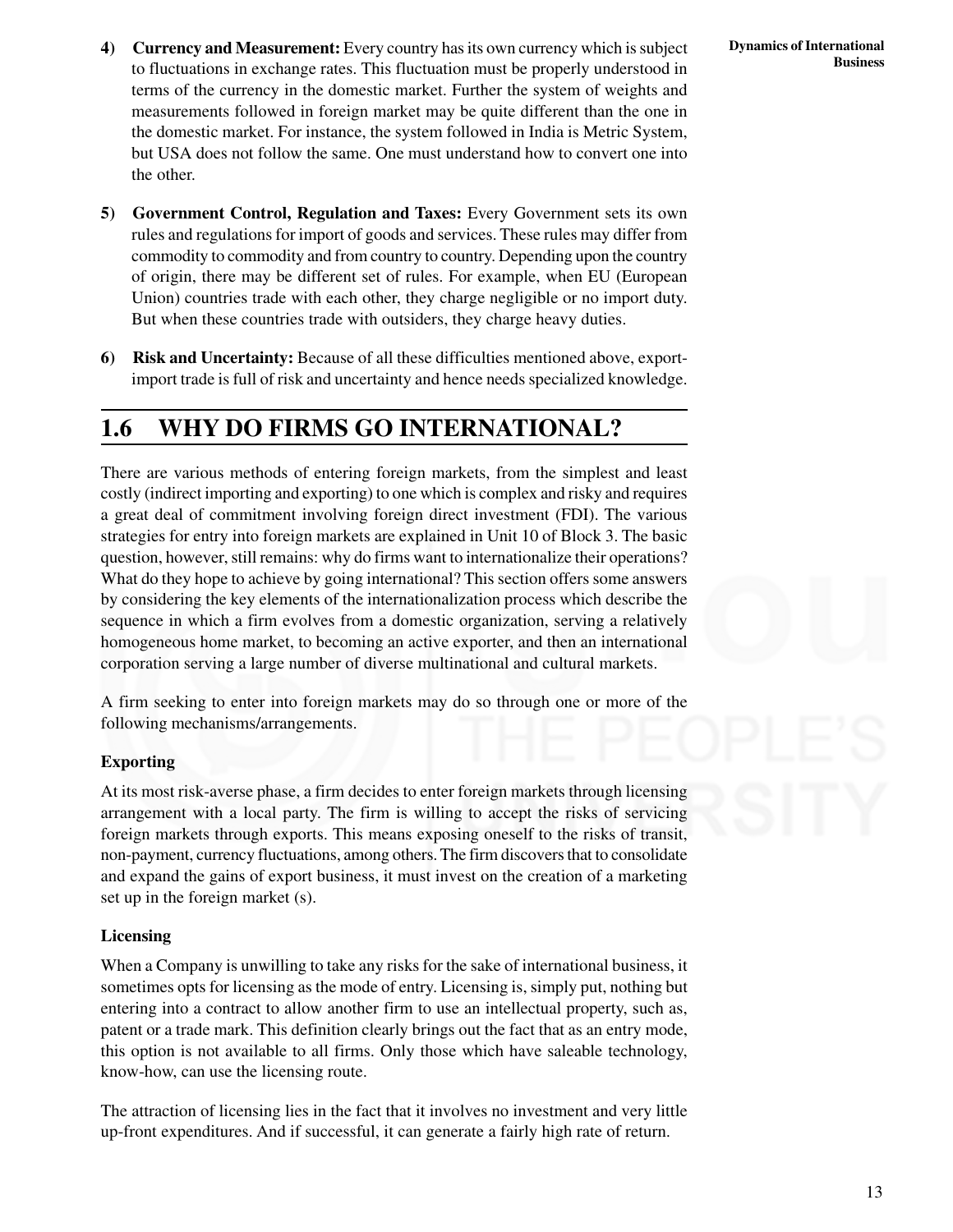Under a licensing agreement, the holder of the knowledge (technology or know-how) transfers the same to the buyer for his use against the payment of a fixed amount, which can either be a one time lump-sum payment or a percentage of sales, or a combination of the two.

Licensing arrangements suffer from several disadvantages from the standpoint of the licensor. First, the licensor does not have any management control over the licensee and is therefore unable to control either the quality or price. An unscrupulous or inefficient licensee can therefore cause damage to the long-term development of the market potential. Second, licensing is extremely limited in its scope. The licensor cannot have a share of the returns from the manufacturing and marketing operations of the licensee. Third, the life of the successful licensing arrangements is normally short, as the licensee may develop his own manufacturing capability within a reasonable short period. But the most dangerous aspect of the licensing arrangement is that sometimes the licensees, after they internalize the technology and also in some cases improves upon it, turn into competitors of the licensors.

### **Franchising**

A similar method of entry is franchising which is globally very common in the food, soft drinks and fast food business. Franchising is a form of marketing, under which the parent company allowed the franchises to use its methods, symbols, trademarks and architecture. The contract will specify the place of operation of the franchisee and the period for which the arrangement will remain valid. Several forms of franchising are in operation. One form is hundred per cent franchisee ownership; the second form envisages a concept of area or master franchisee who in turn can appoint sub-franchisee(s). The third is where the franchise is in fact owned by the parent firm itself. This happens essentially at the market-testing stage. The principal wants initially to find out the market potential himself before deciding whether large scale franchising will be profitable.

The basic advantage of this entry method is akin to that of licensing. The upfront expenditure is minimal while the return can be substantial. The disadvantage lies in the fact that unless strict monitoring is done, franchisees may default on quality and delivery, thus affecting the reputation of the principal.

#### **International Joint Ventures**

International joint venture involves creation of a separate legal entity by an association of two or more firms. Normally, one of the partners will be a local firm though it is not necessarily so. The choice of this entry method is dictated by several important considerations. First, it reduces the cost of entry because the equity will be divided between/among the partners. The foreign firm can thus make an entry into a market even with a minority participation and still can have substantial management control. Second, having a local partner can reduce the political risks. In an environment which may not be friendly to foreign investors, having a local partner can help in creating a more acceptable public perception. Third, the local partner is expected to have a good grasp of local operating conditions and therefore can be of great help to the foreign firm which is unaware of these details.

While these advantages can be substantial, the biggest danger of international joint venture lies in the inappropriate selection of a partner. If the choice is proper, the strengths of the parties will be complementary. But if the choice is wrong, either in terms of operative attributes or management cultures, the joint ventures are bound to break up. Several surveys have shown a considerable 'divorce' rate among the joint venture partners or taking over of the businesses by the dominant partners.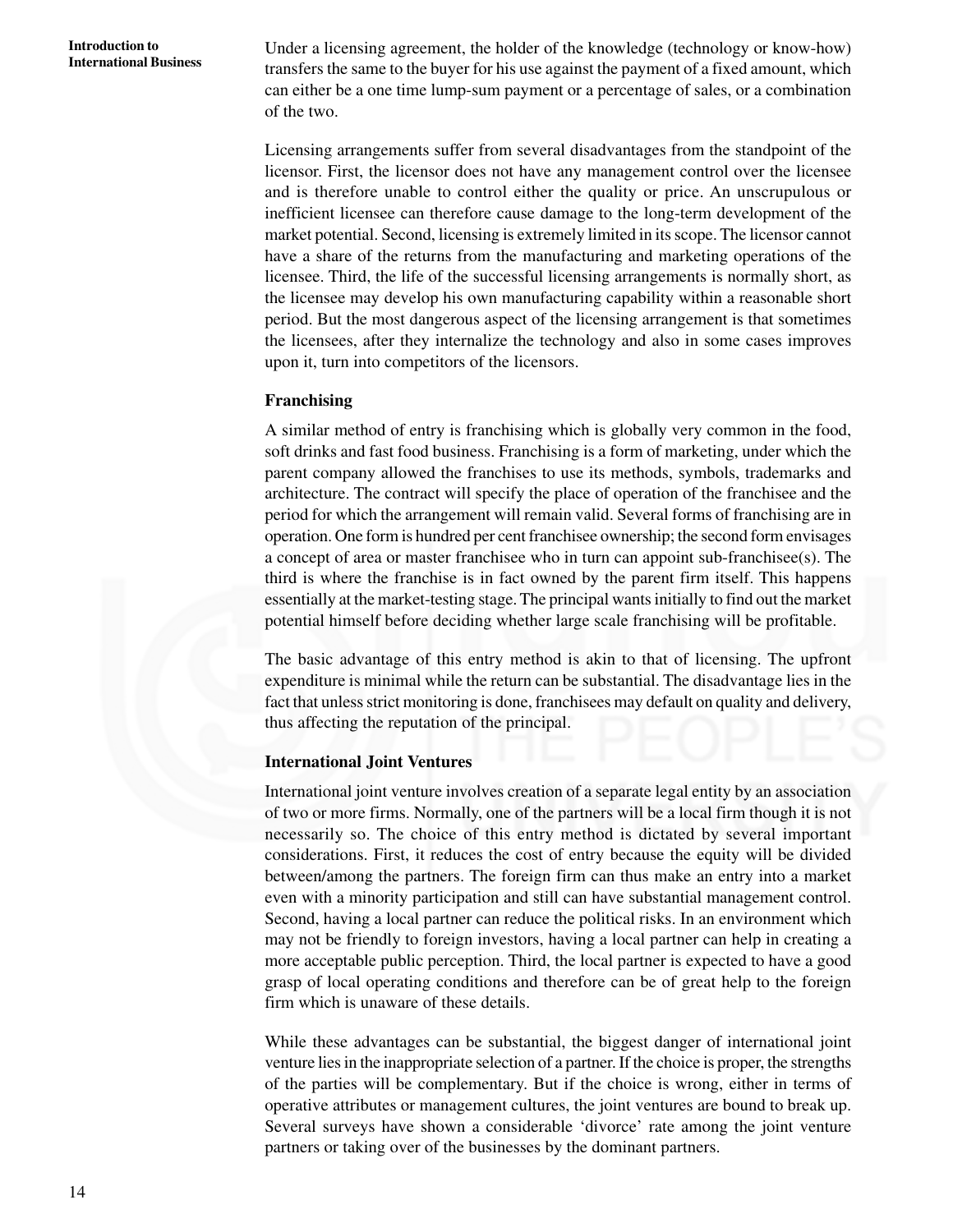The choice of the joint ventures as the entry mode may, however, be dictated by the host country's regulations. Some countries stipulate that foreign firms can set up facilities only in association with local firms.

### **Subsidiaries and Acquisitions**

Wholly owned subsidiaries have been the preferred entry mode for large enterprises. The advantages of complete ownership are: avoidance of conflict of interest, as may happen in the case of joint ventures, and fullest exploitation of the market potential in terms of both manufacturing and marketing. But these advantages are to be evaluated against the large scale commitment of financial and managerial resources. Some firms which are anxious to keep their competitive edge under the strictest control, normally favour this entry mode.

The internationalization process is initiated for many different reasons. It is not simply a matter of wishing to go international and achieving success over a short period. The process of internationalization requires the following five basic ingredients if the firm has to be successful:

- A well-developed and clearly articulated mission which reflects a serious commitment to international business activities.
- The ability of the firm to identify and adjust rapidly to consumer needs and opportunities in international markets using products which clearly reflect the firm's competitive advantage.
- The ability to understand consumer behaviour in different cultures and to evaluate the nature of changes taking place.
- The ability to develop and maintain high-quality products which can withstand competition from the nearest rivals in domestic as well as overseas markets.
- A programme of serious and effective business research to identify international markets and their requirements.

Within the context of these ingredients for success in the internationalization process, it would be useful to consider the dichotomy between a *reactive firm* and a *proactive firm.* A reactive firm is a passive firm. It follows rather than leads; responds to opportunities rather than actively seeking them; it avoids risk rather than taking risk; it is content with the *status quo* rather than actively seeking ways to change it; it is inwardrather than forward-looking; and is more concerned with the present rather than with the future which requires planning and investing. In short, a reactive firm is defensive in character and its actions reflect management's response to changes in the firm's external environment and pressures from its competitors. In contrast, a proactive firm is always initiating and creating new products to stay ahead of rivals, always seeking new challenges rather than being content with what has so far been achieved. It is aggressive and is prone to taking risks, and invests for the future to take on its rivals. It is often the case that the more proactive the firm, the more likely it is to succeed in international business.

The internationalization process demonstrates a proactive firm at its best. In some instances much of the firm's FDI activity may be a reactive response to competitors' moves, basically a defensive strategy to discourage entry of new firms into the industry, to increase market concentration, or to undertake mergers and acquisitions  $(M&As)$  in order to deny rivals access to valuable assets. The process starts with the firm having a product which clearly reflects its competitive advantage over its rivals, both in home and international markets, often as a leader in its field. Its competitive advantage may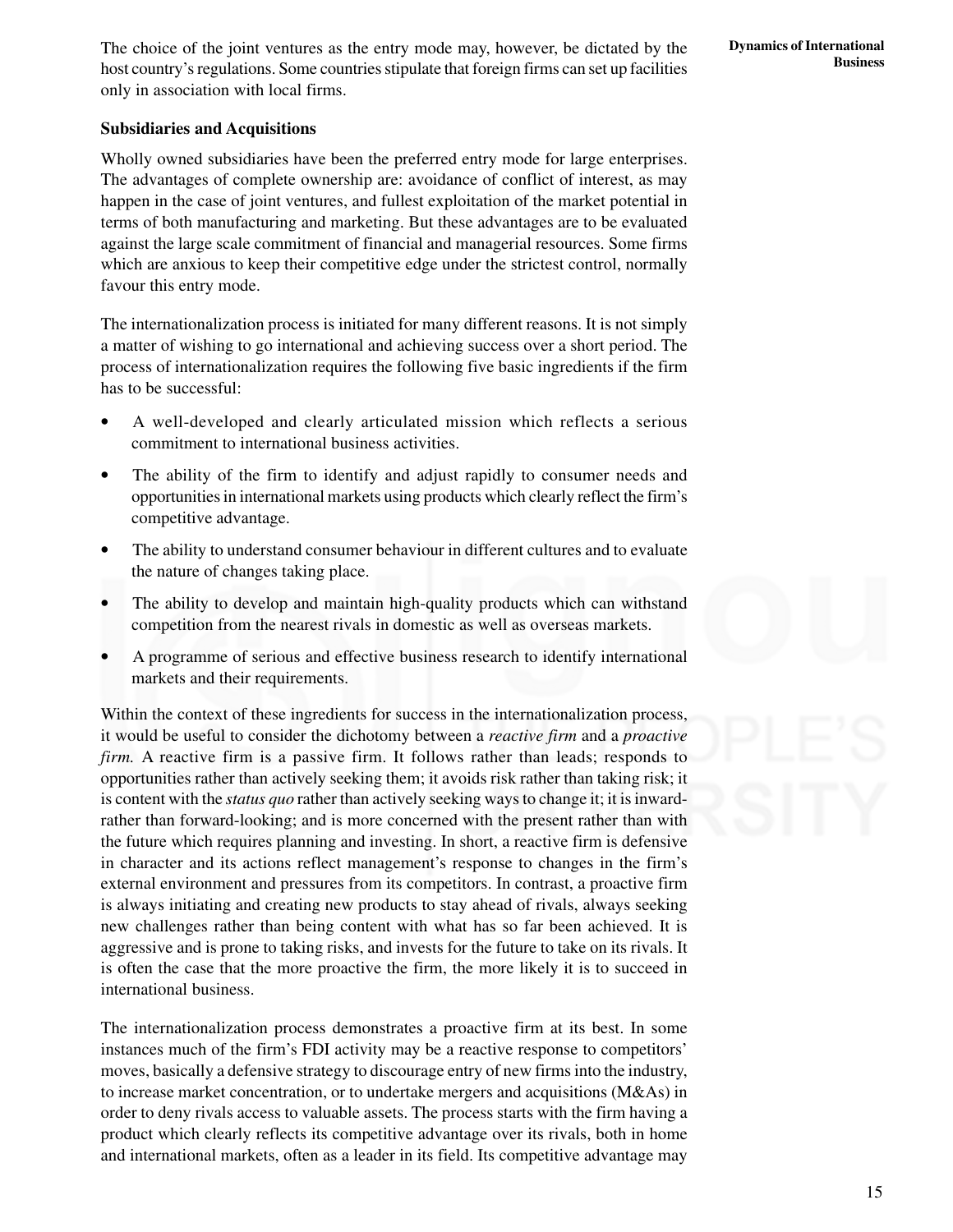be its superior design capability, the skills of its workforce, the unique talents of its management or marketing team, or simply its ability to do things better or more efficiently than its competitors. In short, to be successful in international markets, the firm must first be successful in its own domestic market. It is this success in its domestic market which often propels the firm to go international.

It has been seen, from the discussion so far, that the firm uses its firm-specific intangible assets to enter foreign markets. Its products and brand name developed over many years need to be fully exploited if the firm is not only to recover its initial research and development costs but also earn sufficient profits to satisfy its shareholders and fund future investment. So, the profit motive is the most compelling proactive motive. In cases where the domestic market is either too small or too saturated, the firm may have no real alternative but to seek markets overseas. The key difference between a reactive and a proactive firm is that a proactive firm does not wait until its domestic market is saturated, demand is showing signs of decline, or it is forced to take action before it actively seeks opportunities abroad by undertaking continuous market research and acting upon its findings.

The **major reasons** why firms go international are:

#### **1) To Look for New Markets**

International business firms are often characterized as opportunity seekers; that is, seeking to take advantage of any event or development worldwide which is likely to have a positive impact on their marketing and resource acquisition strategies. This particular attribute is especially relevant to reactive firms. One major source of such an impact has been the creation of the European Union or single European market which helped to create one of the world's largest markets by integrating the individual member states' markets into one. Consequently, many distinct opportunities have been created for international business firms to undertake marketseeking and production-seeking investments.

### **2) To Expand Market for their Products / Services**

As a consequence of the increasing convergence of consumer tastes and preferences and demand patterns in general, firms find it necessary to establish international customer bases in foreign countries to serve the needs of existing as well as potential customers. The firm is, thus, able to expand its market internationally at a lower cost than by exporting from the home base. A firm with a declining home market may like to enter into foreign markets and extend the life cycle of its product. As the experience of many US, Japanese, and Korean MNCs demonstrates, EU member states offer many location-specific advantages to these firms to enable them to gain access to its single market with over 370 million inhabitants. Firms like Nokia, Siemens, Bayer, Johnson and Johnson, etc. went in search for foreign markets as their domestic markets were shrinking.

#### **3) To Circumvent International Trade Barriers**

Governments erect various forms of barriers for foreign firms to enter in their domestic markets. These barriers include some of the most common measures such as tariffs and quotas as well as rules and regulations to protect specific industries and markets. These measures make imports less attractive and more costly. Therefore, it makes it necessary for the firm to establish export bases or production facilities in host countries in order to avoid these protectionist measures.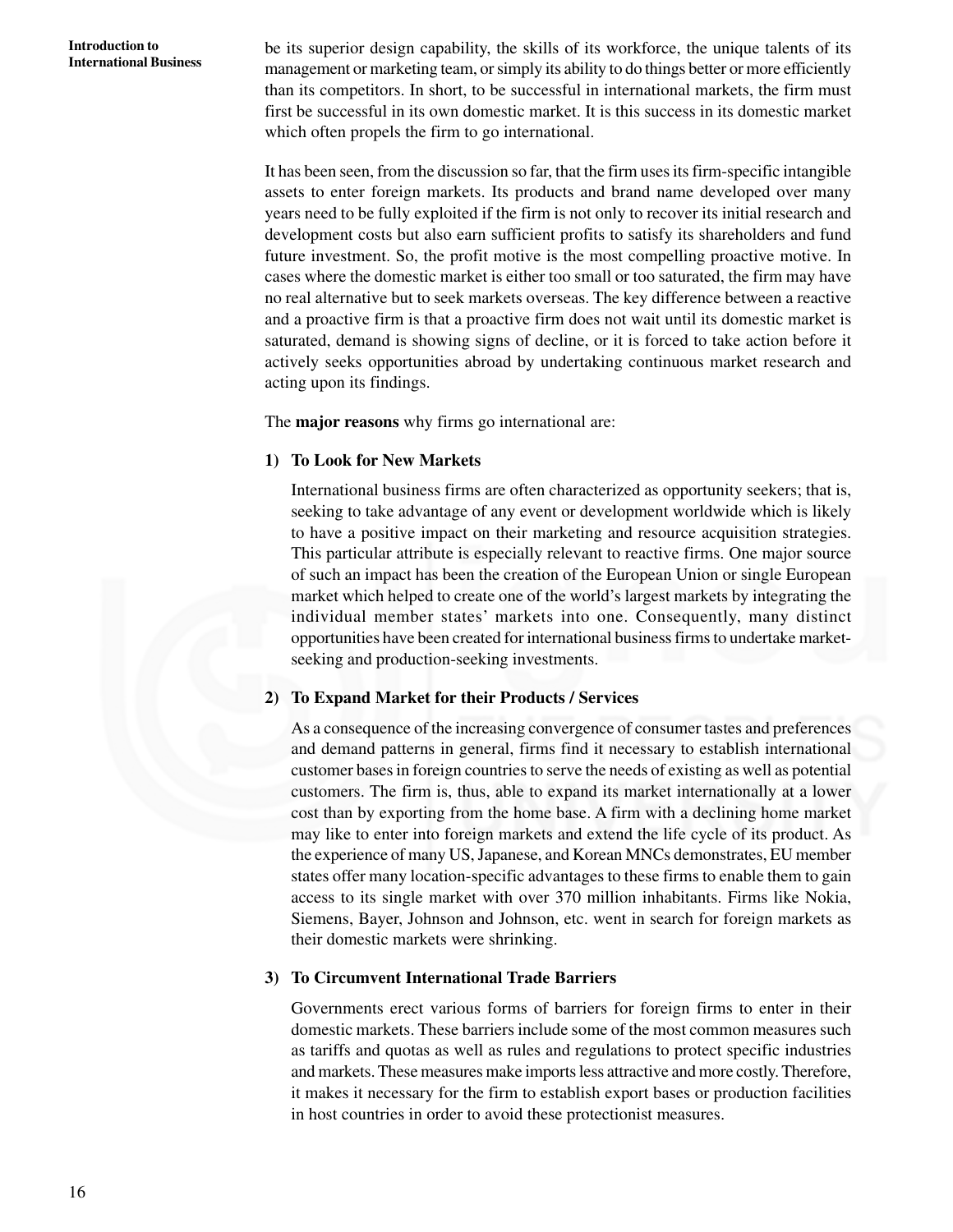#### **4) Factor endowment**

Countries are endowed with different natural and acquired resources which offer international firms yet another set of location-specific advantages, ranging from relatively low-cost labour, raw materials, land for large-scale operations and suitable climate to specific technical skills and knowledge which can only be accessed by establishing operations on location. Even if the firm's home country has similar resources, it may still be advantageous for the firm to locate facilities in another country for additional low-cost resources such as finance. For example, Japan is known for the quality of its steel; however, the Japanese firms have to look at India for the supply of iron ore – a raw material for making steel.

### **5) To Reap Benefits of Economies of Scale**

In cases where the domestic market may be too small for efficient production, the firm may want to expand into world markets to create economies of scale (reduction in cost per unit produced as the scale of production is increased). Entry into overseas markets increases total sales and therefore, justifies larger-scale operations in production, marketing, and transport.

### **6) To Follow Competition**

With an increasing number of firms going international, other firms feel compelled to follow their competitors into markets which may later be denied to them. In oligopolistic industries (those dominated by a few firms making interdependent decisions), it is normal to expect several firms to establish operations in a given country within a short time. The main reason is that any particular change in the internal and external business environment affecting one firm will affect the others at about the same time and, given their interdependence on each other for decisionmaking, will induce a similar response. For example, the liberalization of trade and investment in India produced almost an instant response by the world's most dominant car producers to establish a presence in one of the world's biggest potential markets. An associated motive might be to create synergy which would result from combining benefits from one location with those of another, especially in cases where the firm is able to combine its own managerial competence with the intimate knowledge and expertise of the local personnel in order to overcome cultural difficulties.

### **7) To Take Advantage of Government Incentives**

Governments throughout the world offer a variety of incentives to attract international firms, especially reactive firms. These incentives range from direct financial assistance to defray part of the initial costs of operations to indirect financial schemes such as favourable corporate tax rates. All these incentives help companies to maximize their after-tax profits and thus provide additional funds to invest either in the host country, home country, or in other countries.

#### **8) To Protect the Domestic Market**

In essence this is a defensive (reactive) approach whereby the firm initiates an offensive into the competitors' home market in order to protect its own domestic market. Such an offensive may have the effect of putting pressure on the competitor to reconsider its move or, depending on the strength of the offensive, abandon it completely.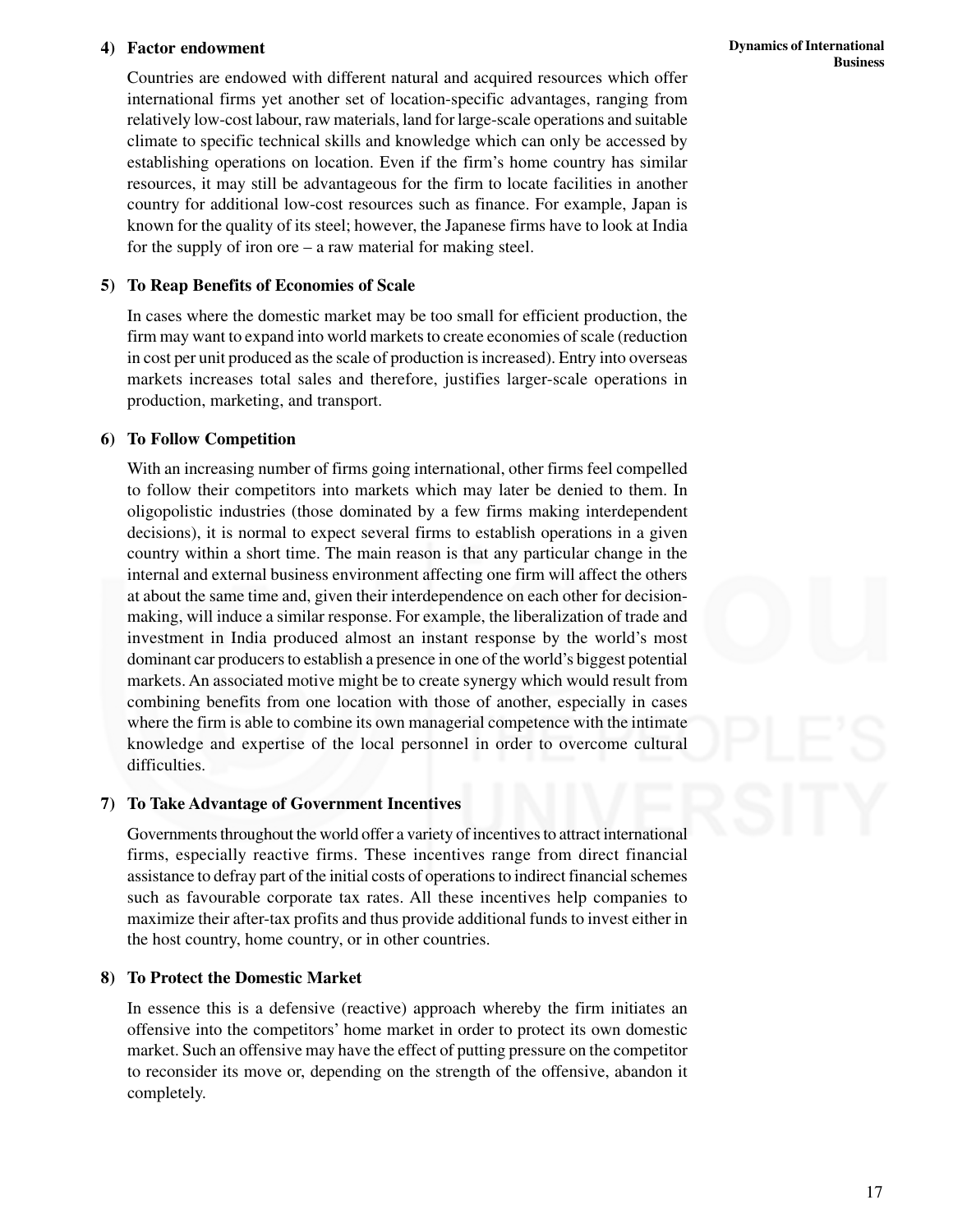#### **Introduction to International Business**

### **Activity 3**

Identify a company in India which has internationalized its operations over the past 5- 10 years. Meet an executive of its international division and ascertain the reasons/ motivations for the company going international.

# **1.7 SUMMARY**

International business may be defined as business carried out across national boundaries. The genesis of international business may be traced back to the ancient times when different well known communities carried on their trading activities in different parts of the world. The MNCs are the central actors in international business.

There could be several reasons behind a firm's move to internationalize its business. A firm may want to engage in international business in search of new markets, to widen its present market for goods and services, to overcome the barriers that it perceives it would confront if it goes international, to reap the benefits of economies of scale, to take advantage of the opportunities offered by other (foreign) governments, or to protect its domestic market from foreign competition, etc.

International business differs from domestic business in terms of the environment it faces. The actors in international business confront different socio-economic, cultural and physical environment in different countries. Therefore, they have to make necessary adjustments in their strategies and approaches of managing business to conform to the diverse environments in overseas markets.

There are some difficulties that are unique to international business which arise because of long distance between trading nations, different languages, customs and laws, currency measurements, different controls, regulations and tax regimes in different countries, and greater risk and uncertainty.

Important benefits of international business include higher standard of living of people in different countries, stability in prices, advantages emanating from specialization, increased productivity, wider markets, overall growth of economies, and promotion of international peace.

International business has assumed greater importance as it enables in the diffusion of new technologies, stimulates competition, provides impetus to standardization, motivates firms to adapt to international environment, encourages globalization of business, and promotes economic cooperation and integration.

International business activities have not only grown but have become much more diverse and complex. As such they require collective or multilateral efforts at global level by global agencies. One direct result has been the emergence of a new world economic order in which national economies are merging into one global economy, either on an individual basis, or as it has recently been seen, in (new) regional groupings. Globalization is a dynamic process in which world markets and the production of goods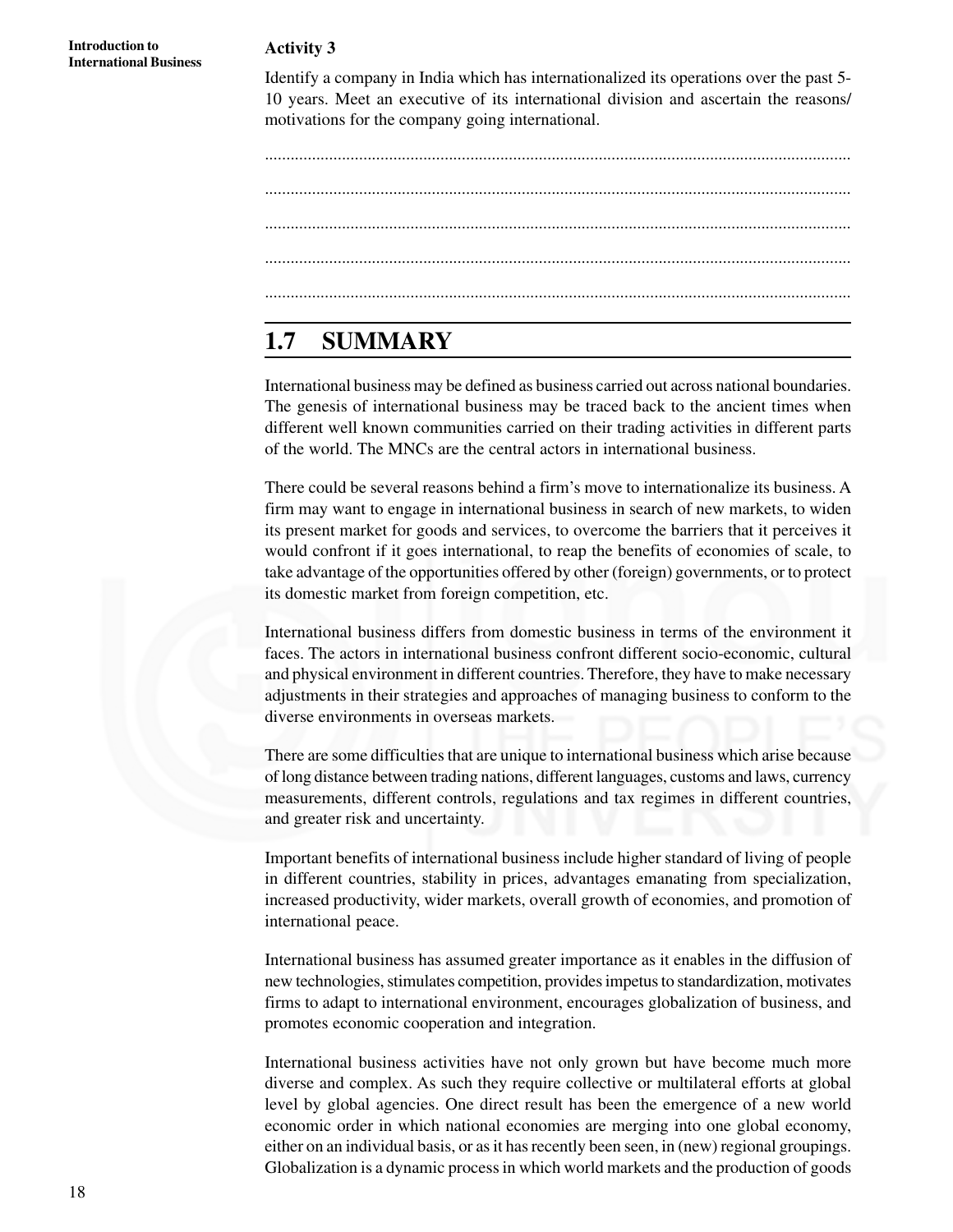**Dynamics of International Business**

and services become integrated and interdependent. For individual governments, the most compelling reason to integrate their economies with other economies is to enable them to take collective measures to maximize the perceived gains and minimize the perceived costs of globalization.

# **1.8 KEY WORDS**

| <b>International Business</b>                                |                | Business carried out across the national boundaries.<br>Some important forms of international business are:<br>export and import of goods and services which<br>includes appointing foreign agents abroad,<br>management of consulting and turn key operations,<br>licensing, franchising, joint ventures and<br>collaborations, and wholly owned subsidiaries.                                                                                                                |
|--------------------------------------------------------------|----------------|--------------------------------------------------------------------------------------------------------------------------------------------------------------------------------------------------------------------------------------------------------------------------------------------------------------------------------------------------------------------------------------------------------------------------------------------------------------------------------|
| Globalization                                                | $\ddot{\cdot}$ | Globalization can be defined as the growth of<br>economic activity spanning politically defined national<br>and regional boundaries. It leads to the increased<br>movement across the boundaries of goods and services,<br>namely, trade and investment, often of people via<br>migration. It is driven by the actions of individual<br>economic actors – firms, banks, and people – usually<br>in the pursuit of profit and often spurred by the<br>pressures of competition. |
| <b>Multinational Enterprises:</b><br>(MNEs)                  |                | MNEs are the central actors in international business<br>and have played a major role in making the world<br>market 'global'. MNEs are generally defined as<br>organizations whose operations extend beyond the<br>national political boundaries and operate in many<br>nations by making FDI.                                                                                                                                                                                 |
| <b>Marketing</b>                                             |                | Marketing is an activity which advocates looking at<br>business activities from the customers' point of view.<br>It suggests that the firm should develop its products<br>as per the customers' choice and preferences. The term<br>market refers to the sum total of all the customers<br>(which includes present and potential customers - non-<br>users and customers of the competitors' products as<br>well).                                                             |
| FDI                                                          |                | Foreign Direct Investment (sometimes also referred<br>to as DFI) means direct investment in business<br>operations in a foreign country. Generally, take the<br>form of either a joint venture/collaborations or wholly<br>owned subsidiary.                                                                                                                                                                                                                                   |
| <b>European Union (EU)</b>                                   | $\ddot{\cdot}$ | An economic group of 15 European nations: Austria,<br>Belgium, Denmark, Finland, France, Germany, Great<br>Britain, Greece, the Netherlands, Ireland, Italy,<br>Luxemburg, Portugal, Spain, and Sweden. Established<br>as a customs union, it is now moving toward economic<br>union (formerly known as the European Community).                                                                                                                                               |
| <b>North American Free</b><br><b>Trade Agreement (NAFTA)</b> |                | Free trade area between Canada, Mexico, and the<br>United States.                                                                                                                                                                                                                                                                                                                                                                                                              |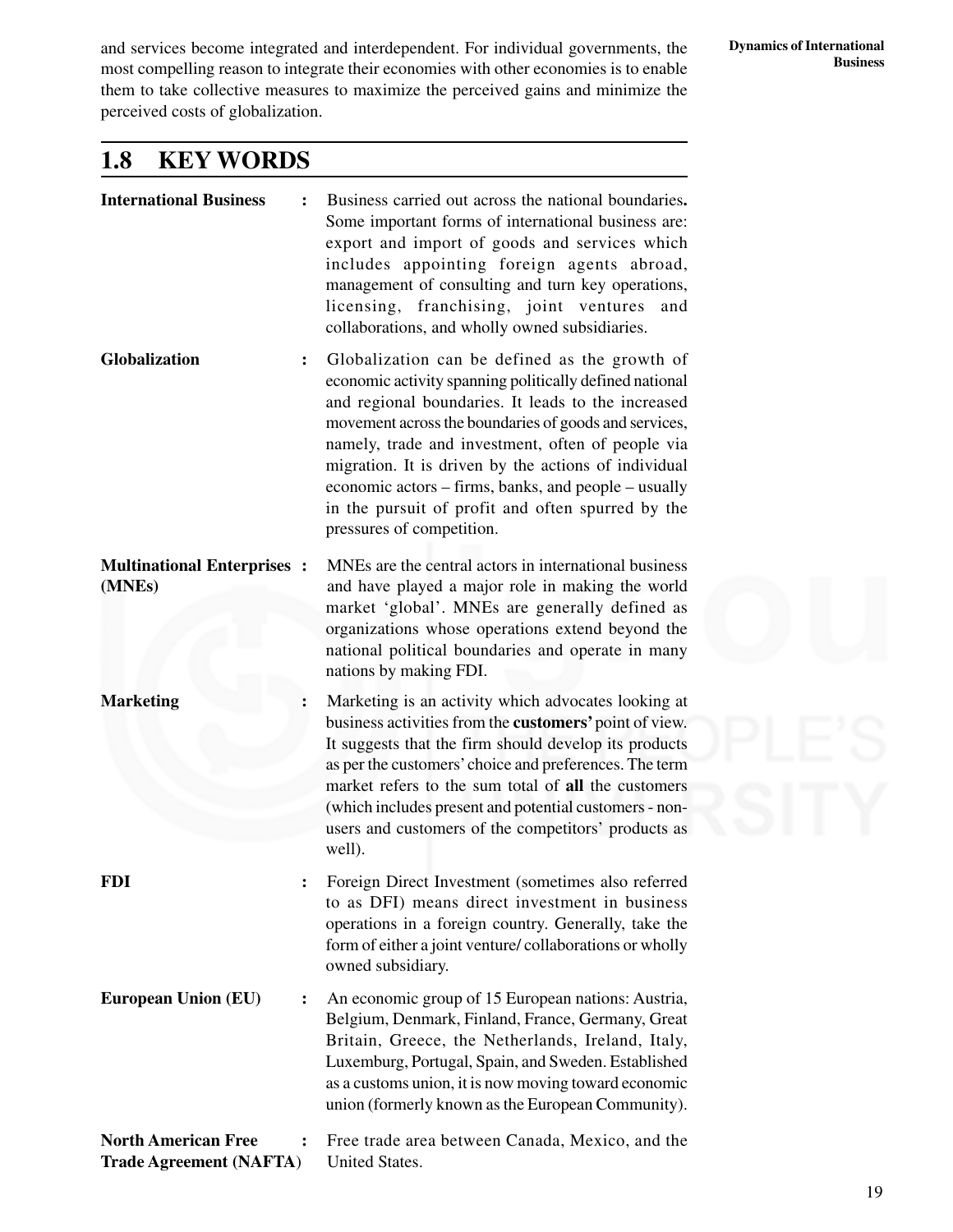### **International Business 1.9 SELF-ASSESSMENT QUESTIONS**

- 1) What do you understand by 'proactive' and 'reactive' firms? Differentiate between them by highlighting their distinguishing features.
- 2) What prompts the firms to internationalize?
- 3) What special tasks or difficulties an international manager may have to face?
- 4) What are the characteristics of international business? How is it different from domestic business?
- 5) Using examples, examine the possible reasons why a firm may trade in international markets.
- 6) Why should Indian firms go global? Why should they not be content with domestic market which is vast and growing so rapidly?
- 7) Discuss why the culture of a country might influence the costs of doing business in that country. Illustrate your answer with examples.
- 8) In what ways has the risk of doing business changed in Russia and Eastern Europe since the fall of communism?
- 9) How do you account for the vast increase in world trade since World War II?
- 10) What is culture? Is it important for a manager of international business to take account of it? Are the forces of globalization making culture a thing of the past? Discuss.
- 11) Identify the barriers to free movement of goods and services. Explain how barriers influence the development of international trade.
- 12) "Selecting the market entry strategy is the key decision which many companies have to take for expanding into overseas markets." Why is it a key decision? What kind of risks and controls are involved? Explain how risk and control is affected by different entry methods.

### **1.10 FURTHER READINGS**

Ali Abbas J. (2001). Globalisation of Business, *Jaico Publishing House*.

Bartlett, Christopher A. and Sumantra Ghoshal. (1992). Transnational Management: Text, Cases and Readings in Cross-Border Management. *Homewood, Illinois: Irwin*.

Bhalla, V. K. and S. Shiva Ramu (2000). International Business: Environment and Management*, Anmol Publications.*

Czinkota, Michael R. and Ikko A. Ronkainen (1998). International Marketing. Fort Worth, TX: *Dryden Press.*

Harrison Andrew, Dalkiran Ertugrul, and Elsey Ena (2000). International Business, *Oxford University Press*.

Hill Charles W. L. (2005) International Business, *Tata McGraw-Hill Edition.*

Prathi 1608 (2011). FDI introduction and History. www. Studymode.com Retrieved on Jan 4, 2012.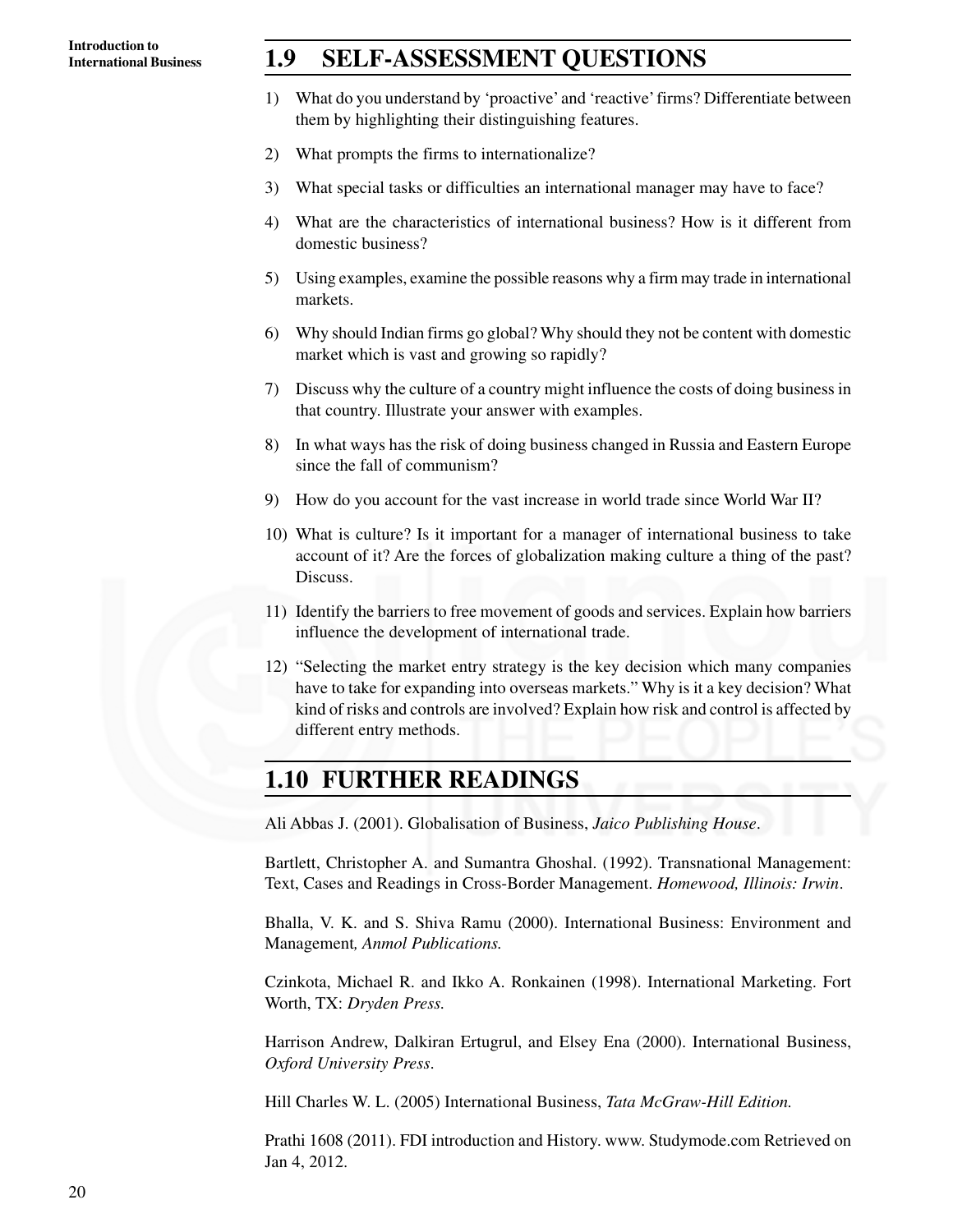# **DINIT 2 INTERNATIONAL TRADE THEORIES AND ITS BUSINESS IMPLICATIONS**

### **Objectives**

After studying this unit, you should be able to comprehend:

- the theories and principles of international economics and their implications;
- how the nations decide on their trade policy;
- how the balance of payments accounts of a nation is determined;
- the functioning of the foreign exchange market; and
- how to minimize risks and make gains in the foreign exchange market.

### **Structure**

- 2.1 Introduction
- 2.2 International Trade Theories and their Implications
- 2.3 International Trade Policy
- 2.4 Balance of Payments
- 2.5 Foreign Exchange Market
- 2.6 Determination of a Floating Exchange Rate
- 2.7 International Monetary System (IMS)
- 2.8 Summary
- 2.9 Key Words
- 2.10 Self-Assessment Questions
- 2.11 Further Readings

### **2.1 INTRODUCTION**

International economics deals with the economic interdependence of nations. It analyses the flow of goods, services and payments between a nation and the rest of the world, the policies directed at regulating this flow and their effect on the nations' welfare. Its main components are the pure trade theories, the trade policies, the foreign exchange markets and the balance of payments.

The pure theory of trade examines the basis for and the gains from trade, as well as the patterns of trade. The theory of trade policy investigates the reasons for and the effects of trade restrictions. The study of foreign exchange markets gives you an idea on how one national currency is exchanged against the other, and the method of predicting the movement of a nation's currency against other currencies. Balance of payments measures a nation's total receipts from the total payments to the rest of the world, and discusses mechanisms for correcting balance of payments instability.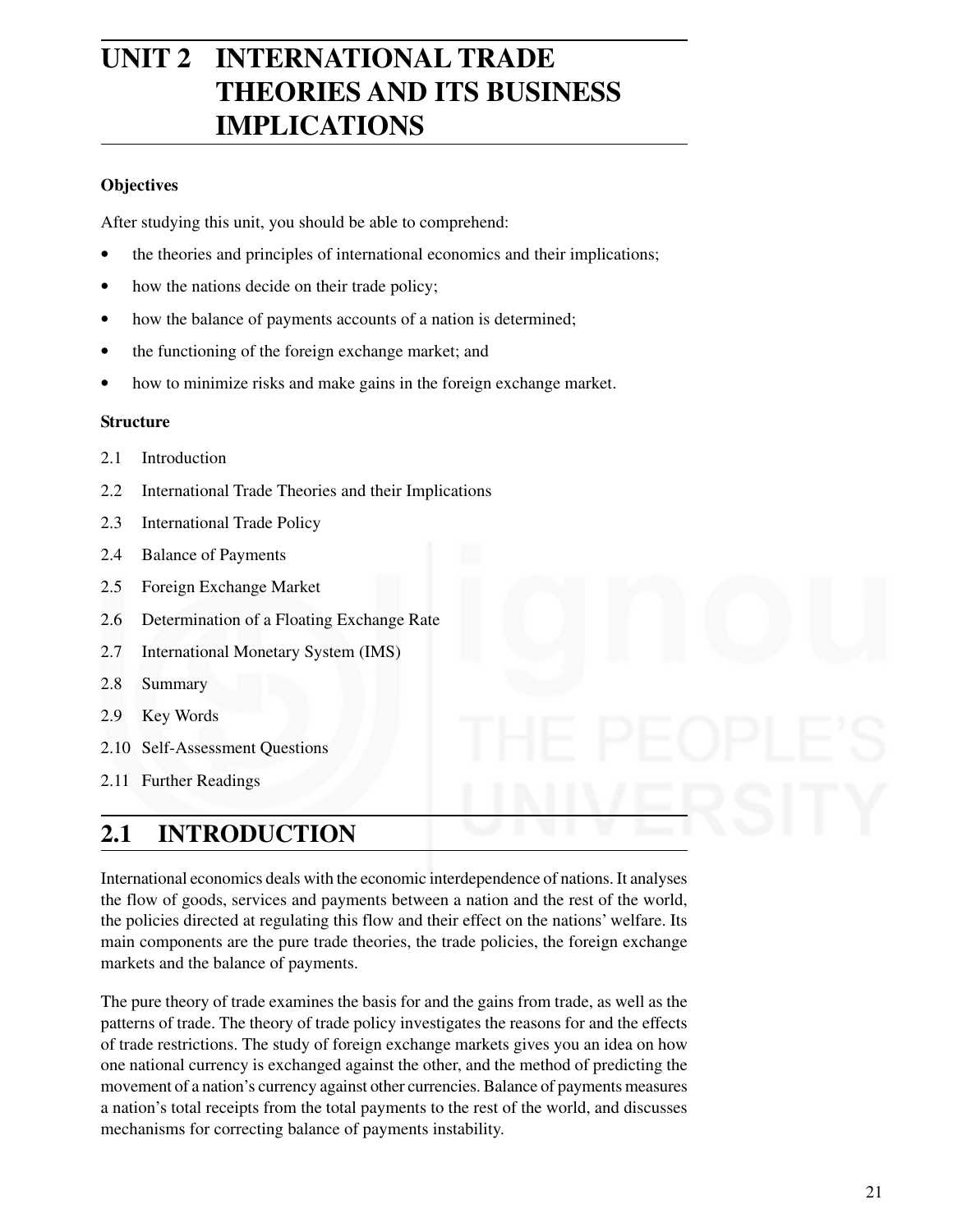# **International Business 2.2 INTERNATIONAL TRADE THEORIES AND THEIR IMPLICATIONS**

International trade theory seeks to answer two basic questions:

- 1) What is the **basis for trade** and what are the **gains from trade**? Since two nations trade voluntarily they must gain from trade. The question is how are these gains generated and how are they divided among trading nations/partners?
- 2) What is the **pattern of trade**? What commodities are traded and which nation will export and import which commodity?

We begin with the theory of absolute advantage developed by Adam Smith.

### **Absolute Advantage**

According to this theory, when one nation is more efficient than (or has an absolute advantage over) another in the production of one commodity but is less efficient than (or has an absolute disadvantage with respect to) the other nation in producing a second commodity, then both nations can gain by each specializing in the production of the commodity of its absolute advantage and exchanging part of its output with the other nation for the commodity of its absolute disadvantage. Then the output of both commodities will rise, which measures the gain from specialization in production. The trade between two nations enables the gain to be divided between them.

We will now look at a numerical example of absolute advantage to make things clearer. Before that, however, let us define a production possibility schedule of a country by the combination of goods an economy can produce given its existing resources and the present state of technology. Table 2.1 depicts a hypothetical production possibility schedule for India and USA.

| <b>Labour required</b> | One computer | One sack of rice |
|------------------------|--------------|------------------|
| In India               |              |                  |
| In USA                 |              |                  |

**Table 2.1: Production Possibility Schedule**

Note that India is more efficient in rice production, while US is more efficient in producing computers. Let both countries initially have 100 units of labour. If operating separately or without trading with the other country, let us assume that both the nations devote half of their (labor) resources to manufacturing computers and producing rice. The USA will produce 5 sacks of rice and 5 computers, and India will produce 10 sacks of rice and 2 computers. The world economy as a whole produces 7 computers and 15 sacks of rice.

Now assume that by following the theory of absolute advantage, the USA and India specialize in producing computers and rice, that is, those goods where they have an absolute advantage. Then India will produce 20 sacks of rice and US will produce 10 computers. Comparing it to the no-trade case, we see that the world economy is producing more computers and more rice. Hence, if they can agree on a suitable exchange rate ratio (or terms of trade), which simply tells us how many sacks of rice will exchange for a computer in a world economy, both can gain from trade. Suppose they agree on exchanging one computer for two sacks of rice. In that case both countries can have 5 computers and 10 sacks of rice, which means they both gain from trade. Table 2.2 makes the gains clearer.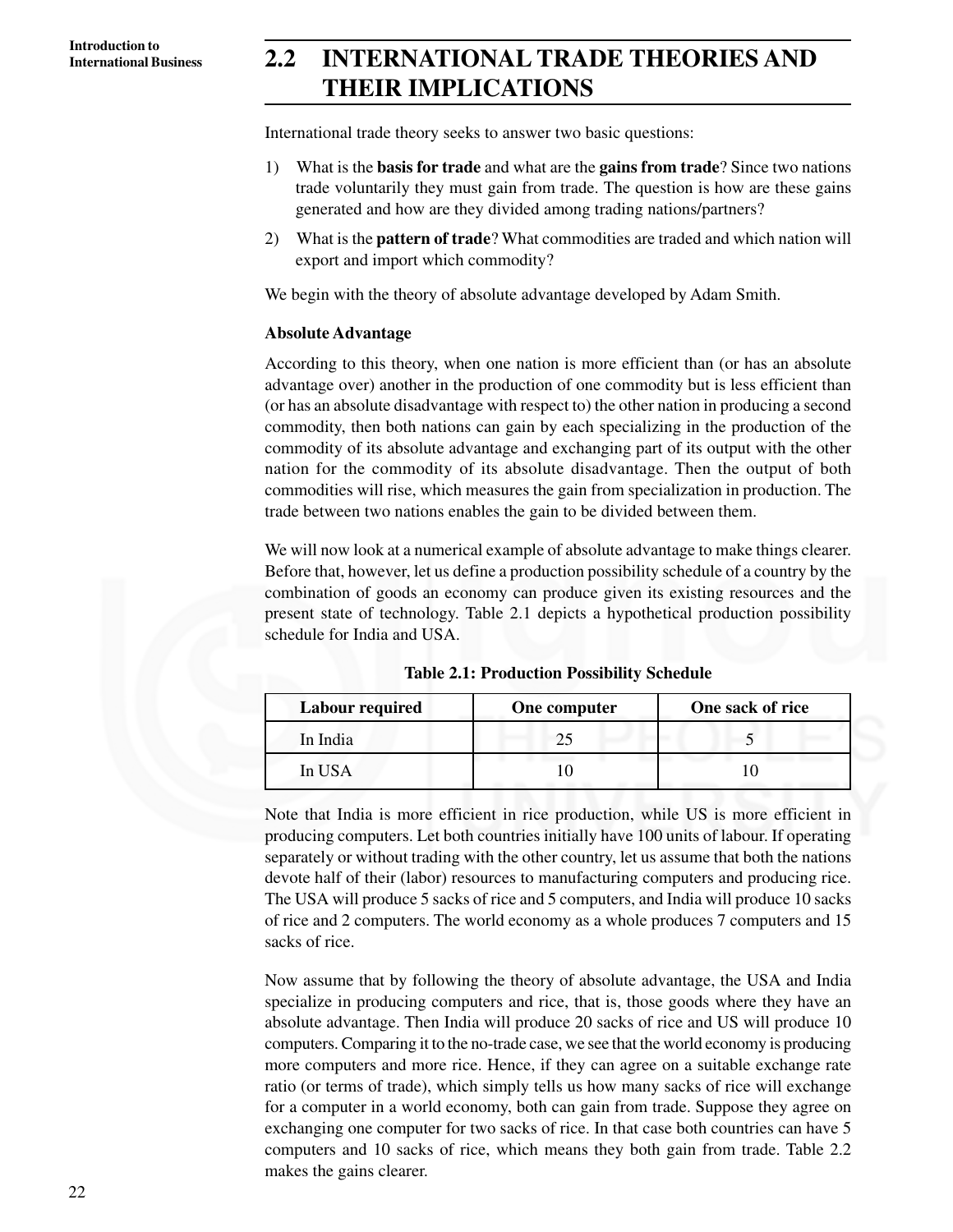| <b>Table 2.2: Gains from Trade</b> |
|------------------------------------|
|------------------------------------|

**International Trade Theories and its Business Implications**

| <b>Pre Trade</b> |                  | <b>Production</b>    | <b>Consumption</b> |                      |  |
|------------------|------------------|----------------------|--------------------|----------------------|--|
|                  | <b>Computers</b> | <b>Sacks of rice</b> | <b>Computers</b>   | <b>Sacks of rice</b> |  |
| <b>USA</b>       | 5                | 5                    | 5                  | 5                    |  |
| India            | $\overline{2}$   | 10                   | 2                  | 10                   |  |
| World            | 7                | 15                   | 7                  | 15                   |  |
| Post Trade.      |                  |                      |                    |                      |  |
|                  | <b>Computers</b> | <b>Sacks of rice</b> | <b>Computers</b>   | <b>Sacks of rice</b> |  |
| <b>USA</b>       | 10               | 0                    | 5                  | 10                   |  |
| India            | 0                | 20                   | 5                  | 10                   |  |
| World            | 10               | 20                   | 10                 | 20                   |  |

Thus both countries gain in the sense that USA consumes as many computers as before while they consume more rice in free trade situation compared to no trade. India, on the other hand, consumes more computers in the free trade situation, while their rice consumption remains the same.

### **Comparative Advantage**

The Absolute Advantage theory seems to postulate that if one country is more efficient than the other in the production of all commodities; it will have no gains from trade with the inefficient country, and as such should refrain from trading. David Ricardo, in his theory of comparative advantage, showed that even in such cases there could be a basis for gainful trade. According to *the law of comparative advantage*, even when a nation is less efficient than (has absolute disadvantage with respect to) the other nation in the production of both commodities, there is still a basis for gainful trade. The inefficient nation should specialize in the production of and export the commodity in which its absolute disadvantage is smallest (called the commodity of its *comparative advantage*), and import the commodity in which its absolute disadvantage is highest (called the commodity of its comparative disadvantage). The law can be best understood from the following example. Consider this production possibility schedule, assuming India and USA have 120 and 100 units of labour respectively.

| <b>Labour required</b> | One computer | One sack of rice |  |  |
|------------------------|--------------|------------------|--|--|
| In India               |              |                  |  |  |
| In USA                 |              |                  |  |  |

**Table 2. 3: Production Possibility Schedule**

Here though USA has an absolute advantage introducing both the commodities, it is thrice as productive as India in producing computers, while only 1.2 times as productive in producing rice. However, the relative comparative advantage of USA in producing computers is more than the comparative advantage it has in producing rice. As such USA and India are said to have comparative advantages in producing computers and rice respectively. Thus if following the law of comparative advantage India and USA specialize in producing rice and computers respectively, they have a basis for gainful trade, as evident from the table below (we carry on with the previous assumption of dividing labour resources equally over two items of production).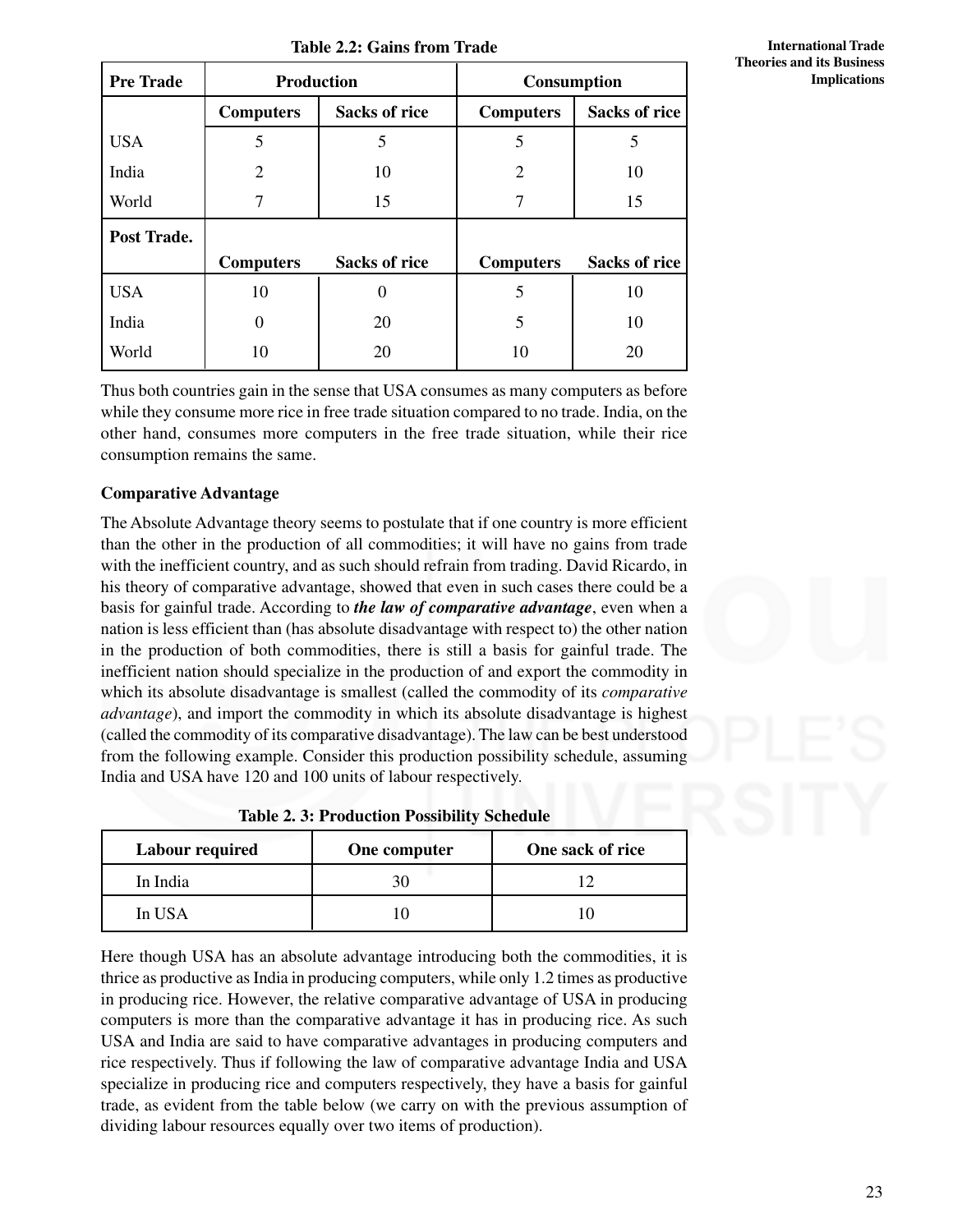#### **Table 2.4: Gains from Trade**

| <b>Pre Trade</b>  | <b>Production</b> |                      | <b>Consumption</b> |                      |  |  |  |
|-------------------|-------------------|----------------------|--------------------|----------------------|--|--|--|
|                   | <b>Computers</b>  | <b>Sacks of rice</b> | <b>Computers</b>   | <b>Sacks of rice</b> |  |  |  |
| <b>USA</b>        | 5                 | 5                    | 5                  | 5                    |  |  |  |
| India             | $\overline{2}$    | 5                    | $\overline{2}$     | 5                    |  |  |  |
| World             | 7                 | 10                   | 7                  | 10                   |  |  |  |
| <b>Post Trade</b> |                   |                      |                    |                      |  |  |  |
|                   | <b>Computers</b>  | <b>Sacks of rice</b> | <b>Computers</b>   | <b>Sacks of rice</b> |  |  |  |
| <b>USA</b>        | 10                | 0                    |                    | 5                    |  |  |  |
| India             | 0                 | 10                   | 3                  | 5                    |  |  |  |
| World             | 10                | 10                   | 10                 | 10.                  |  |  |  |

Thus both USA and India consume the same amount of rice in post trade compared to pre -trade, but both use/consume more computers and are hence better off trading. The logic of comparative advantage is basically this: Suppose a lawyer can type twice as fast as his secretary. Now the lawyer has a comparative advantage in both typing and law, since the secretary cannot practice law without a law degree. Suppose the lawyer earns \$100 per hour by practicing law, while the hourly wage rate of typing is \$20. By the theory of comparative advantage the lawyer should still practice only law and let his secretary do the typing. For, he loses \$80 for each hour that he types. The reason for this is he would save \$20 (since he can type twice as fast as his secretary can), but he loses \$100 that he could have earned by practicing law in that hour.

### **Factor Proportions (Heckscher Ohlin (H-O) Model)**

If labour was the only factor of production, comparative advantage could only arise because of difference in labour productivity. In the real world however, comparative advantage is also explained by differences in country resources. Canada exports forest products to the US not because its lumberjacks are more productive relative to their USA counterparts, but because sparsely populated Canada has more forested land per capita than the USA. Bangladesh is the largest producer of jute not because its labour is more productive but because of certain factors like a suitable climate, soil of appropriate quality and great abundance of cheap labour. Similarly South Africa is the largest exporter of diamond simply because natural diamonds are found there in great abundance. To highlight this importance of resource difference in trade, the H-O model considers resource differences as the only source of trade.

First we define factor intensity as the relative use of a factor proportion in producing a product. e. g., production of cars requires a lot of capital and less labour, while textiles require relatively more labour than capital. Having defined this, we are now in a position to state the H-O theorem.

**Heckscher Ohlin Theorem:** Trade is based on differences in relative factor endowments. Countries export those products that are relatively intensive in the nation's relatively abundant factor and import the commodities that require more intensive use of the nation's relatively scarce factor. In short, the relatively labour rich nations export the relatively labour- intensive products or commodities and import the relatively capital intensive products.

The logic of the theorem is as follows. Consider two countries, India and USA. If we assume that USA is heavily endowed with capital relative to labour, the relative price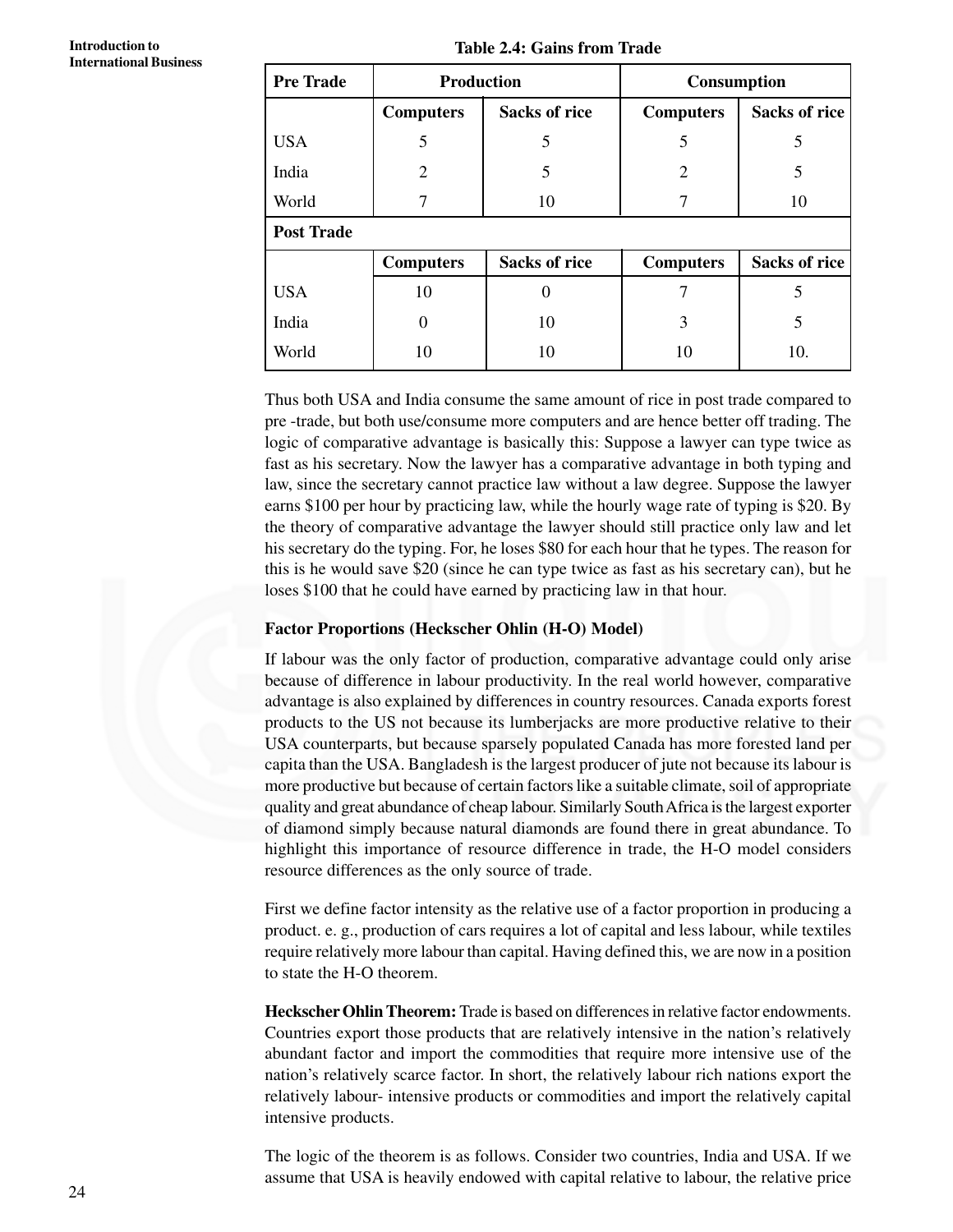of capital will be cheaper in the USA than in India. This means, other things remaining equal it will be relatively cheaper to produce cars — a capital-intensive good – in USA than in India. Similarly it will be relatively cheaper to produce textiles – a labourintensive commodity — in India, which is abundant in labour. As such when trade opens up, US should be exporting cars while India will be exporting textiles.

Also, the post trade prices of the two goods should settle down at a level that is between the two self sufficient price ratios. While the price of textiles will rise in India and that of cars will fall. Similarly, the price of cars in USA will rise, and that of textiles will decline. Because changes in relative prices have very strong effects in the relative earnings of resources, and because trade changes relative prices, international trade has strong income distribution effects. This is summarized by the following theorem.

**Stopler-Samuelson Theorem:**The countries that have abundant factors gain from trade, but the countries that have scarce factors lose. This explains that though there are always gains from trade, why there is so much opposition to opening up in all countries. Trade might benefit the country as a whole, but some sectors within the country might lose.

The International trade theories and their implications can be summarized in Table 2.5.

| <b>Trade theory</b>                                                                                                                         | <b>Theoretical Implication</b>                                                                                   | <b>Described by</b>                  |
|---------------------------------------------------------------------------------------------------------------------------------------------|------------------------------------------------------------------------------------------------------------------|--------------------------------------|
| Absolute<br>Advantage                                                                                                                       | Ability of a country to produce more<br>of a good or service than competitors<br>using same amount of resources. | Adam Smith (1776)                    |
| Comparative<br>Advantage                                                                                                                    | Ability to produce a particular good or<br>service at a lower marginal $\&$<br>opportunity cost over another.    | David Ricardo (1817)                 |
| <b>Factor Production</b><br>Countries tend to specialize in the<br>production of goods and services that<br>utilize most abundant resources |                                                                                                                  | Heckscher (1919) $&$<br>Ohlin (1933) |

**Table 2.5: Summary of International Trade Theories**

**Source:** en.wikipedia.org.

### **Activity 1**

Study the pattern of current India-USA trade (for both goods and services) and analyze how the two nations stand to benefit from the bilateral trade. Analyze the physical goods and services separately in order to appreciate the results better.

......................................................................................................................................... ......................................................................................................................................... ......................................................................................................................................... ......................................................................................................................................... .........................................................................................................................................

# **2.3 INTERNATIONAL TRADE POLICY**

Practically all nations impose some restrictions on the free flow of international trade. Since these regulations or restrictions deal with a country's trade and commerce they are called Trade Policies.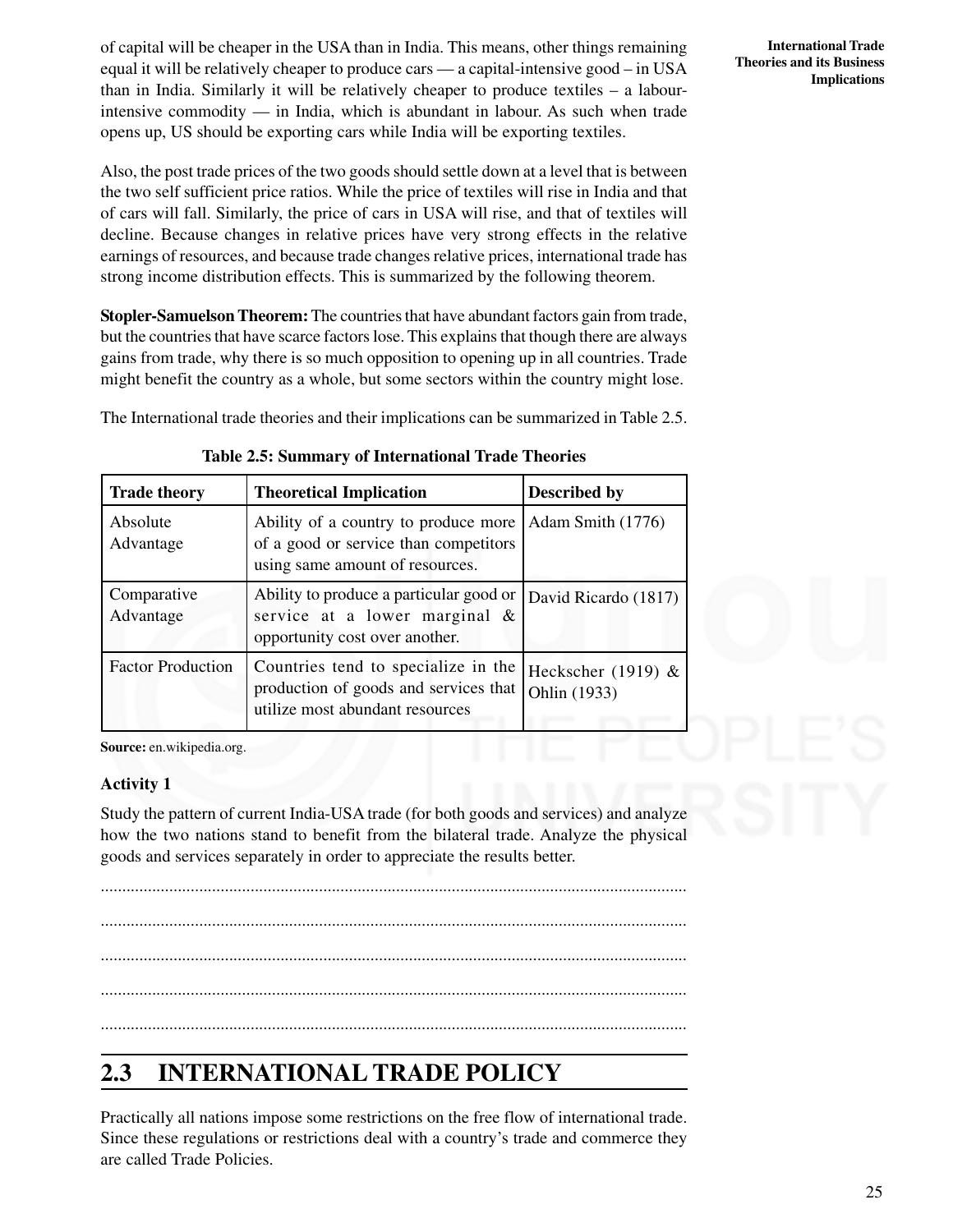Despite ample evidence that free trade is generally the best way to go about, politicians always talk of restricting trade by imposing tariffs and erecting non-tariff barriers (NTBs). It is a standard result in economics that the small countries are better off by pursuing free trade, while the large countries are better off imposing an optimal tariff.

#### **Instruments of Trade Policy**

Some important instruments of trade policy are discussed below.

**Tariffs:** A tariff is a tax on imports. Specific tariffs are levied as a fixed charge on each unit of goods imported. Ad-valorem tariffs are taxes that are levied as a fraction of the value of the imported goods. In either case the effect of a tariff is to raise the cost of shipping goods to a country. For example, a specific tariff of \$10 on imported bicycles means that customs officials collect the fixed sum of \$10 on each imported bicycle regardless of its price. In contrast, a 10% ad valorem tariff on imported bicycles would result in the payment to customs officials of the sum of \$10 on each \$100 imported bicycle.

**Non-tariff Barriers (NTBs):** Such barriers impose a physical limit on the quantity of goods that can be imported. Worldwide tariffs have been reduced steadily since 1945. Starting with the first round of GATT talks in Geneva (1947) world tariffs have been reduced from an average rate of 40% in 1947 to around 4% in 1994 on manufactured goods. The same cannot be said of NTBs, which became popular in the late 1970's and show little signs of fading away. As per the statement made at United Nations Conference on Trade and Development (UNCTAD, 2005), use of NTBs based on amount and control of price levels has decreased significantly from 45% in 1994 to 15% 2004. The use of other NTBs has increased from 55% in 1994 to 85% in 2004. A brief list of the types of NTBs is given below.

There are different classifications of non-tariff barriers. When we talk about tariff barriers related to trade then some popular NTBs are as follows:

- 1) Licenses
- 2) Quotas
- 3) Agreement on Voluntary Export Restraints (VERs)

**Licenses:** These are most common instruments of direct regulation of imports (sometimes exports). Almost all industrialized nations apply this. The license system requires that a state through a specially authorised office issues permit for international trade transaction of import and export commodities which are included in the list of licensed merchandises. The use of this system is based on international level standards agreements.

**Quotas:** Quotas are quantitative restrictions on imports and exports of certain goods. An import quota is a NTB that places a direct restriction on the quantity of some goods that can be imported. An export quota is the restriction on amount of goods that can leave a country. But because quotas are not permitted under current international trade rules, many countries have gone to great lengths to establish different varieties of trade restrictions that are functionally identical to quotas.

A quota rent arises because an import quota on a product raises the domestic price of that product. An alert businessman can walk away with the rent if he purchases the import at the world price and sells it to the domestic market at higher price.

**Agreement on Voluntary Export Restraints (VERs):** Under a VER, a foreign industry, such as the Japanese car industry, agrees to limit the quantity of products it exports to a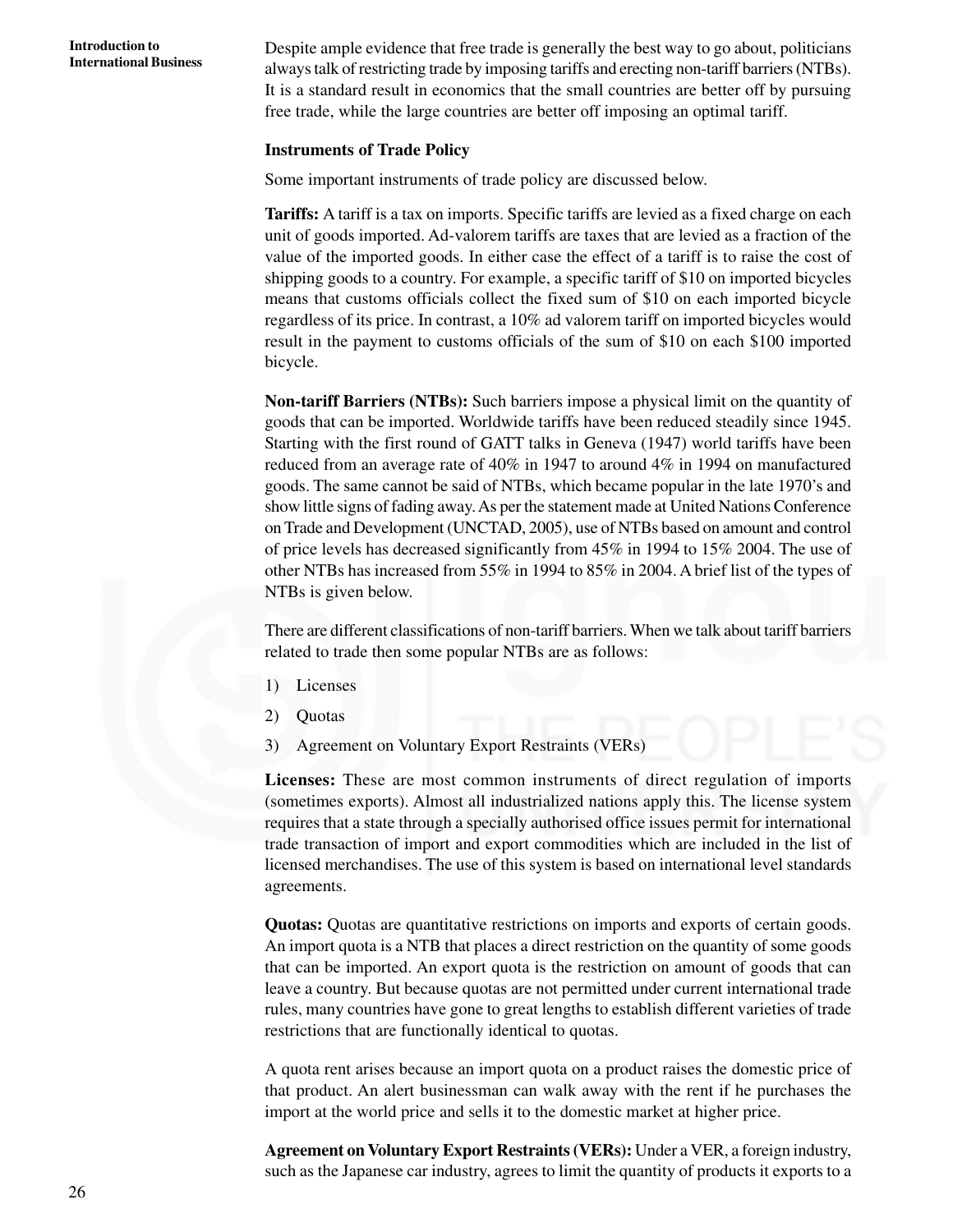particular country. In the early 1980s the US negotiated a VER with the Japanese car industry that limited the number of Japanese cars that could be exported from Japan to the US.

Though a quota and a VER are similar in effect, but because a VER is undertaken 'voluntarily,' the initiating country cannot be accused of unilaterally introducing trade restrictions – although there is always the nagging question of how much arm-twisting is necessary to get the exporting industry to volunteer to restrict its exports to a certain country. One difference is that VERs can be used to restrict imports from a particular country, not on all countries. Till now textiles, steel and agricultural products are the three products that have mostly been subjected to VERs. The European Union (EU) imposed VERs mostly on Japanese products, followed by the Korean products.

**Embargo:** It is a specific type of quotas prohibiting the trade. Usually this is introduced for political reasons but has an impact on the economy of a nation.

**Orderly Marketing Agreements (OMA):** Under such an arrangement two or more countries agree to limit the quantity of exports from each other country. Such agreements are framed to ensure that the future increase in trade may not disrupt or impair competitive industries.

**Standards:** The standards are usually imposed on classification, labeling and testing of products. These are some times used to protect the health and safety of local population.

**Quotas versus Tariffs:** Tariffs are generally believed to be better than quotas because of the following reasons. **First,** under a tariff, the government gets the revenue, which it can spend on projects benefiting the society in general or which it may use to reduce overall tax rates. In contrast, if the quota revenue ends up in the hands of the importers, the government will subsidise a lucky few at the expense of all citizens. If foreign firms end up with the quota rent, the government will in effect have taxed its citizens and transferred wealth to foreigners.

**Second**, quotas benefit the (domestic) producers at the expense of the domestic consumers. If tariffs are \$10 per unit of one good, and the international price of that good is \$100, then domestic producers cannot price the good at more than \$110. But under a quota, they can charge a higher price; since consumers do not have the choice to shift to imports even if domestic prices are very high once the quota amount is sold out of the market.

### **2.4 BALANCE OF PAYMENTS**

The balance of payments (BoP) of a country is a summary statement in which all transactions between 'residents' of the country concerned and those of other countries are recorded during a particular period of time, usually a calendar year. However, in the context of BoP, it is important to note that :

- Millions of transactions of a nation with rest of the world cannot appear *individually* in the BoP – it aggregates all trade into a few major categories.
- By residents we mean all citizens of a country. A corporation is a resident of a nation in which it is incorporated, but its foreign branches/subsidiaries are not. International Institutions like IMF, World Bank etc. are not residents of the nations where they are located.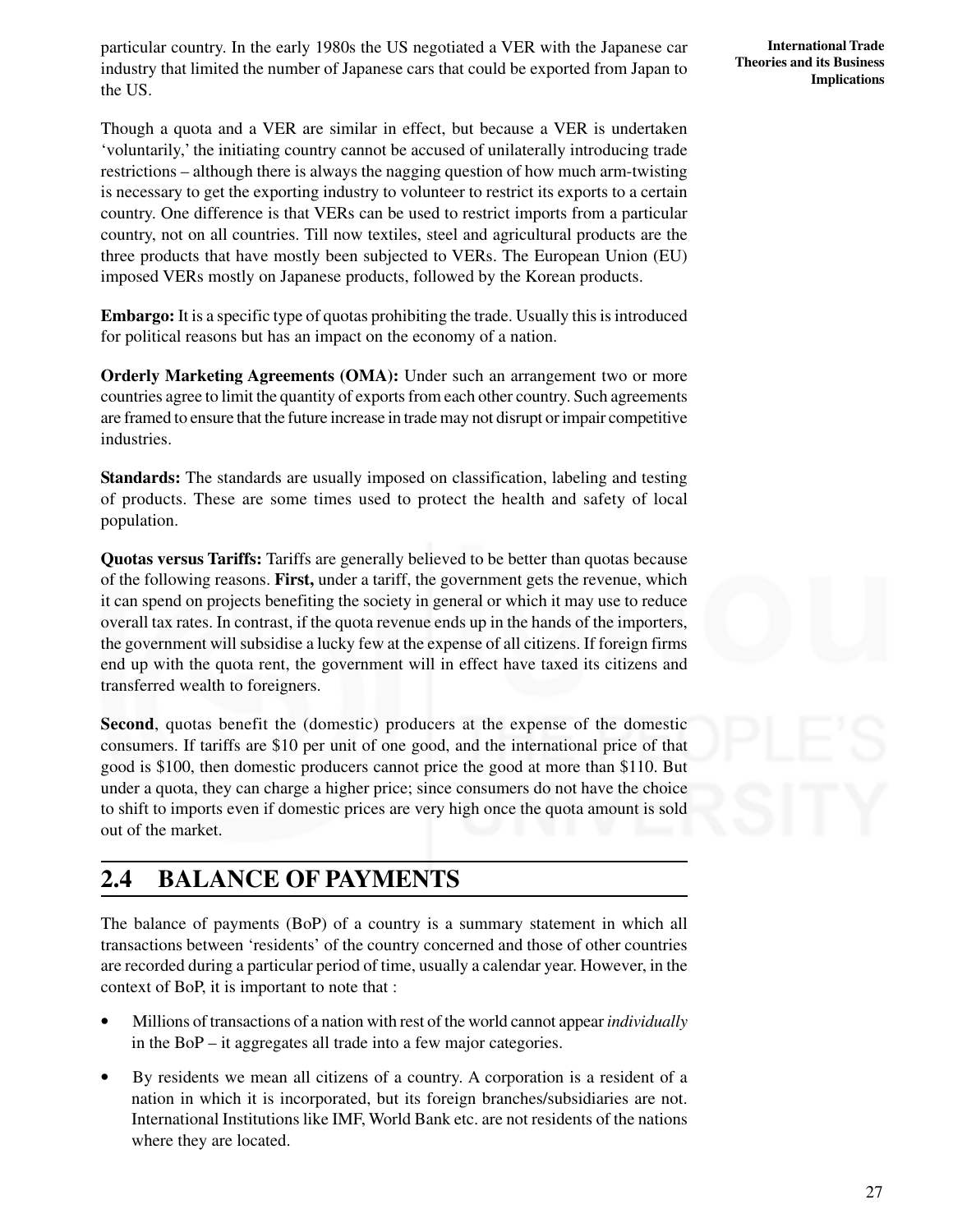It is always with reference to certain time period. BoP considers flow of goods, services, gifts and assets between residents of a country with residents of other nations *during a particular period of time, usually a year.*

**Debits and Credits in International Transactions:** Debit transactions involve payment by domestic residents to foreigners. Credit transactions involve the receipt of a payment from foreigners by domestic citizens.

Examples of Debit transaction items are imports of goods and services, dividend, interest and debt payment on foreign owned capital, unilateral gifts or transfers made to foreigners and foreign investment by domestic citizens. Similarly some of the credit transaction items are exports of goods and services, unilateral transfers (gifts) received from foreigners and domestic investment by foreigners. Thus, while export of commodities is considered a credit transaction since it fetches receipt of payment, outflow of capital like buying a plant or shares abroad is considered a liability since domestic residents make a payment to foreigners for it.

**Double-Entry Book keeping:** BoP accounting is based on double entry book keeping, which means that a credit item on the BoP should be offset by a corresponding debit item. Hence the BoP always balances, or the debits always equal credits in the BoP account. A nation's balance of payments consists of two main accounts: the **current account** and the **capital account**. There is also an **official reserve account.**

**The Current Account:** It essentially records exchanges in goods and services. It consists of three sub accounts. The *goods or merchandise account* records the trade in visible commodities like cars, food grains, machinery etc. The *service account* records the transactions in invisibles that are bought or sold internationally, like royalties, banking, shipping insurance, tourism services, etc.

The trade balance or the balance of trade equals the sum of the merchandise account and the service account. Thus, it is basically the sum of exports of goods and services minus the sum of imports of goods and services. *Unilateral transfers,* the final item on the current account, are payments made by private citizens and governments of one country to another. If India sends so many dollars to Somalia to help fight famine, it will be listed as an official unilateral transfer on India's BoP.

**The Capital Account:** The capital account records the net changes in a nation's international financial assets and liabilities over the BoP period. Its first sub-accounts are as follows.

The *Foreign Direct Investment* (FDI) consists of building a plant overseas or acquiring what is deemed to be a 'controlling' interest in an established overseas firm.

The *Foreign Portfolio Investment* consists of purchase of shares of a foreign firm or bonds issued by a foreign government. The difference between these two types is somewhat arbitrary. If one buys 10% or more stocks of a foreign company, as prescribed under the applicable regulations, it will be called FDI, assuming then one gains a controlling interest in the firm. If one acquires less than 10% of the outstanding stock the capital export is regarded as portfolio investment.

**Official Reserve Account:** It deals with (a) gold imports and exports, (b) increases or decreases in foreign exchange and SDRs (Special Drawing Rights) and (c) increases or decreases in liabilities to foreign central bank. Thus, if they are current dollars, since we receive rupees, it is regarded as a credit item.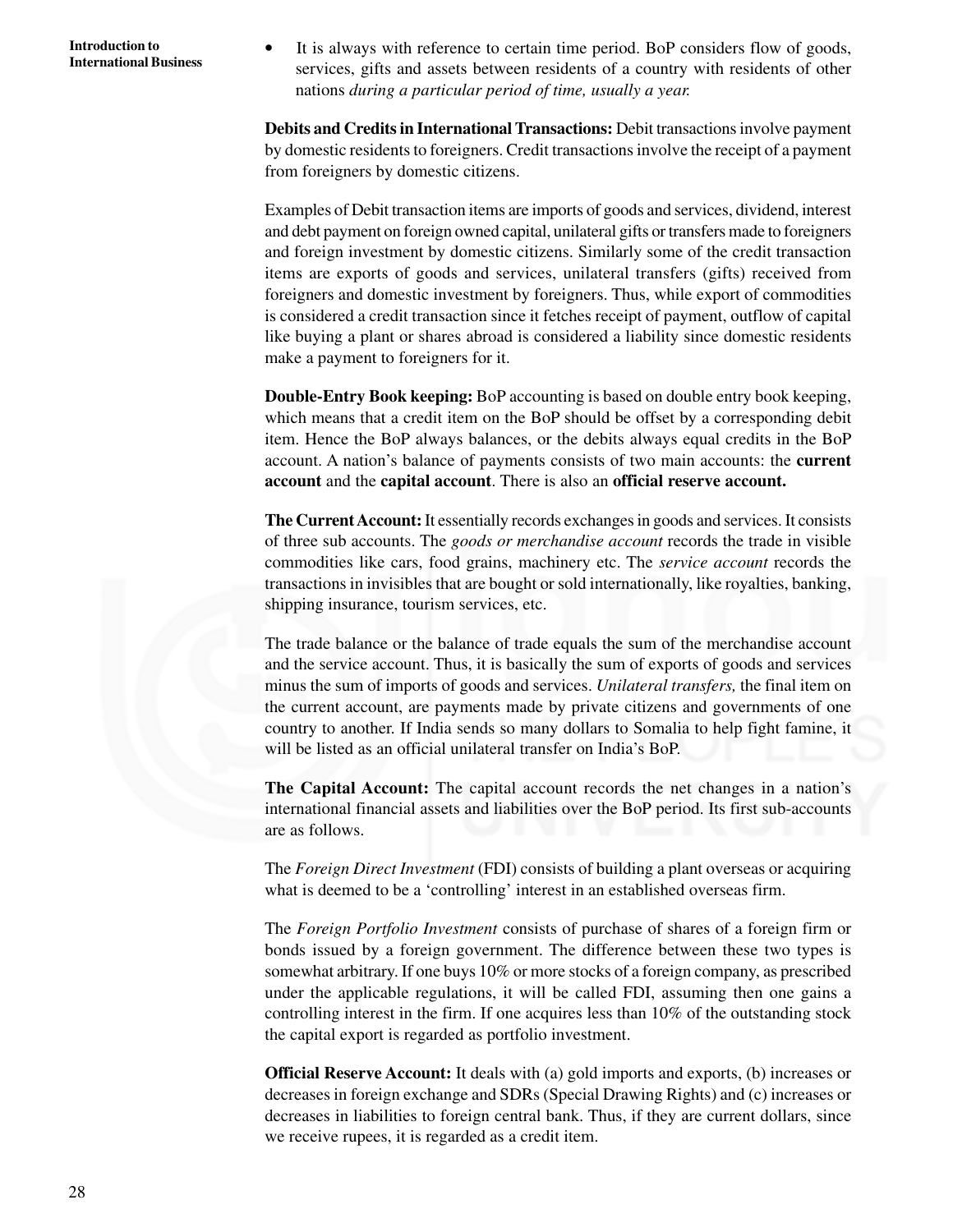**BoP — Surplus and Deficit:** All transactions in current and capital account are said to be **autonomous** because they take place for business or profit motive, independent of BoP considerations. They are sometimes called '*items above the line'*. Transactions in Official Reserve Account are called **accommodating** transactions, or '*items below the line*' because they are determined by the net consequence of autonomous terms – they result from and are needed to balance international transactions. If the sum of current and capital account are in deficit, then foreign exchange or gold or loan must be taken from official reserve account to balance the BoP.

Therefore, the BoP is said to be in surplus (deficit) if the autonomous account is in surplus (deficit). A deficit in BoP can be measured by the excess of debits over credits in the current and capital accounts, or the corresponding drop in official reserves.

### **Activity 2**

Study the relevant provisions of the latest budget presented to the Parliament and fill in the specific data/figures against each of the following subjects:

- a) Balance of Payments surplus/deficit
- b) India's Total Foreign Exchange Reserves
- c) Main classification of Current Account Transactions
- d) Main classification of Capital Account Transactions
- e) Balance of Trade surplus/deficit

.................................................................................................................................

................................................................................................................................. ................................................................................................................................. ................................................................................................................................. .................................................................................................................................

## **2.5 FOREIGN EXCHANGE MARKET**

The **foreign-exchange market** refers to the organisational setting within which individuals, business, governments, and banks buy and sell foreign currencies and other debt instruments. It is the largest financial market in the world. The major trading centres are in London, New York and Tokyo. Roughly 30%, 16% and 10% of the average daily volume of foreign exchange trading takes place in London, New York and Tokyo trading centers. The next in line in terms of importance are Singapore, Switzerland and Hong Kong, each of which accounts for approximately 6% of the daily volume. The actual trades are carried out by large commercial banks such as Citibank, Deutsche Bank, JP Morgan and HSBC/Midland – the top five foreign exchange dealers in 1995, in that order.

A typical foreign-exchange market functions at three levels: (1) in transactions between commercial banks and their customers, who are the ultimate buyer and sellers of foreign exchange; (2) in the domestic inter-bank market conducted through brokers; and (3) in active trading in foreign exchange with banks overseas.

Exporters, importers, investors, and tourists buy and sell foreign exchange from and to commercial banks rather than each other. As an example, consider the import of German autos by a U.S. dealer. The dealer is billed for each car it imports at the rate of 50,000 Euros. The U.S. dealer cannot write a cheque for this amount because it does not have

**International Trade Theories and its Business Implications**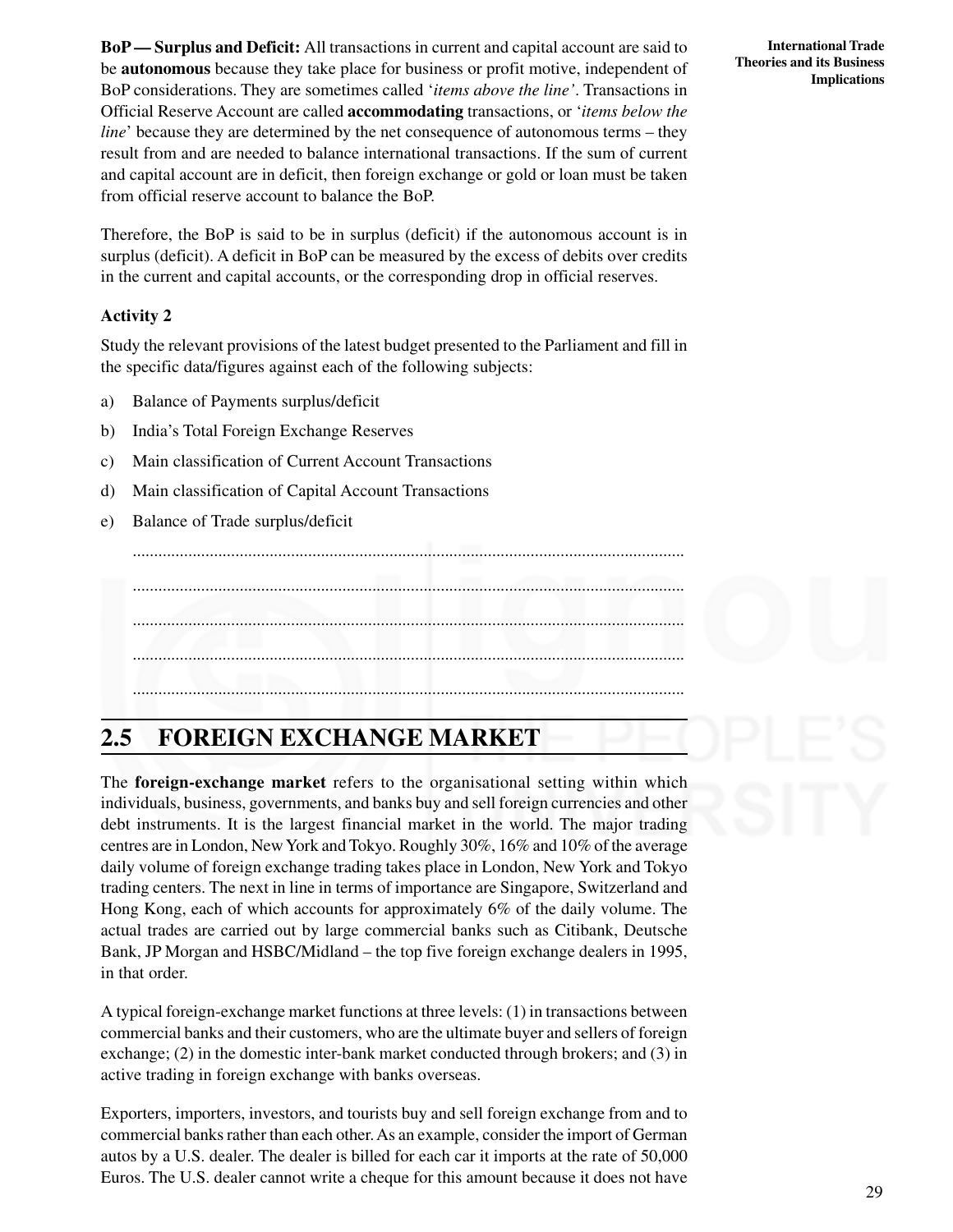the needed account denominated in Euros. Instead, the dealer goes to the foreign exchange department of, say, Deutsche Bank to arrange payment. If the exchange rate is 1.76• marks per \$1, the auto dealer writes a cheque to Deutsche Bank for \$65789.47 per car. Deutsche Bank is able to do this because it has the needed deposit in Euro at its branch in Bonn.

The major banks that trade foreign exchange generally do not deal directly with one another but instead use the services of *foreign-exchange brokers.* The purpose of a broker is to permit the trading banks to maintain desired foreign exchange balances. If at a particular moment a bank does not have the proper foreign-exchange balances, it can turn to a broker to buy additional foreign currency or sell the surplus. Brokers thus provide wholesale inter-bank market, in which trading banks can buy and sell foreign exchange.

The third tier of the foreign-exchange market consists of the transactions between the trading banks and their overseas branches or foreign correspondents. Although several dozen U.S. banks trade in foreign exchange, it is the major New York banks that usually carry out transactions with foreign banks. The other inland trading banks meet their foreign-exchange needs by maintaining correspondent relationships with the New York banks. Trading with foreign banks permits the matching of supply and demand of foreign exchange in the New York market. These international transactions are carried out primarily online.

#### **Types of Foreign Exchange Transaction**

When conducting purchases and sales of foreign currencies, banks promise to pay a stipulated amount of currency to another bank or customer on an agreed-upon date. Banks typically engage in three types of foreign-exchange transactions: *spot, forward, and swap.*

**Spot Transaction:** It is an outright purchase and sale of foreign currency at the prevailing exchange rate or the **spot rate** for cash settlement not more than two business days after the date the transaction is recorded as a spot deal. The two-day period, known as *immediate delivery,* allows time for the two parties to forward instructions to debit and credit bank accounts at home and abroad.

**Forward Transaction:** These involve an agreement today to buy or sell a specified amount of a foreign currency at a specified future date at a rate agreed upon today – the **forward rate**. In many cases, a business or financial institution knows it will be receiving or paying an amount of foreign currency on a specific date in the future. For example, in August an Indian importer may arrange for a special Diwali season shipment of Japanese radios to arrive in October. The agreement with the Japanese manufacturer may call for payment in Yen on October 20. To guard against the possibility of the yen's becoming more expensive in terms of the rupee, the importer might enter in a contract with a bank to buy yen at a stipulated price, but not actually receive them until October 20 when they are needed. When the contract matures, the U.S. importer pays for the yen with a known amount of rupees. This is known as a **forward transaction.**

Forward transactions differ from spot transactions in that their maturity date is more than two business days in the future. "A forward-exchange is usually available at 30, 60, 90 or 180 day basis. If the forward rate is below the present spot rate (i.e. it will be cheaper to buy a foreign currency 30 day's later than today), the foreign currency is said to be at a **forward discount** with respect to the domestic currency**.** On the other hand, if the forward rate is above the present spot rate, the foreign currency is said to be at a **forward premium**.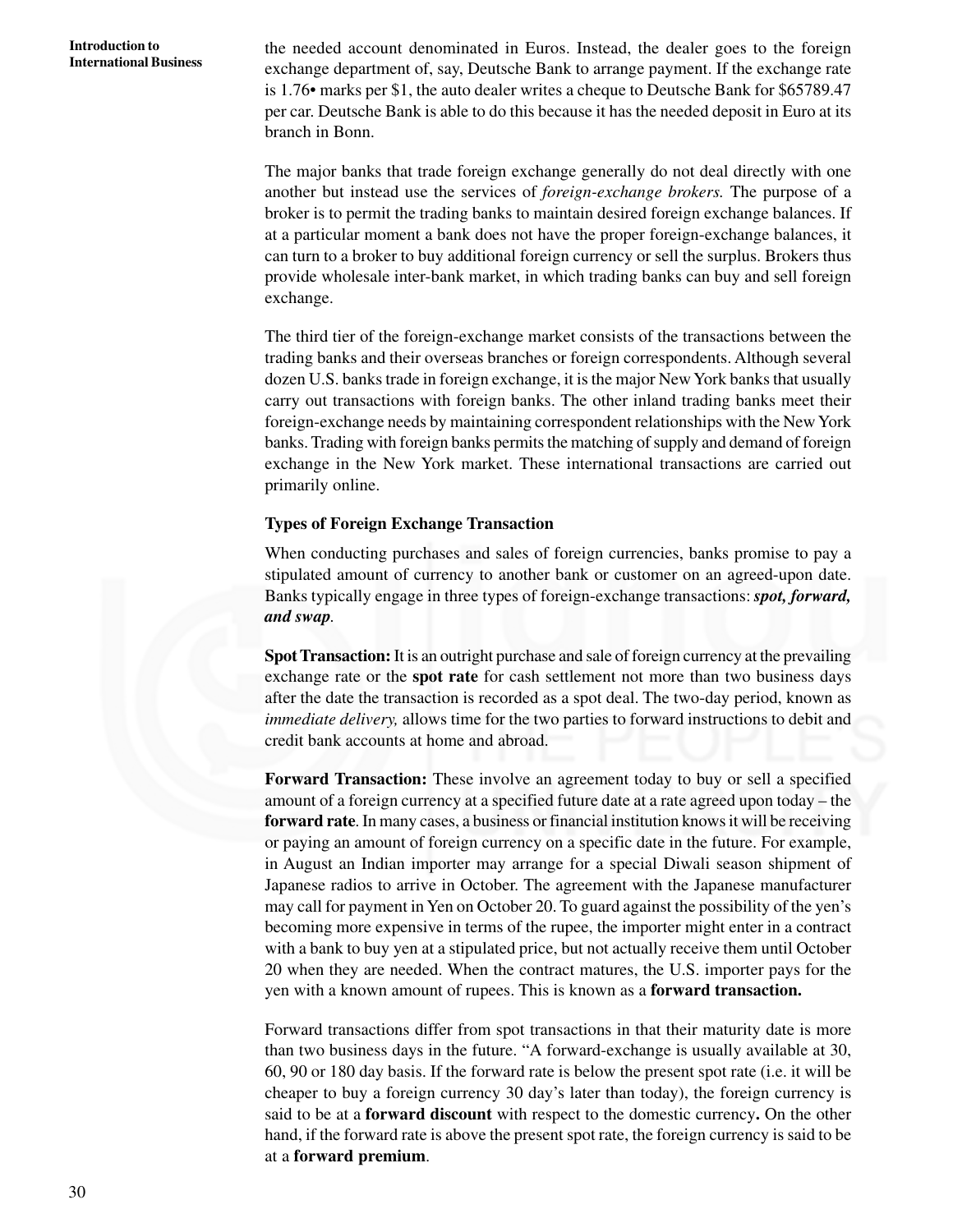**Currency Swap Transaction:** It is the conversion of one currency to another currency at one point in time, with an agreement to reconvert it back to the original currency at a specified time in the future. The rates of both exchanges are agreed to in advance. Swaps provide an efficient mechanism through which banks can meet their foreignexchange needs over a period of time. Banks are able to use a currency for a period in exchange for another currency that is not needed during that time.

### **Foreign Exchange Risks, Hedging and Speculation**

**Foreign Exchange risks** are the risks resulting from changes in exchange rates over time and faced by anyone who expects to make or to receive a payment in a foreign currency at a future date.

**Hedging** is the avoidance of a foreign exchange risk by buying the currency today at the forward market to insure oneself against exchange rate fluctuations – it is called taking a **covered position**. If the individual does not buy the currency today in the forward market and thus exposes himself against the risk, he is taking an **open position**. Hedging is the most common way to avoid the risks involved in transactions involving foreign exchange.

**Speculation** is the opposite of hedging. A speculator accepts and even seeks out a foreign exchange risk, or an open position in the hope of making a profit e.g. if a speculator believes that the spot rate of dollars will be higher in 3 months than its present 3-month forward rate, he purchases a specified amount of the foreign currency forward for delivery in 3 months. After three months, if he is correct, he receives delivery of dollars at the lower agreed rate and immediately resells it at the higher spot rate, thus realizing a profit. However, if he is wrong and the spot rate in 3 months is lower than the agreed forward rate, he will make a loss. Speculation, essentially, is a kind of betting concerned with the movement (up or down) of exchange rate. When a speculator buys a foreign currency spot or forward in the expectation of reselling it at a higher future spot rate he is said to take a **long position**. When he borrows or sells forward a foreign currency in the expectation of buying it at a future lower price to repay his loan or honour his forward sale contract, the speculator is said to take a **short position** (i.e. he is selling what he does not have now).

## **2.6 DETERMINATION OF A FLOATING FOREIGN EXCHANGE RATE**

In a floating exchange rate system, the central bank allows the exchange rate to adjust to equate the supply and demand of foreign currency. In a free market, the unregulated forces of supply and demand determine currency values as long as central banks do not attempt to stabilize them. The supply and demand for a currency arise from private individuals, corporations, banks, and government agencies other than central banks. In a free market, the equilibrium exchange rate occurs at the point at which the quantity demanded of a foreign currency equals the quantity of that currency supplied. To say that supply and demand determine exchange rates in a free market is at once to say everything and to say nothing. If we are to understand why some currencies depreciate and others appreciate, we must investigate the factors that cause the supply and demand schedules of currencies to change. These factors include **market fundamentals** (economic variables) and **market expectations:**

**Market fundamentals** include (i) Real income; (ii) Real interest rates; (iii) Inflation rates; and (iv) Consumer preferences for domestic or foreign products.

**International Trade Theories and its Business Implications**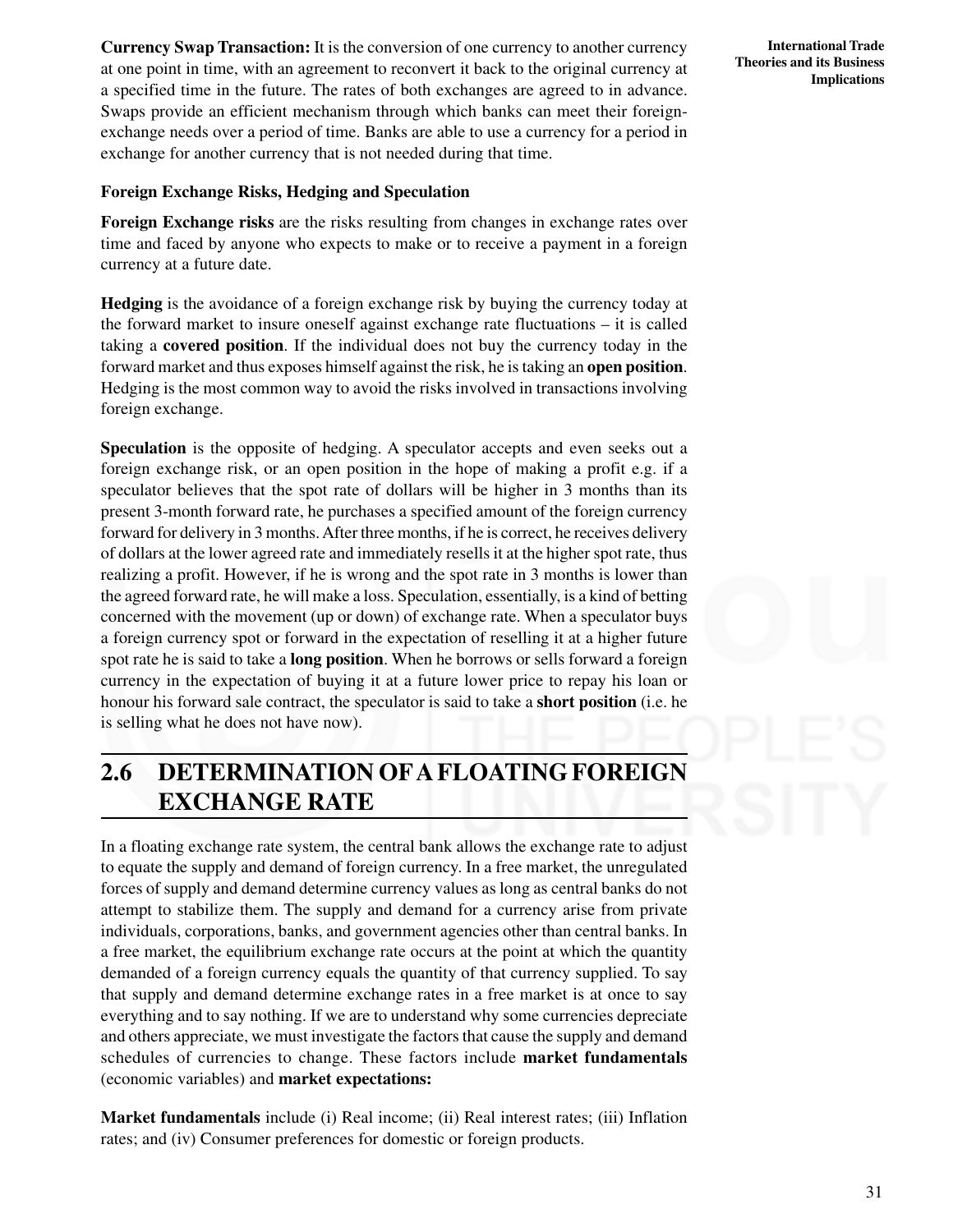#### **Introduction to International Business**

Let us first briefly discuss how economic fundamentals affect exchange rate. Consider for example the effect of real inflation rate on the exchange rate. If the Indian rate of inflation exceeds the American rates of inflation, the price of Indian goods will increase relative to the price of U.S. goods. As a result, the demand for U.S. commodities will rise relative to the demand of Indian products. In the foreign exchange market, this will lead to an increased demand for dollars and a decreased demand for rupees, and at the same time, an increased supply of rupees and decreased supply of dollars. As a result, the rupee will fall in terms of dollars. Similarly, if the real interest rate is higher in U.S. than in India, capital will flow from U.S. to India, and lead to a similar effect as above, that is, rupee will fall against the dollar.

### **Market expectations**

If the supply and demand for a currency were determined solely by market fundamentals, foreign exchange dealers would have far less stressful jobs. However, the fact that exchange rate, like share prices, is affected by day to day developments or in other words market sentiments makes their task difficult. In the short run, 'herd behavior' dominates the exchange rate movements. Currency values shoot up and down not so much because of market fundamentals but because of the prevailing sentiment that the price of a currency is rising, and therefore one should buy it to make a profit, or vice versa sell the currency if the feeling is that its price is going to fall. Sometimes, a panic like situation prevails. At times, the participants in the foreign exchange market attempt to avoid losses rather than seeking speculative profits, particularly when they observe that the price of a certain currency is incessantly declining. This kind of a situation creates what is known as a panic run. The currencies rise or fall not necessarily dictated by fundamentals.

### **2.7 INTERNATIONAL MONETARY SYSTEM (IMS)**

The International Monetary System (IMS) refers to the rules, customs, instruments and organizations for affecting international payments. IMS can be classified according to the way in which exchange rates are determined or according to the form that international reserve assets take.

### **Types of Exchange Rates**

There are various types of exchange rates which may be in operation.

**Fixed exchange rate:** In this system, the central bank of a country officially fixes the price of its domestic currency in terms of other currencies, and (in principle) stands ready to buy or sell its domestic currency at a fixed price in terms of some other currency.

**Floating exchange rate:** Here the central bank of a country allows the exchange rate to adjust to equate the supply and demand of foreign currency.

**Dirty/Managed Float:** Under managed floating, Central Banks intervene to buy and sell foreign currencies in attempts to influence the speed of adjustment and fluctuation of the exchange rate. Most countries in the world, including India, now have a managed float.

**Peg system:** It is a form of fixed exchange rate, where the domestic currency is pegged to some major currency, e.g. rupee may be fixed in terms of dollars. Note that here if the dollar value rises or falls in terms of some other currency, so does the rupee's value in terms of that currency. There can be some different forms of pegged exchange rate system as discussed below: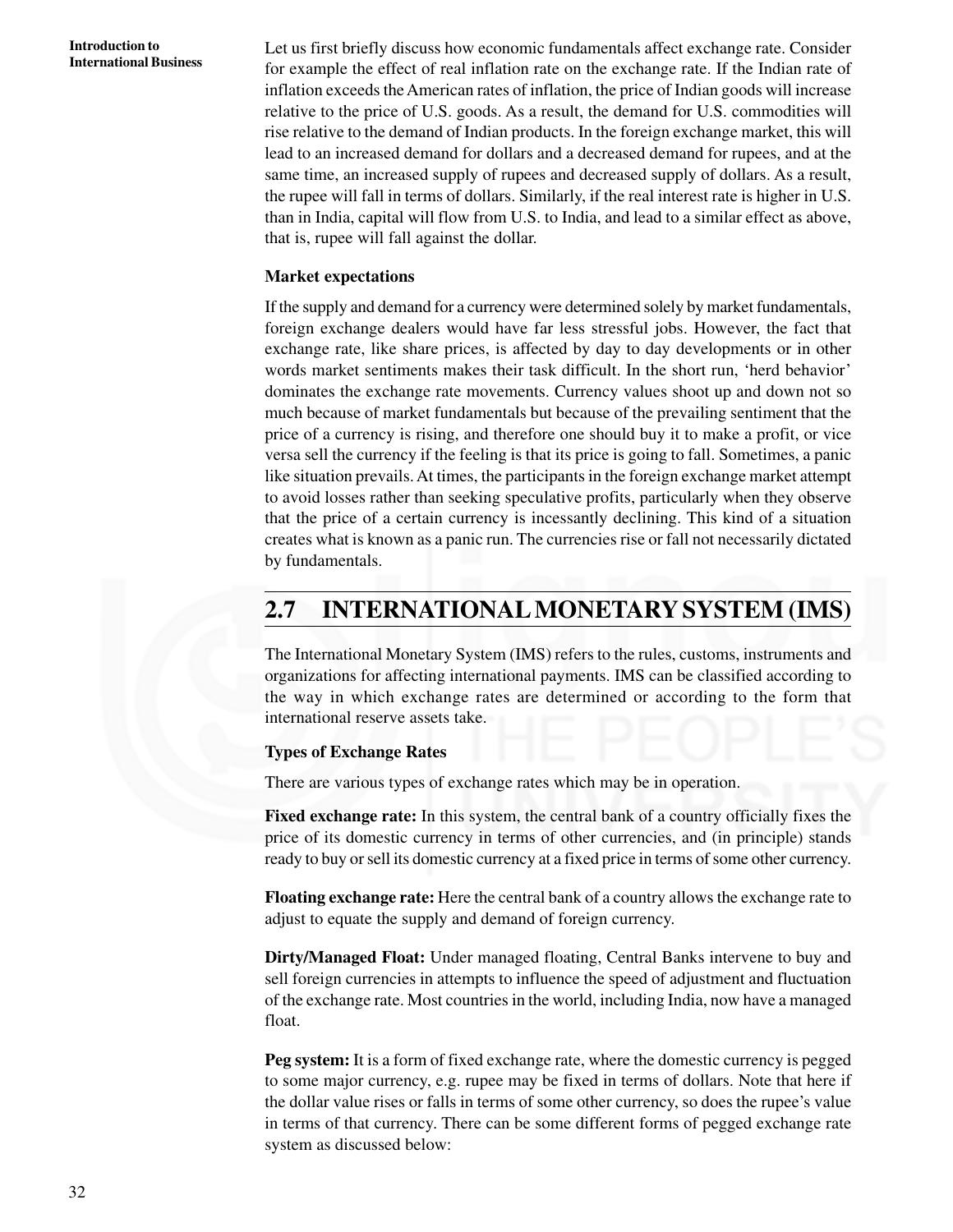- **Adjustable Peg:** Here the exchange rate is pegged to some major currency, with the stipulation that the exchange rate will be adjusted periodically.
- **Crawling Peg:** Mexico in early 1990's used this system. Here the Mexican peso was pegged to the U.S. dollar, but the exchange rate – pesos per dollar – is adjusted by small pre-announced amounts at regular clearly specified intervals (say 6% devaluation per year). This takes care of inflation rate differences.

**Depreciation** refers to an increase in the domestic price of foreign currency. **Appreciation** refers to a decline in the domestic price of foreign currency. These terms are used in case of floating exchange rate system.

**Devaluation** takes place when the price of foreign currencies is increased by official action under a fixed exchange rate system. The opposite of devaluation is **revaluation**.

### **International Reserves**

They are a sum of funds that a country sets aside to finance trade imbalances or intervene in the foreign exchange market to strengthen its currency when it comes to face pressure. In most cases a country's international reserves consist of its holdings of major foreign currencies plus its line of credit at the IMF plus its holdings of SDRs.

### **Types of International Reserves**

**Gold Standard (1880-1914):** Gold is the only international reserve asset. Each country sets a certain number of units of its currency per ounce of gold, and the composition of the number of units per ounce from country to country is the exchange rate between any two countries on the gold standard. Thus it was a fixed exchange rate system. Each country was ready to buy or sell gold at a particular number of currency units.

**Gold Exchange Standard (1944-1971):** The US maintained the price of gold fixed at 35\$ per ounce, and stayed ready to exchange, on demand, dollars for gold at that price. Thus the US \$ became the *central reserve asset.* Other economies were assigned par values in relationship to the US \$. It was still a fixed exchange rate system.

**Present International Monetary System:** In the present international monetary system, operational from 1971, dollar, or for that matter no currency is convertible into gold in any country's central bank. Many of the nations have moved away from the fixed exchange rate system and adopted the 'managed float'. Under such a system, a nation's monetary authorities are entrusted with the responsibility to intervene in foreign exchange markets to smooth out short-term fluctuations in exchange rates without affecting the long–term trends. Therefore the nations still need international reserves to intervene in the foreign exchange markets to smooth out short-run fluctuations. While such interventions are still made with foreign exchange, most of planned increase in international reserves can take place in the form of SDRs.

### **Special Drawing Rights (SDRs)**

SDRs, sometimes called paper gold, are accounting entries in the books of the IMF, which were conceived at the IMF annual meeting at Rio in 1967. The objective then was to make SDR the principal reserve asset in the IMS. Upon approval from 85% of its members the IMF issues SDRs to its member countries who can use them as international reserves to settle international debt. The IMF voting is weighted in such a manner that big nations who have larger deposits in the IMF have more clout. Once the decision to create SDR has been made, the IMF credits each member nation's account with its allocation, which is based on a nations importance to world economy.

**International Trade Theories and its Business Implications**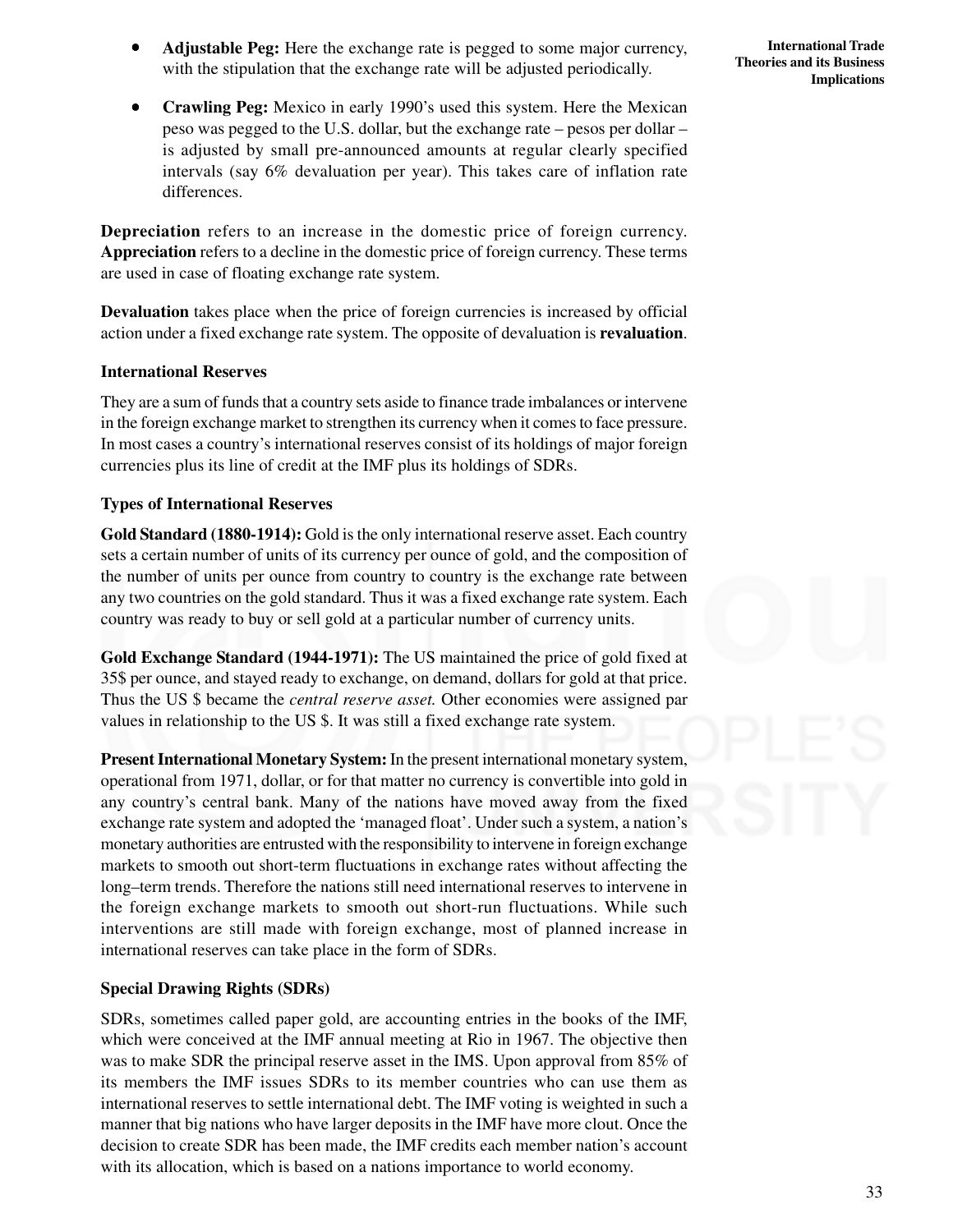There is a limit on the amount of SDRs a creditor nation must accept in settling debts. This limit is up to three times their allocation. That is, if one country is allocated 200 SDRs, till it has not accepted up to 600 SDRs as international debt repayment, it cannot refuse to take SDRs as debt repayment from its debtor countries. SDRs are not backed by gold or any other currency but represent genuine international reserves created by the IMF.

**Value of SDR:** The value of SDR was initially set equal to one US \$, but rose above \$1 as a result of the devaluation of the dollar in 1971 and 1973. Starting in 1974, the value of the SDRs was tied to a basket of currencies. At present, it consists of dollar (41.9%), yen (9.4%), Euro (37.4%) and the pound (11.3%) (Wikipedia)

**Uses of SDR:** Like any form of international liquidity, they primarily benefit nations with balance-of-payments deficits. Some economists argue that it is beneficial to the nations and that SDR creation is one way by which rich nations could help the poor nations.

Secondly, its value remains more stable than that of any single currency. So it is more attractive as a unit of denominating international transactions e.g. future payment on a contract can be agreed to be made in a National currency at its rate in terms of the SDR. Some Swiss and British banks now accept accounts denominated in SDR's.

Despite these obvious advantages of SDRs as central reserve assets, there has been, in general, lack of enthusiasm about them. In 1993, SDR holdings by member countries are only 4% of their non-gold reserves. The reason is that dollar and other hard currencies are more flexible and have more uses, usually yield higher interest returns, and can officially be credited or debited to any one in contrast to the limited numbers with official access to SDRs.

#### **Activity 3**

In the Indian context study the depreciation of Rupee from time to time and attempt the following questions:

Identify the sections of Indian industry which were most affected globally. Justify.



### **2.8 SUMMARY**

International economics deals with flow of goods, services and payments between nations, and the policies directed at regulating this flow and the effect of international transactions on the welfare of nations. Its main components include trade theories, trade policies, foreign exchange markets and the balance of payments.

International trade theory seeks to answer the basis of trade and the pattern of trade. There are various theories that seek to explain the basis of international trade and how nations stand to benefit from it.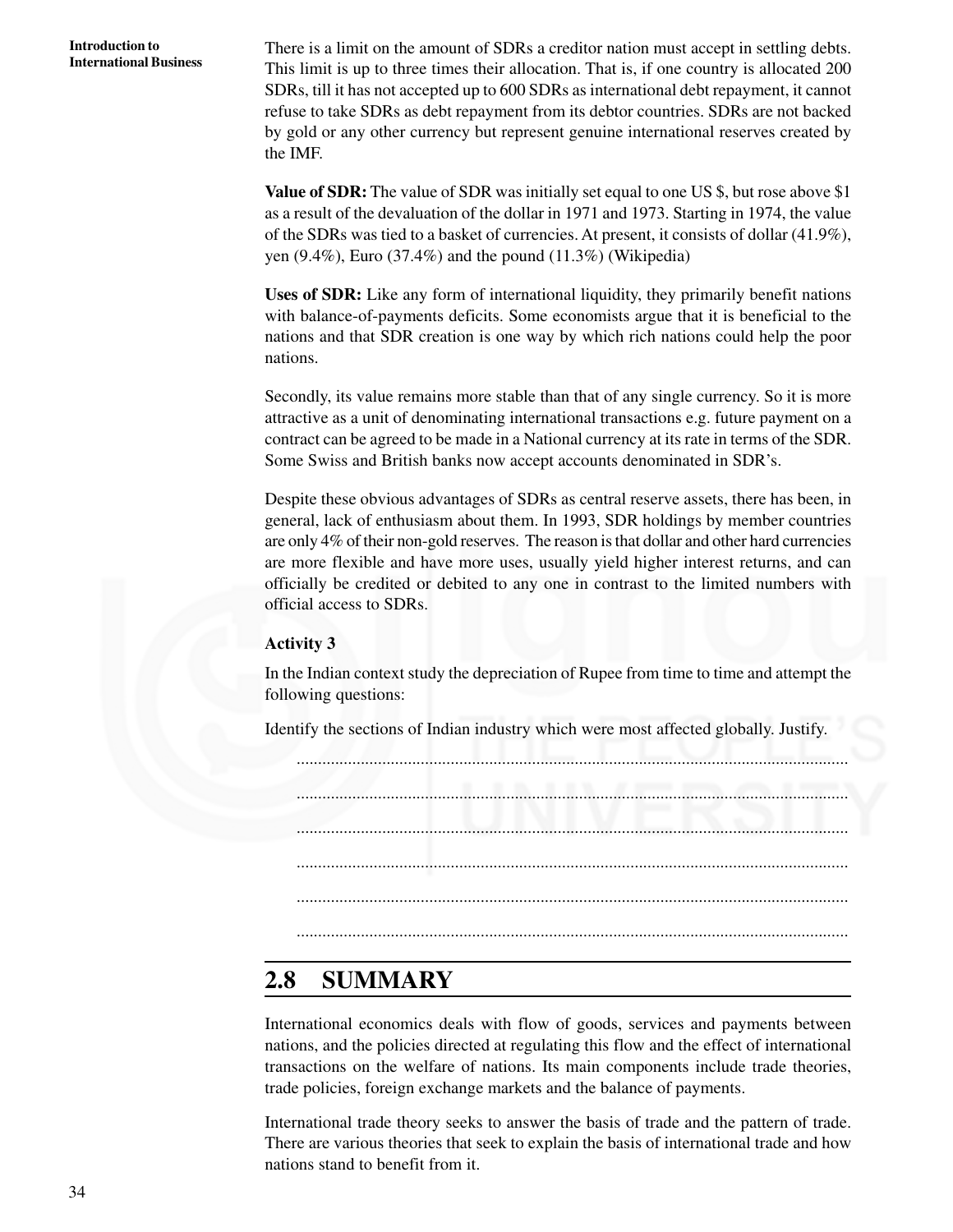According to Absolute Advantage Theory, nations mutually stand to gain if they concentrate on the production of those goods/commodities in which they have absolute advantage, that is, in which they are more efficient than other nations. Mutual exchange of goods between the nations will facilitate the overall world production to the maximum and each nation will benefit from specialization. The Comparative Advantage Theory postulates that nations stand to mutually benefit in the exchange of goods between themselves where each country exports those products in which it is relatively more efficient in production than other countries. Heckscher-Ohlin Model states that it is not merely the labour (or cheap labour) as a factor of production, but also several other factors in which a nation has special or natural advantages/endowments, such as suitable climate, quality soil, availability of capital or high technology, etc which would determine its advantage in foreign trade.

International trade policy deals with Tariffs, Non-tariff, Barriers, Import Quotas, Voluntary Export Restraints, Orderly Market Agreement, etc.

Balance of payments (BoP) of a country is a summary statement of its transactions with other countries during a defined period. While debit transactions involve payments to foreigners, credit transactions involve receipts from foreigners. While the Current Account records exchanges in goods and services, the Capital Account records the net changes in a nation's international financial assets and liabilities over the BoP period.

Foreign exchange market consists of individuals, businesses, governments, banks, and other institutions that buy and sell foreign exchange/currencies and other debt instruments. Foreign exchange transactions include spot, forward, and currency swap transactions. Hedging and speculation are some of the ways by which parties involved in international trade can take care of the risks.

A floating foreign exchange rate is determined by market fundamentals and market expectations.

International monetary system refers to rules, customs, instruments, and organizations that affect international payments. The system deals with various types of exchange rates, peg system, and international reserves.

### **2.9 KEY WORDS**

| <b>Absolute Advantage</b>       |                      | Advantage arising to a nation from absolute efficiency<br>in the production of a certain commodity/good.                                                                                                                                                            |
|---------------------------------|----------------------|---------------------------------------------------------------------------------------------------------------------------------------------------------------------------------------------------------------------------------------------------------------------|
| <b>Comparative Advantage</b>    | $\ddot{\phantom{a}}$ | Advantage arising to a nation from (relative) greater<br>efficiency in the production of a certain commodity/<br>good compared to the other nation.                                                                                                                 |
| <b>Heckscher-Ohlin Theorem:</b> |                      | A postulation that a nation gains by exporting those<br>goods/commodities in the production of which it has<br>abundance of factors(s) of production, and by<br>importing those good/commodities in whose<br>production it has scarcity of factor(s) of production. |
| Tariff                          | $\ddot{\cdot}$       | A tax on imports, e.g., custom duty.                                                                                                                                                                                                                                |
| <b>Non-tariff Barriers</b>      | $\ddot{\cdot}$       | Quantitative restrictions imposed on the volume of<br>imports, e.g., quotas, voluntary export restraints<br>(VERs), antidumping restrictions, subsidies, local<br>content requirements, procurement policies etc.                                                   |

**International Trade Theories and its Business Implications**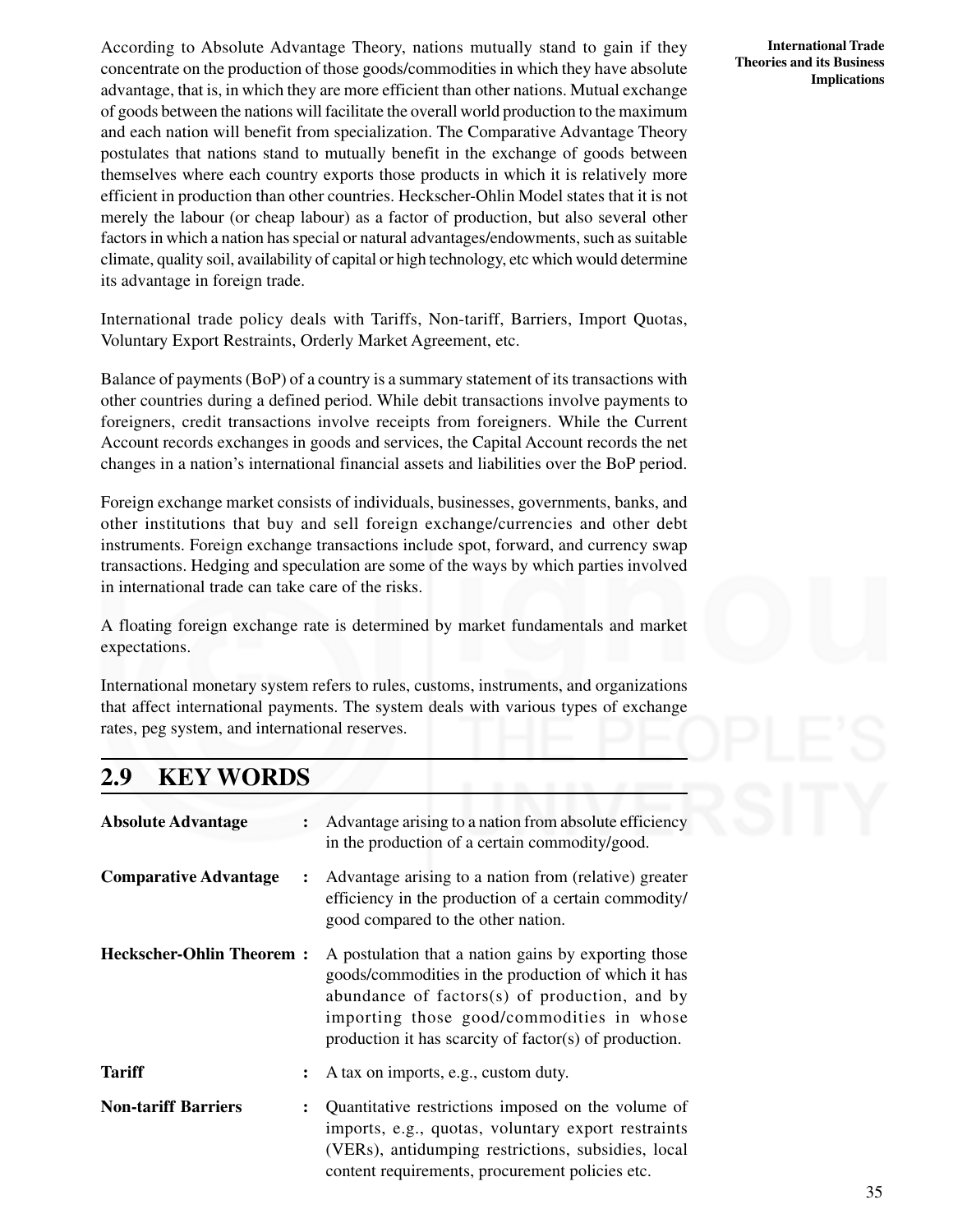| <b>Import Quota</b>                     | $\ddot{\cdot}$       | A non-tariff barrier that places a direct restriction on<br>the quantity of a certain good that can be imported<br>from a country, e. g., textile quotas (called the<br>multifibre agreement).      |
|-----------------------------------------|----------------------|-----------------------------------------------------------------------------------------------------------------------------------------------------------------------------------------------------|
| <b>Balance of Payments</b>              | $\ddot{\cdot}$       | A statement that summarizes all payments and receipts<br>of a nation from transactions with other nations.                                                                                          |
| <b>Current Account</b>                  | $\ddot{\cdot}$       | An account that records exchanges in goods and<br>services.                                                                                                                                         |
| <b>Capital Account</b>                  | $\ddot{\cdot}$       | An account that records net changes of a nation's<br>international financial assets and liabilities over the<br>BoP period.                                                                         |
| <b>Spot Transaction</b>                 | $\ddot{\cdot}$       | Purchase and sale of foreign currency at the prevailing<br>(spot) exchange rate.                                                                                                                    |
| <b>Forward transaction</b>              | $\ddot{\cdot}$       | A transaction as a result of an agreement in the present<br>to buy or sell a certain amount of foreign currency at<br>the agreed rate at a specified future date.                                   |
| Hedging                                 | $\ddot{\cdot}$       | An arrangement entered into to avoid/minimize foreign<br>exchange risk by buying/selling currency in the present<br>for use at a future date, i. e., to protect from exchange<br>rate fluctuations. |
| <b>Fixed Exchange Rate</b>              | $\ddot{\cdot}$       | An exchange rate fixed officially by the central bank<br>of a country for converting domestic currency into<br>foreign currencies.                                                                  |
| <b>Floating exchange Rate</b>           | $\ddot{\phantom{0}}$ | An exchange rate that is allowed by the central bank<br>to adjust so as to equate supply and demand for a<br>foreign currency.                                                                      |
| <b>Peg System</b>                       | $\ddot{\cdot}$       | A form of fixed exchange rate where domestic<br>currency is pegged to some major foreign currency, e.<br>g., rupee to dollars.                                                                      |
| <b>Special Drawing Rights</b><br>(SDRs) | :                    | Drawing rights issued by the IMF to its member<br>countries for using as international reserves to settle<br>international debt.                                                                    |

### **2.10 SELF-ASSESSMENT QUESTIONS**

- 1) Discuss the theory of comparative advantage and compare and contrast it with the theory of absolute advantage.
- 2) What are the main instruments of trade policy? Why are 'tariffs' thought to be superior to 'quotas'?
- 3) If the balance of payments always balances, how do surpluses and deficits in the balance of payments arise?
- 4) What are the major foreign exchange markets in the world? What are the most common types of foreign exchange transactions?
- 5) What are foreign exchange risks and how can they be avoided? What is speculation? Discuss its role.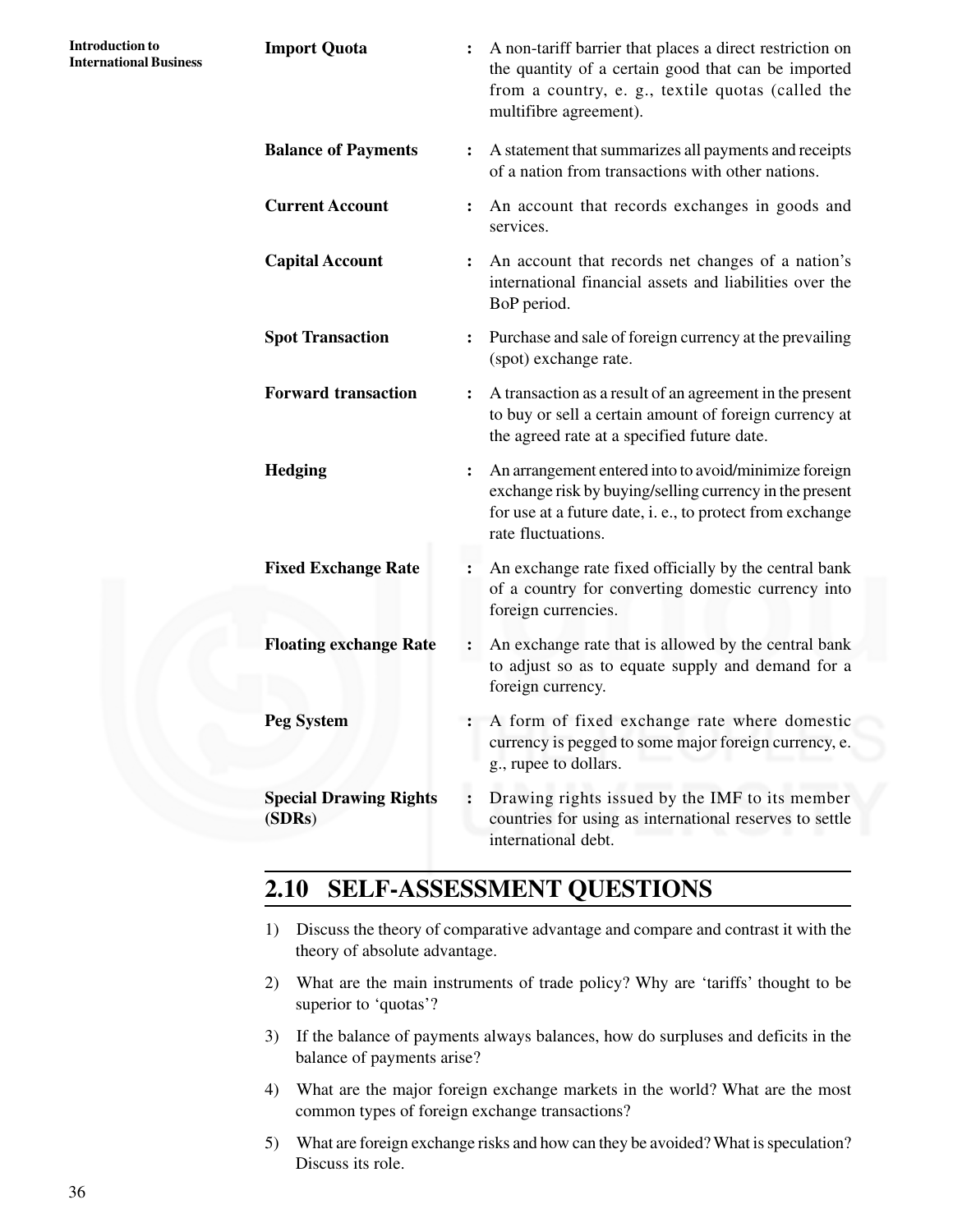- 6) How are exchange rates determined in a floating exchange rate system?
- 7) What are the main types of foreign exchange regimes?
- 8) Write a short note on SDRs.

# **2.11 FURTHER READINGS**

- i) Daniels, D. John; Radebaugh, H. Lee (2000). International Business- Environments and Operations, New Delhi: Addison Wesley Longman Pte. Ltd. (Chapter 9, 10).
- ii) Sundaram, K. Anant; Black, J. Stewart; (2000). The International Business-Environments, New Delhi: Prentice Hall of India. (Chapter 3, 4, 5, 6).

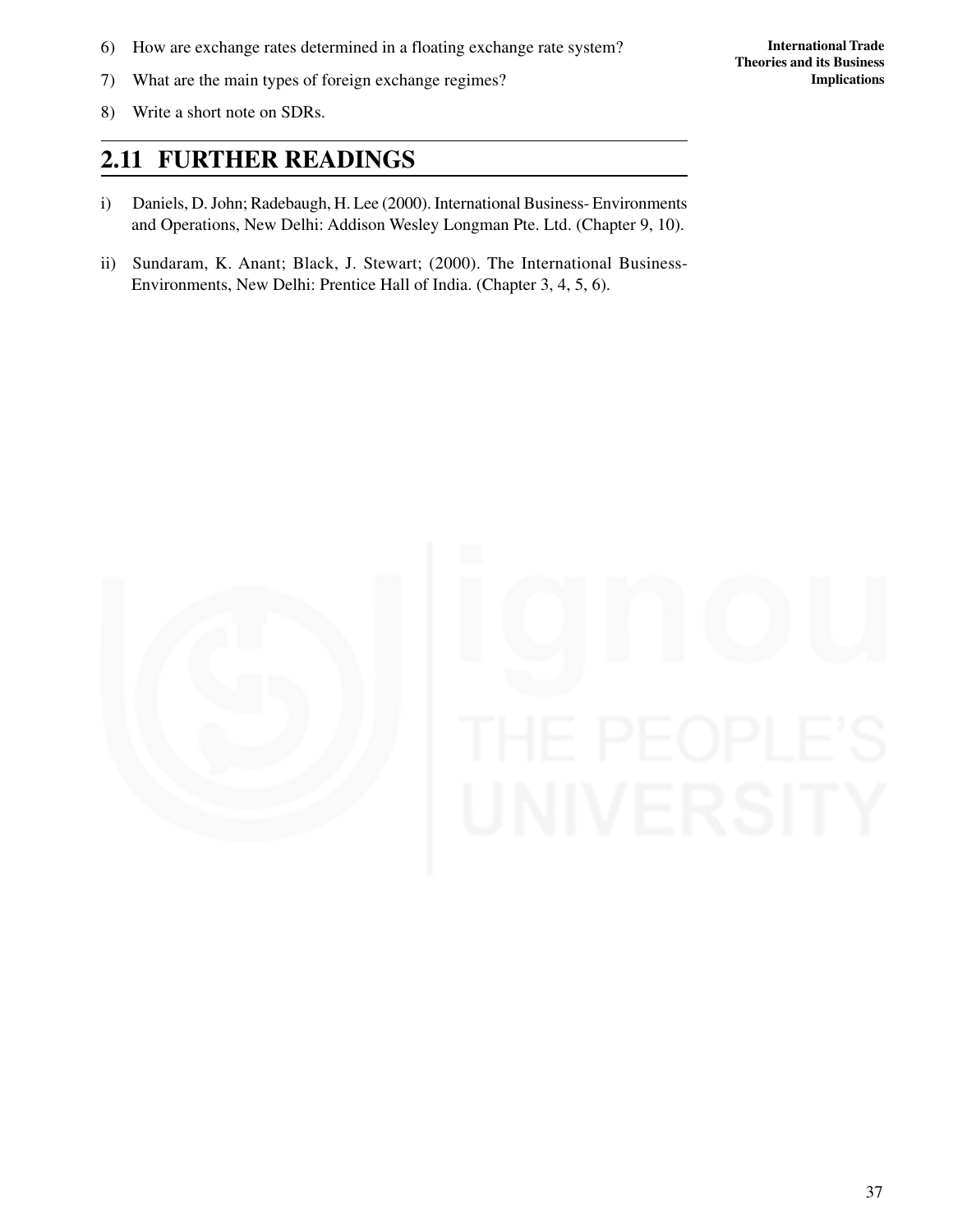# **International Business UNIT 3 PROCESS OF GLOBALIZATION**

### **Objectives**

After reading this unit you should be able to:

- explain the concept of globalization;
- describe the evolution of globalization in various phases;
- identify the factors which influence the process of globalization;
- describe the importance of industry globalization drivers; and
- explain the strategic implications of global strategy.

### **Structure**

- 3.1 Introduction
- 3.2 Concept and Meaning of Globalization
- 3.3 The Evolution of Globalization
- 3.4 Effects of Globalization
- 3.5 Industry Globalization Drivers
- 3.6 Strategic Implications of Globalization
- 3.7 Summary
- 3.8 Key Words
- 3.9 Self-Assessment Questions
- 3.10 Further Readings

### **3.1 INTRODUCTION**

Globalization has long been considered similar to internationalization. However, globalization is a broader concept which extends beyond integration of market and influences all aspects of international economy. Its evolution can be traced to the beginning of 19<sup>th</sup> century and it has developed in different phases to the present times. It has led to the integration of the world economy which has added an element of interdependence. The process of globalization deals with the integration of global economies, global strategies, global industry and global markets. There are certain globalization identifiers which have been termed as industry globalization drivers. These include all major industry external drivers which affect the potential for globalization. Globalization also has strategic implications which are in the form of international alliances, organizational challenges, Government relations and competition. In this Unit we will discuss different aspects of globalization.

### **3.2 CONCEPT AND MEANING OF GLOBALIZATION**

'Globalization may be hard to define, because the term "globalization" could be defined from different points of view. Globalization is perhaps the most important force at work in contemporary society, business, management and economics (Stonehouse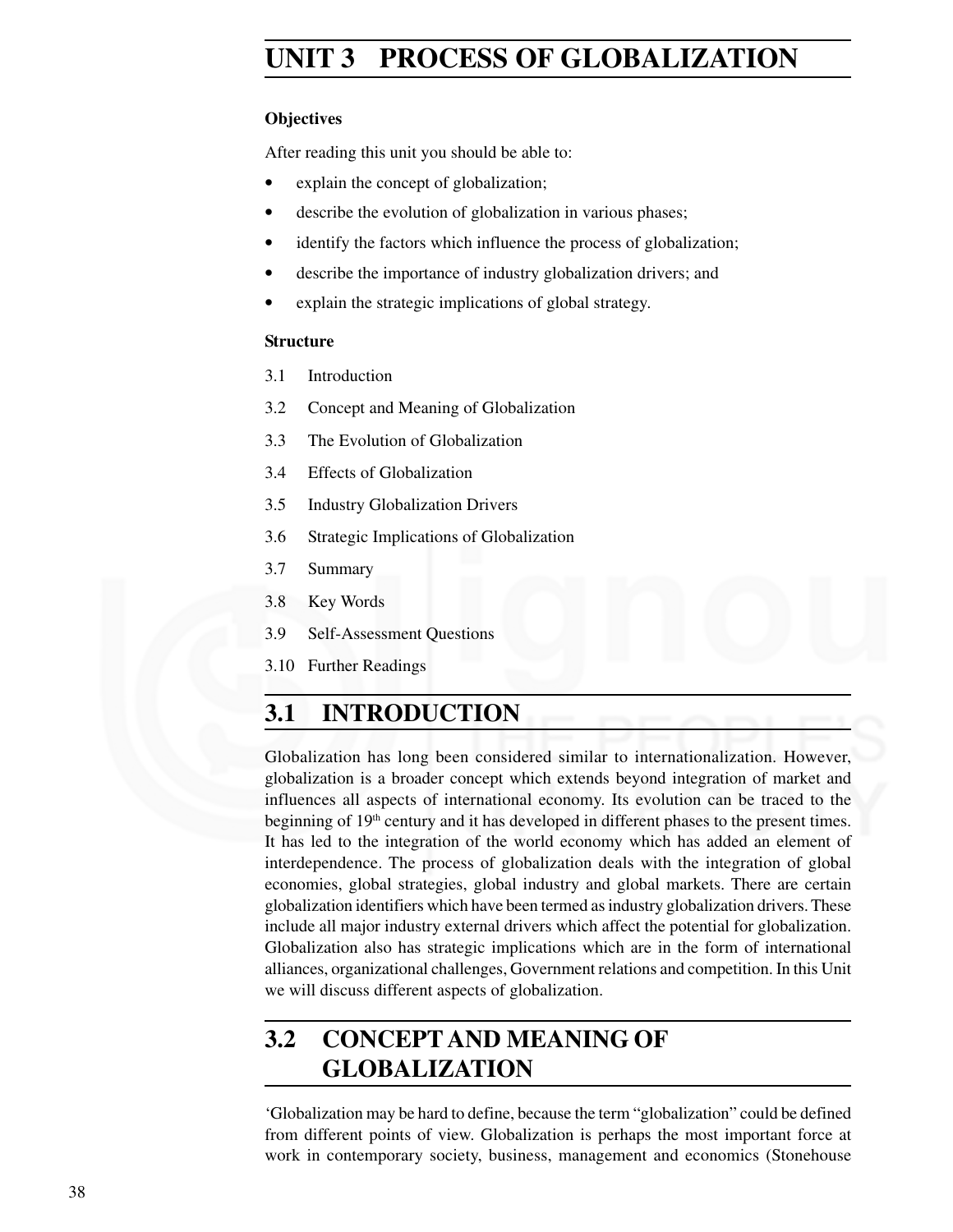et. al., 2004). While some people think of globalization as primarily synonym to global **Process of Globalization** business, it is much more than that. *Economic globalization* has been joined by *political globalization*, leading to providing opportunities to respond to globalization challenges. *Technological globalization* accelerated the rapid diffusion of free enterprise through new means of communication. Many new opportunities are coming from advances in computer technology. E-commerce and Internet are changing many a selling and purchasing process. The Internet has emerged as a vital tool linking enterprises/firms internally and externally with customers, strategic partners and critical suppliers. The computer network expanded technological possibilities of data exchange with 200 countries (Krajewski et.al. 2005). Together, economic, political and technological globalization has spawned a new phenomenon called *psychological globalization* which is defined as deepening relationships and broadening interdependence among people from different countries (Kluyver et al., 2003; Daniels et al., 2002; *Grazina J and Marija K., Ekonomika 2006).*

As per UNESCO globalization can be defined as a set of economic, social, technological, political and cultural structures and processes arising from the changing character of production, consumption and trade of goods and assets that comprise the base of the international political economy.

Globalisation can also be defined as the world-wide spread of production and technology promoted by unrestricted mobility of capital and freedom of trade. It involves the interconnection of countries, as well as an increase in the impact of international situations on all aspects of economic activity. The spread of globalisation has also resulted in the coming together of disparate cultures, political systems and patterns of economic development (www.exampleessays.com).

In recent years, globalization has become a key concept/theme in every research or conference relating to international business/international marketing strategy. Ever since Levitt's (1983) article on globalization of markets was published, academics and practitioners have debated whether international markets are becoming homogenous, and if the international marketing paradigm ought to change from highlighting national differences to exploring international similarities. In the field of management, the term globalization has often been used interchangeably with internationalization.

For managers, globalization is not only a curiosity, but also an actuality that has to be dealt with on a daily basis. Managers, like scholars, however, are also diverse in their thinking and attitudes toward globalization. Christopher Rodriguez, the then CEO of Thomas Cook Group, views globalization in a very narrow way as "running a global business from a global center." Similarly, Richard Grasso, the then Chairman and CEO of the New York Stock Exchange, treats globalization as an economic trend: "Global markets when they are realized in their entirety, are the ultimate result of a trend now under way … called globalization."

Percy Barnevik, CEO of Asia Brown Boveri, goes further in his view of globalization: "What I mean by globalization is not only that you export to other markets and compete with people there - but also that you have a presence in [product] development and indeed, in manufacturing in many markets". Harry Stonecipher, President and CEO of McDonnell Douglas, views globalization as "the whole movement toward a single world economy and a single world society." Previously, Edwin Artzt, Chairman and CEO, P&G, provided a more comprehensive definition of globalization in the business world: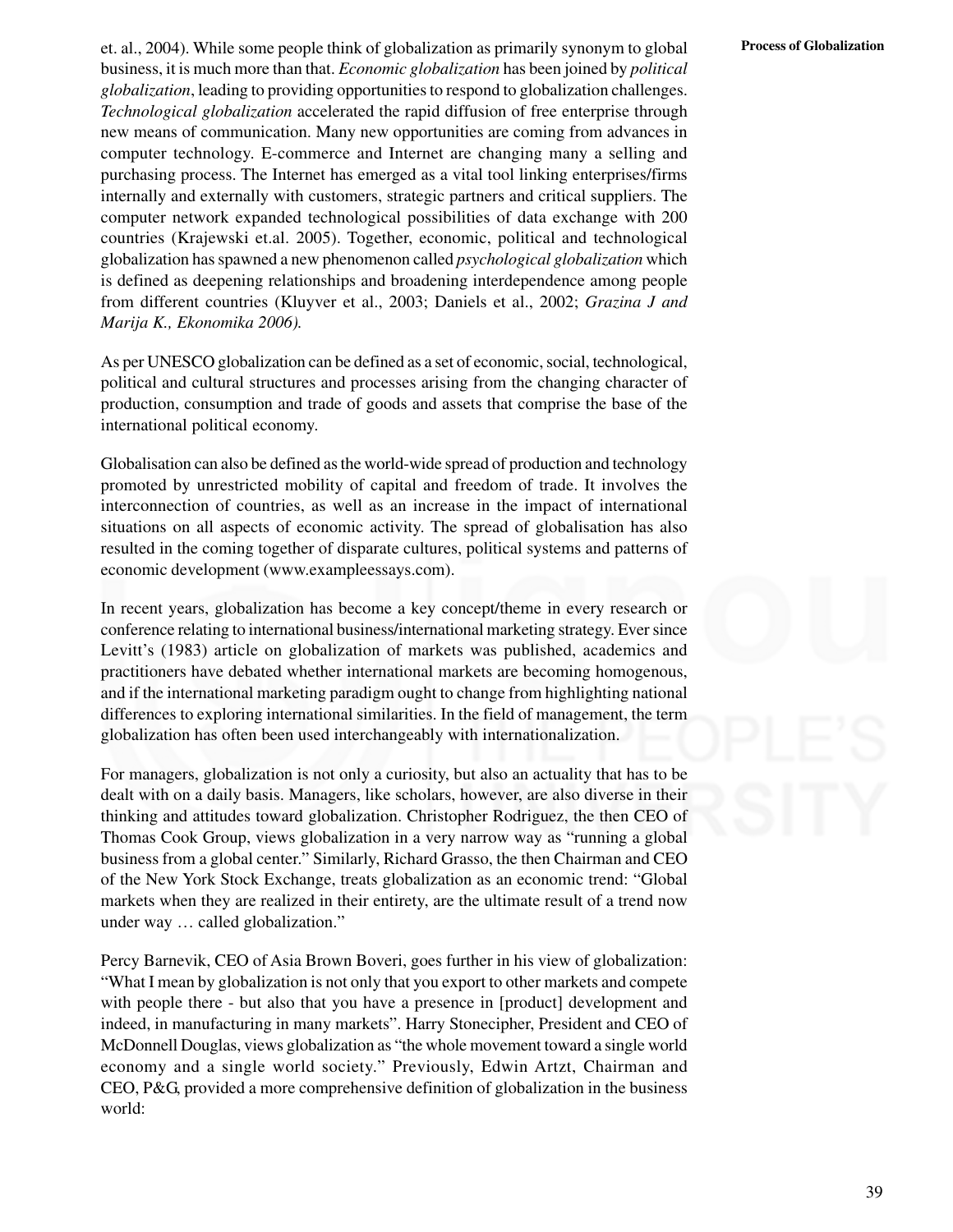Globalization means doing a better job than your competitors at satisfying consumers' needs and their demand for quality, no matter where they live. It means creating the network and infrastructure to efficiently compete in the increasingly homogeneous worldwide marketplace. Globalization has special meaning to Procter & Gamble. It means that we will continue to change from a United States-based business that sells some of its products in international markets to a truly world company. A company that thinks of everything it does including the development of products – in terms of the entire world.

Keeping in view the various interpretations discussed in the preceding paragraphs, globalization may be defined as a process which is built on the collective understanding of the need to establish a world community that is prosperous and tolerant, and on the respect for and equitable treatment of people across the globe. It is a process that enhances and strengthens global understanding and improves the quality and effectiveness of business, professional, and personal interactions through unrestricted access to world commodities, technology, and information. Thus, globalization can be defined as a set of beliefs that foster a sense of connectivity, interdependence, and integration in the world community. It highlights commonalties without overlooking differences, and it extends benefits and responsibilities on a global scale. At the firm level, globalization should mean the ability of a corporation to conduct business across borders in an open market, maximizing organizational benefits, without inflicting social damage or violating the rights of people from other cultures.

In today's business environment, global corporations stress objectivity in the treatment of issues across the globe and have the courage to confront biases and prejudices. They should not behave like a "colonial entity" that is interested only in making profits and reinvesting them in the "home market." Global corporations should treat globalization as a view and outlook that broadens and energizes human minds and perspectives. Practically and spiritually, globalization must be an inclusive, rather than an exclusive, endeavor.

Globalization reflects the growth of economic activities spanning politically defined national and regional boundaries. The firms in globalization aim at the 'world' market and do not restrict themselves to the country or regional markets; they aim at developing products for the whole world, i.e., global products which can be standardized across the world to reap the benefits of economies of scale in production and marketing. It leads to increased movement of goods and services, namely trade and investment, and often of people via migration across the boundaries. It is driven by the actions of individual economic actors – firms, banks, people – usually in the pursuit of profit and often spurred by the pressures of competition. Thus, globalization looks at the world as a whole and considers it as a single unified market. It often involves the creation of a single strategy for a product or service by a company for the entire global market. It encompasses many markets or countries simultaneously and is aimed at leveraging the commonalities across many markets.

According to Theodore Leavitt (1983), the emergence of global markets has come up because of advances in technology, communication, transport, etc. The global corporations are geared to what he calls 'the new reality'. These firms attempt to benefit from enormous economies of scale in production, distribution, marketing and management which can result in reduced prices for consumers all over the world. A firm that is involved in global business is a **global firm** and is often characterized by standardized products, specialized activities like R&D performed usually at the headquarters, uniform market positioning, and an integrated competitive strategy across the markets in the world.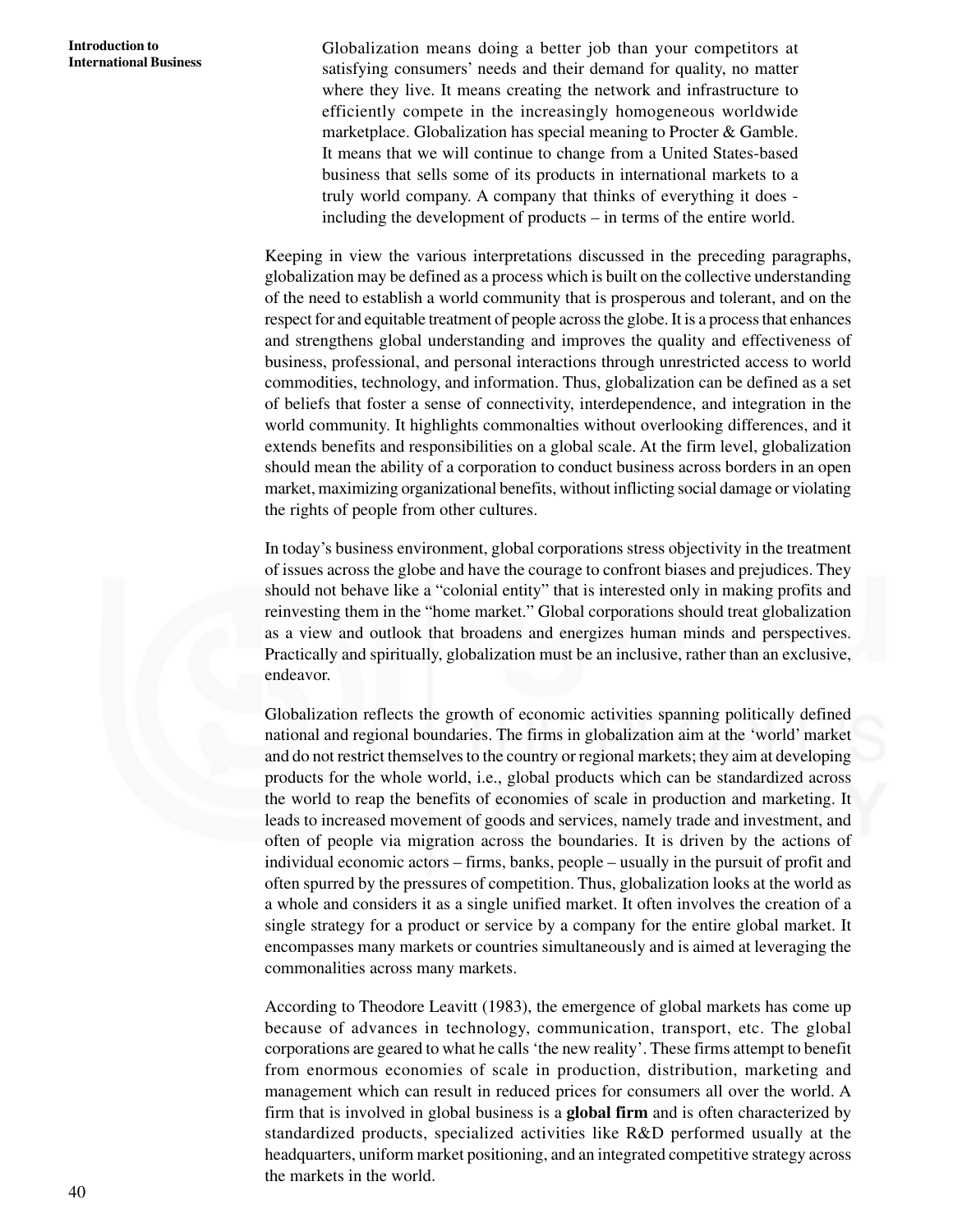A word of caution is in order. Though a global firm usually aims at standardization as a **Process of Globalization** part of its corporate philosophy, however, in implementing such a strategy, firms are careful and selective in their approach and recognize their limitations. Few companies pursue the extreme position of complete standardization in regard to all the elements of the marketing mix and business functions such as R&D, manufacturing and procurement in countries throughout the world. Some degree of adaptation is likely to occur relative to certain aspects of the firm's operations or in certain geographic areas. In addition, the feasibility of implementing a standardization strategy will depend on certain factors which can be categorized into four major groups: market characteristics, industry conditions, marketing institutions, and legal restrictions.

Having discussed the concept of globalization in sufficient detail, we now turn our attention to another aspect, i.e., the origin and evolution of globalization.

### **Activity 1**

Identify two firms which have expanded their operations from domestic to global market and analyze how they have gained due to globalization.

......................................................................................................................................... ......................................................................................................................................... ......................................................................................................................................... ......................................................................................................................................... .........................................................................................................................................

# **3.3 THE EVOLUTION OF GLOBALIZATION**

### **Origin of Globalization**

Globalization is the process which was completed in the  $20<sup>th</sup>$  century when the Capitalist world system had spread across the globe. Globalization is not a new phenomenon as the world system has maintained some of its main features over several centuries. In the beginning of 14th century modern world system originated in parts of Western Europe which was experiencing long term crisis of feudalism. This paved the way to the rise of market institutions and technological innovation. Europeans reached other parts of globe through the long-distance trade and advances in production. Accumulation of wealth took place in Europe as a result of superior military strength and improved means of transportation which further facilitated in establishing economic ties.

During  $16<sup>th</sup>$  century a process of colonization has started in which colonies provided unskilled labour, raw material and market for goods while capital intensive production was the prerogative of the Europeans who acted as capitalists. The Capitalists thus succeeded in geographic and occupational division of labour.' (Source: www.sociology.emory.edu/globalization/theories01.html)

### **Stages of Globalization**

There are various stages of globalization.

Cavusgil et. al., (2009) have identified four distinct stages of globalization beginning the 1800s. Each stage of the evolution is marked by changes in technological innovations and international trends.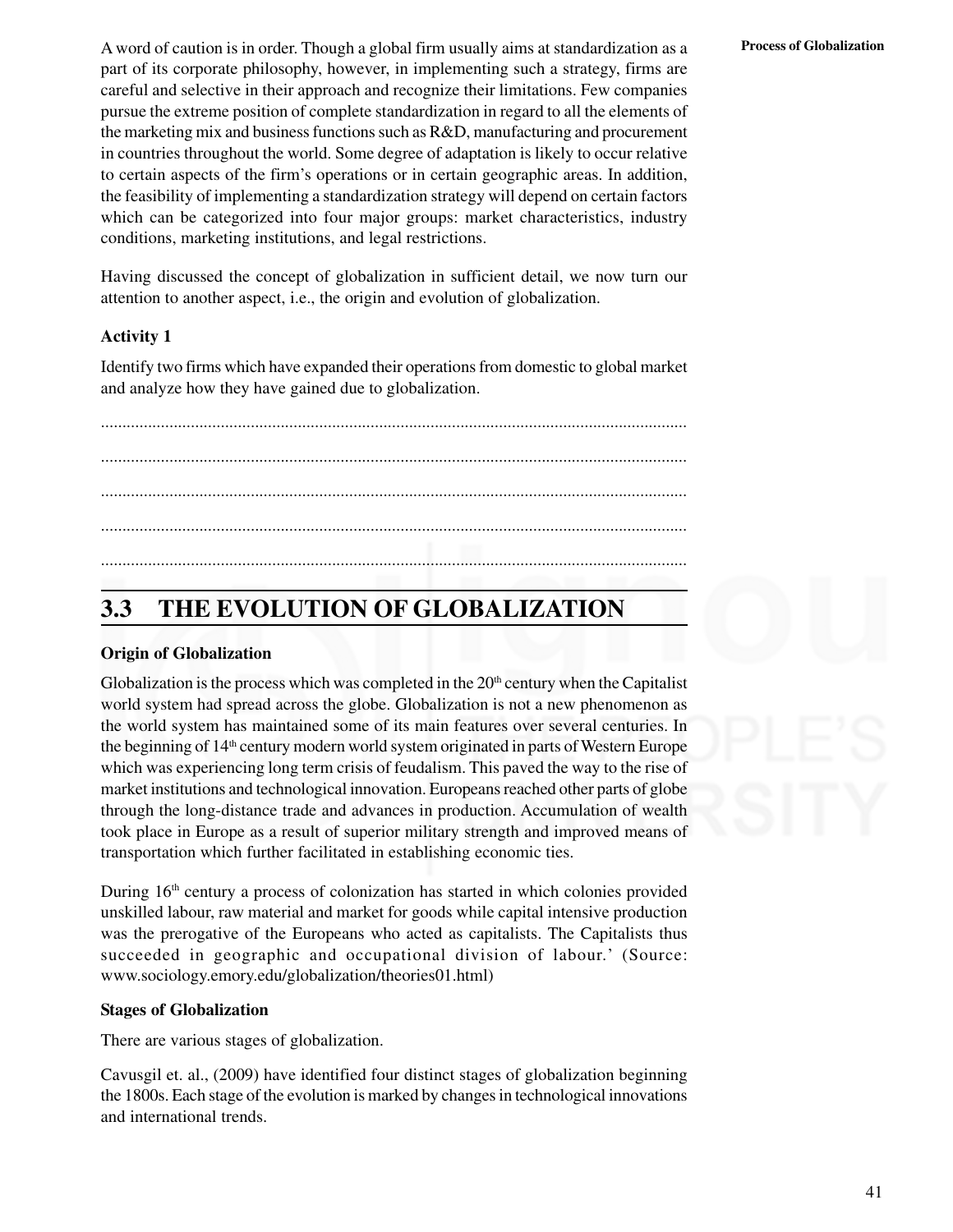The *first stage of globalization* which started in 1830 became more stabilized by 1880. This period was marked by the growth of global business due to development of railroads, ocean transport, manufacturing and trading companies. Telegraph and telephone were newly invented which gave further impetus to information flows between nations and facilitated the management of supply chains by the companies.

The *second stage of globalization* which started around 1900 was marked by the increase in electricity and steel production. This stage of globalization reached its climax during the Great Depression of 1929. Western Europe was the most industrially developed region of the world in 1900. Multinational firms were established as a result of European colonization of Asia, Middle East and Africa. Companies like Seimens, Nestle, Shell and British Petroleum had established their subsidiaries in various parts of the world. Before 1914 (First World War), many companies were established at the global level.

The *third stage of globalization* started around 1945 after World War II when Europe and Japan were devastated by war and USA emerged as a dominant power. During the war the trade barriers were high. Soon the developed countries wished to lessen the barriers to international trade. This led to Bretton Woods Conference of 1947 in which 23 countries participated and culminated in the setting up of General Agreement on Tariffs and Trade (GATT) which sought to liberalize trade and investment by reducing barriers. This gave impetus to industrialization, modernization and improving the standard of living. GATT was subsequently replaced by another multilateral agency, that is, World Trade Organization (WTO) which was also established to regulate international trade and investment and to introduce equity and fairness in global exchange. To further facilitate international co-operation, two international organizations - International Monetary Fund and World Bank - were set up. This was followed by the rise of multinational corporations (MNC's) like Coco-Cola, Philips and IBM who established their global presence by the virtue of technological and competitive advantages and started outsourcing their business to developing countries to reap the benefits of cheap labour and easy access to wide markets.

By 1960's the increase in the process of liberalization by removing trade barriers and currency controls led to increase in international trade and investment and integrated international financial markets. This was followed by increasing competition between US, European and Japanese MNCs.

1980s marked the beginning of the *fourth and present stage of globalization* which experienced increasing global trade and investment. This stage witnessed use of computer, Internet, and development of information and communication technologies. This period saw the disintegration of Soviet Union, emergence of market economies of Europe and development of countries like China, Brazil, India and Mexico. Technological advancements in transportation, information and communication led to integration of world economy and also facilitated development of services like insurance, banking, entertainment, retailing and tourism. This was followed by strategic alliances like mergers and acquisitions among corporate units and the world came to be known as a 'global village'.

The four stages of globalization, with their triggers and key characteristics are presented in Table 3.1.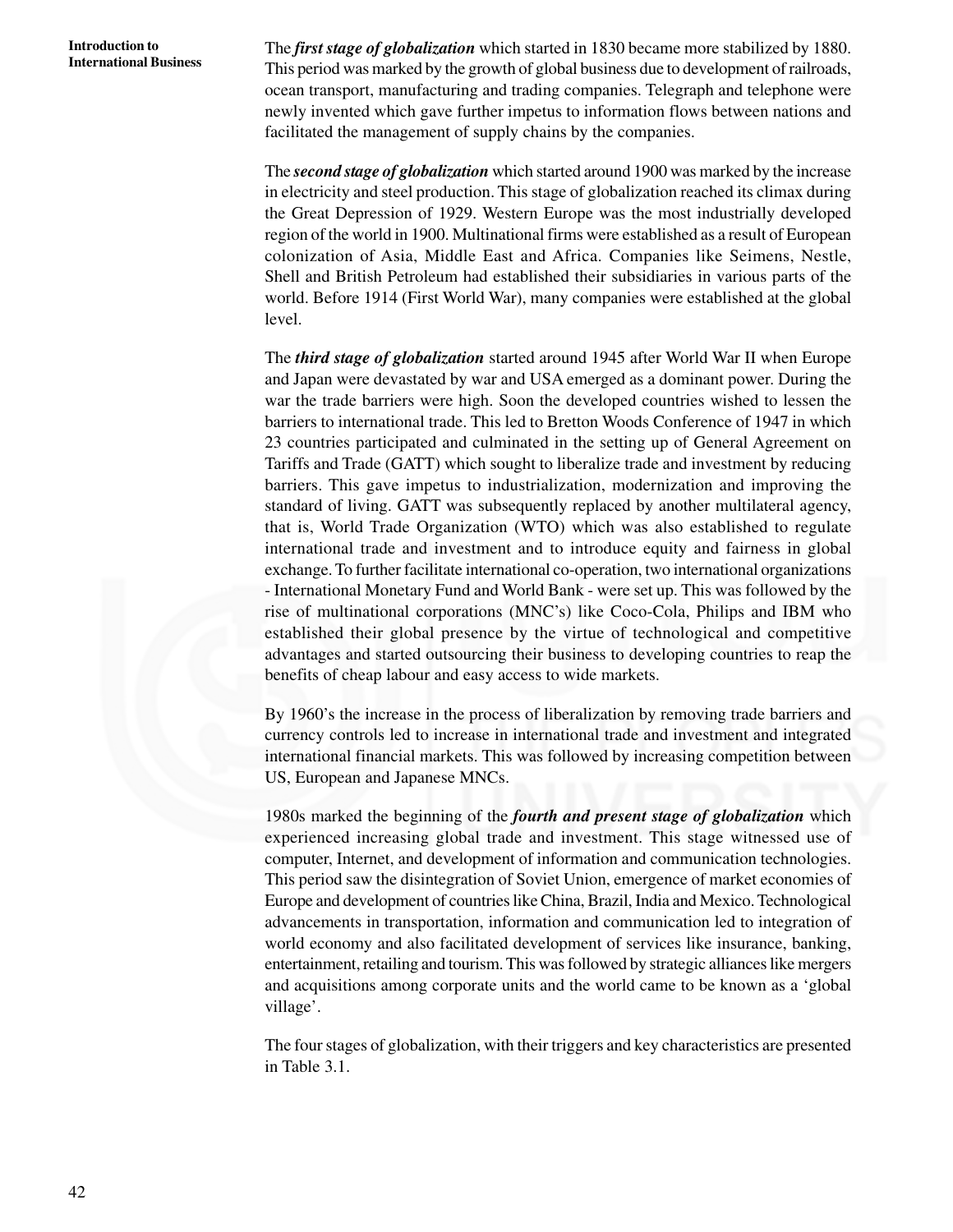**Table 3.1: Stages of Globalization Process of Globalization**

| <b>Stages of</b><br><b>Globalization</b> | <b>Period</b>                                | <b>Triggers</b>                                                                                                                                                                                                                                       | <b>Key Characteristics</b>                                                                                                                                                                                                                                                                   |
|------------------------------------------|----------------------------------------------|-------------------------------------------------------------------------------------------------------------------------------------------------------------------------------------------------------------------------------------------------------|----------------------------------------------------------------------------------------------------------------------------------------------------------------------------------------------------------------------------------------------------------------------------------------------|
| <b>First Stage</b>                       | 1830 to late<br>1800s,<br>peaking in<br>1880 | Introduction of<br>railroads and ocean<br>transport                                                                                                                                                                                                   | Rise of manufacturing, cross-<br>border trade of commodities,<br>largely by trading companies                                                                                                                                                                                                |
| <b>Second Stage</b>                      | 1900 to<br>1930                              | Rise of electricity<br>and steel production                                                                                                                                                                                                           | Emergence and dominance of<br>early multinational enterprises<br>(primarily European and North<br>American) in manufacturing,<br>extractive, and agricultural<br>industries                                                                                                                  |
| Third Stage                              | 1948 to<br>1970s                             | Formation of<br><b>General Agreement</b><br>on Tariff and Trade<br>(GATT); End of<br>World War II;<br>Marshall Plan to<br>reconstruct Europe                                                                                                          | Concerted effort on the part of<br>industrializing<br>Western<br>countries to gradually reduce<br>barriers to trade; rise of<br>multinational companies from<br>Japan; cross-border flow of<br>paralleling<br>money<br>the<br>development of global capital<br>markets.                      |
| Fourth Stage                             | 1980s to the<br>present                      | Radical advances in<br>information,<br>communication,<br>manufacturing, and<br>consultation<br>technologies;<br>privatization of<br>state-owned<br>enterprises in<br>developing<br>countries;<br>remarkable<br>economic growth in<br>emerging markets | Unprecedented rate of growth<br>in cross-border trade<br>of<br>products, services, and capital;<br>participation in international<br>business of small and large<br>companies by investors from<br>many companies; focus on<br>emerging markets for export,<br>FDI, and sourcing activities. |

**Source:** Cavusgil S.T, Knight G., Riesenberger J.R (2009), International Business: Strategy, Management and the new Realities, Pearson.

Now you have a fair idea of how present day globalization evolved. We shall now briefly discuss the effects of globalization.

## **3.4 EFFECTS OF GLOBALIZATION**

In Section 3.2 we have examined several definitions of globalization given by various thinkers. You might have noted a common feature of the definitions by these thinkers who regard globalization as a process of increasing the economic, political, cultural and technological interdependence among nations and countries. Globalization is a process by which there is an increase in inter-connection and dependence between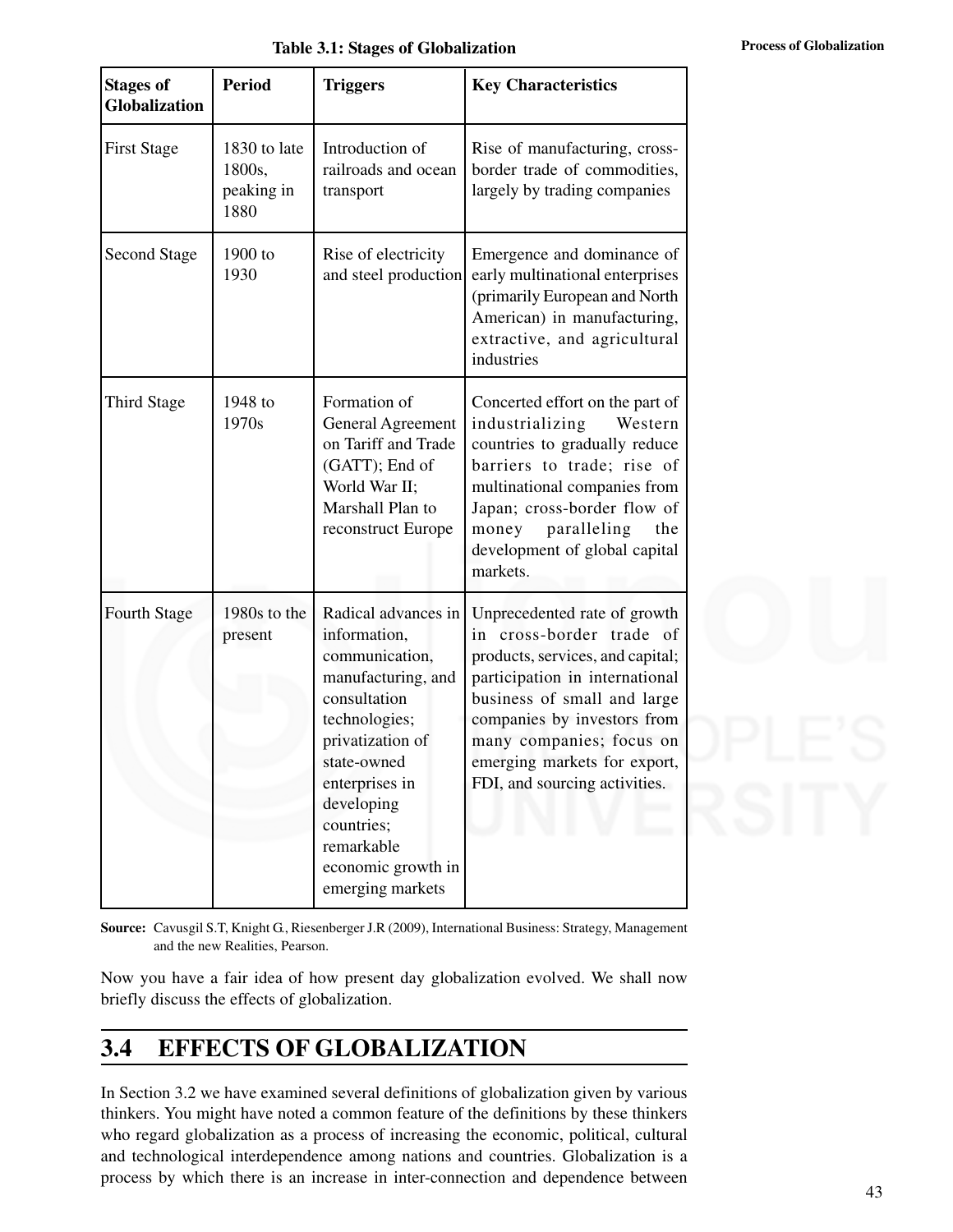nations, people and businesses through greater cross-country mobility, communication and cross-cultural exchanges. Thus globalization process has given impetus to greater global production and distribution of products and services of a homogeneous kind on a world-wide basis. Now we can demarcate the separate areas of the effects of the process of globalization. These areas of effects of globalization are as follows:

- **1) Integration of Economies**: This is due to the increase in interdependence between countries on a world-wide basis.
- **2) Integration of Strategy**: A global strategy would require establishing the brand name and products in prominent markets world wide, in order to reap the benefits of competitive advantage. This further facilitates integration of global vision, business strategy and business activities throughout the world.
- **3) Integration of Industries**: This facilitates the increase in integration of production activity and distribution of value added goods world wide on the basis of competitive advantage enjoyed. Global industries are interdependent industries which enjoy location advantages by virtue of their presence in host, parent or third world countries.
- **4) Integration of Markets**: The name and brand of products are popularly known in various markets. This has created homogeneity in tastes and liking of end users for a product in specific markets.

The process of globalization integrates global economies, global strategy, global industries, global markets, global drivers and global players in order to create organizations for global environment. It has created integration of services, resources and products thus creating a boundary-less environment (Grazina J., Marija K., 2006).

## **3.5 INDUSTRY GLOBALIZATION DRIVERS**

An industry globalizes because of the occurrence of certain factors. From that standpoint every industry cannot be a global one. There are certain drivers which determine the potential for industry globalization.

There are four broad groups of industry globalization drivers – M**arket**, **Cost, Government and Competition** (Table-3.2). Together, these four sets of drivers cover all the major critical industry conditions that affect the potential for globalization. The drivers are primarily uncontrollable by the worldwide business. Each industry has a level of globalization potential that is determined by these external drivers.

| <b>Market Drivers</b>                                                                                                   | <b>Cost/Economic Drivers</b>                                                                                         |
|-------------------------------------------------------------------------------------------------------------------------|----------------------------------------------------------------------------------------------------------------------|
| Convergence of lifestyles & tastes                                                                                      | Continuing push for economies of                                                                                     |
| Increased travel creating global<br>consumer<br>Growth of global and regional channels<br>Establishment of world brands | scale<br>Accelerating technological<br>innovation<br>Advances in transportation<br>Emergence of Newly Industrialized |
| Push to develop global advertising                                                                                      | Countries (NICs)                                                                                                     |
| Shortening product life cycle                                                                                           | Increasing cost of product<br>development                                                                            |

### **Table 3.2: Industry Globalization Drivers**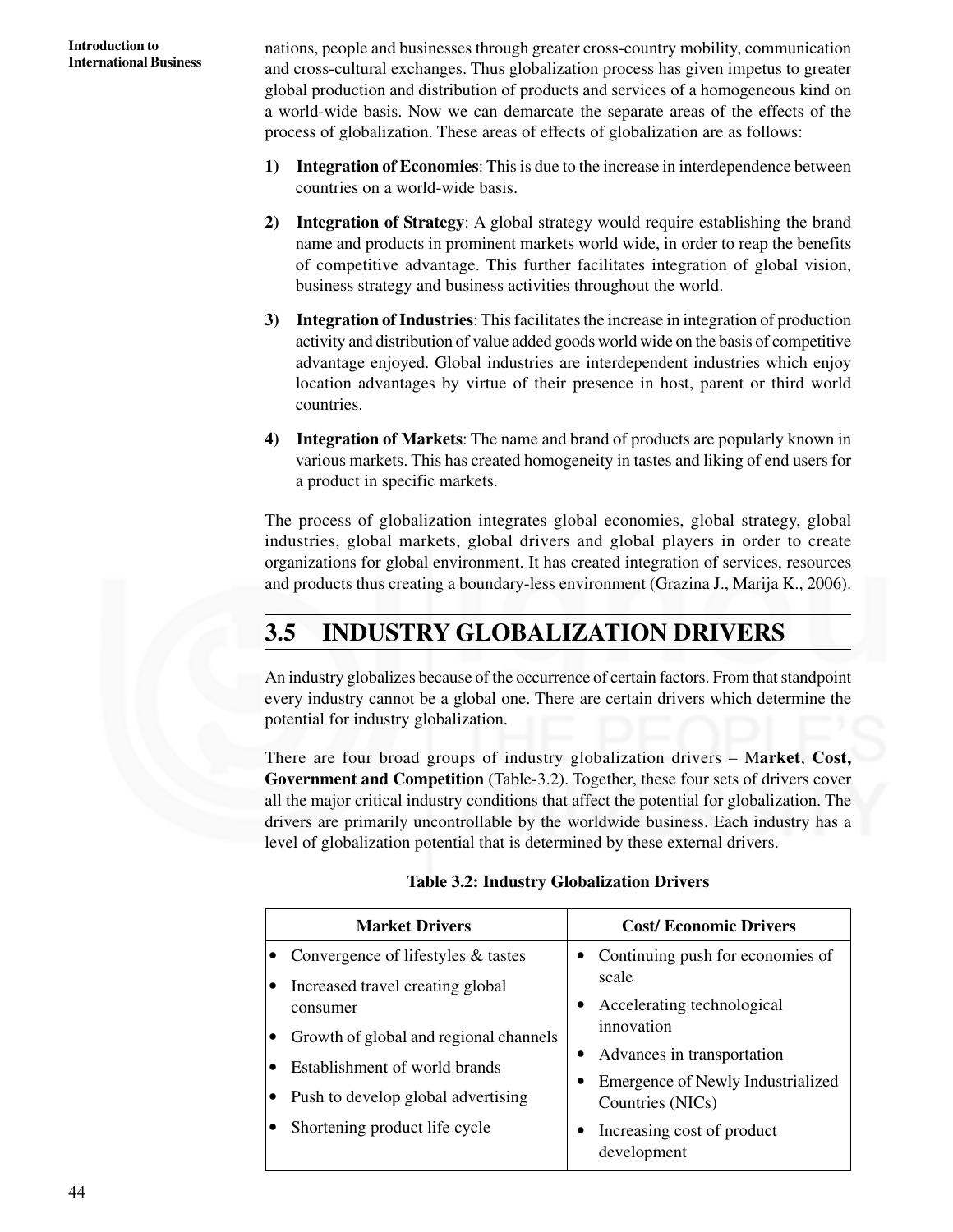| <b>Government Drivers</b>                                   | <b>Competitive Drivers</b>                           |
|-------------------------------------------------------------|------------------------------------------------------|
| Reduction of tariff barriers                                | • Increase in level of world trade                   |
| Creation of trading blocks<br>Decline in role of government | Increase in foreign acquisition of<br>corporations   |
| Reduction in non-tariff barriers                            | Companies becoming globally centered                 |
| Shift in open market economies                              | Increased formation of global strategic<br>alliances |
|                                                             | Globalization of financial markets                   |

**Source:** Yip, G.S. (1992). Total Global Strategy: Managing for Worldwide Competitive Advantage. Englewood Cliffs, NJ: *Prentice Hall*.

Proponents of global marketing argue that because market needs are homogenous, country differences are less relevant to international marketing planning. Yet, others assert that the existence of global markets is a "myth". They point to the many contradictory trends around the world, suggesting stark differences in national markets and hence the need for adaptation and customization of international marketing, based on individual country differences.

The removal of trade barriers and the growing similarity of national markets created the potential for globalization of markets and competition. The development of MNCs, or of global networks allying independent firms, and the technology of cheap, effective transportation and communication provided the practical means necessary for the integration of supply. These conditions were necessary, but not sufficient. Intense competition in most industries was the driving force necessary for integration and globalization.

A discussion on globalization (for example, Cavusgil and Zou, 1994) has shifted the attention to a more fundamental issue: the underlying motives of the firm. Jain (1989) asserts that strategy adaptation (versus globalization) is the means to an end - the establishment of a firm's economic assets and competitive position in the marketplace. The fundamental question is 'when a firm operates in an overseas market, what are its ultimate objectives?'The need to broaden the discussion to include the firm's strategic perspective in this debate has been articulated by several authors (e.g., Walters; Douglas and Craig; and Szymanski, Bhardwaj and Vardarajan).

Until recently, studies have treated a firm's choice of its global or local strategy, as the outcome variable, that is the result of a firm's marketing plan. Recent studies have expanded this limited scope, to study how global or local strategies affect the overall position of the firm. Douglas and Wind and Jain point out that one key payoff of the decision on globalization and adaptation is the competitive advantage of the firm. While discussing alternative product policy options for firms, Walters and Toyne, emphasize the need to evaluate such options in the context of the competitive strategy of the firm.

The following four factors affect a company's ability to formulate and implement global strategy:

- **Organization structure** comprises the reporting relationships in a business the 'boxes and lines'.
- **Management process** comprises the activities such as planning and budgeting that make the business run.
- **People** comprise the human resources of the worldwide business and include both managers and all other employees.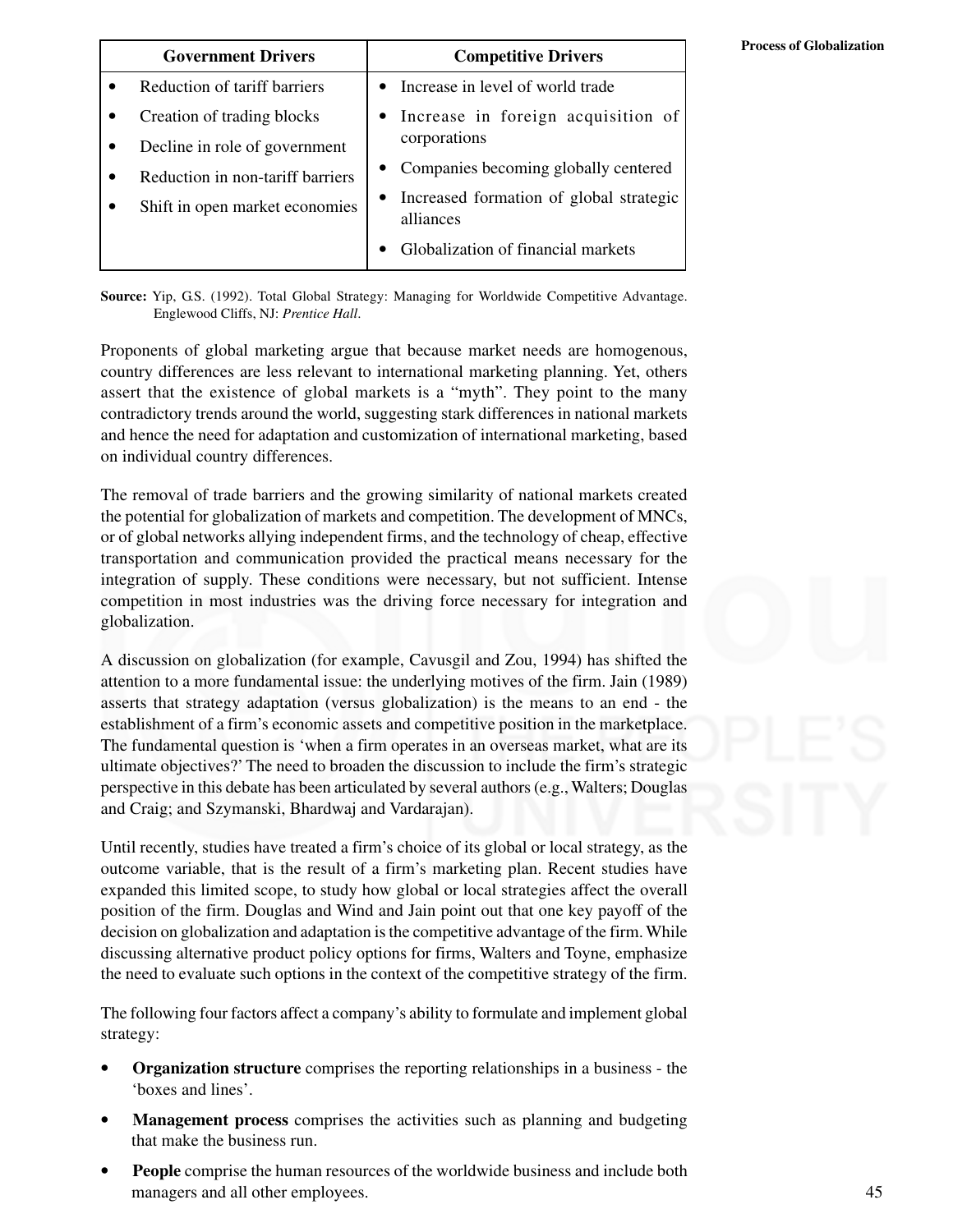#### **Introduction to International Business**

• **Culture** comprises the values and unwritten rules that guide behavior in a corporation.

Figure 3.1 elaborates the above factors further. The figure gives an overview about the external drives of industry potential for global strategy.



**Figure 3.1: External Drivers of Industry Potential for Globalization**

The potential for global strategy include following four **factors:**

- **Market Factors:** These include the homogenous market needs, the global customers/consumers, transferable brands and promotional strategies and internationalization of the distribution channels. These factors affect the competitiveness of the industry.
- **Economic Factors:** These factors include the global economies of scale in manufacturing and distribution, world wide sourcing efficiencies and significant differences in country costs.
- **Environmental Factors:** The factors like falling transportation costs, improved networking thereby improving the communication, changes in government policies and frequent technological advances act as external drivers for the industry.
- **Competitive Factors:** The factors like competitive interdependence among countries, global moves of competitors and the prevailing opportunities to preempt the global moves of the competitors work as an aid for developing a global strategy.

Besides these, to become globally competitive, the company needs to focus on the following:

- Developing a marketing plan with universal appeal.
- Help employees understand the company's global vision.
- Learning from mistakes that others have made in the past.
- Select the right partners for joint ventures overseas.

### **Activity 2**

Identify a MNC of your choice and analyze the factors which helped it to formulate its market plan and select partners for joint ventures.

......................................................................................................................................... ......................................................................................................................................... .........................................................................................................................................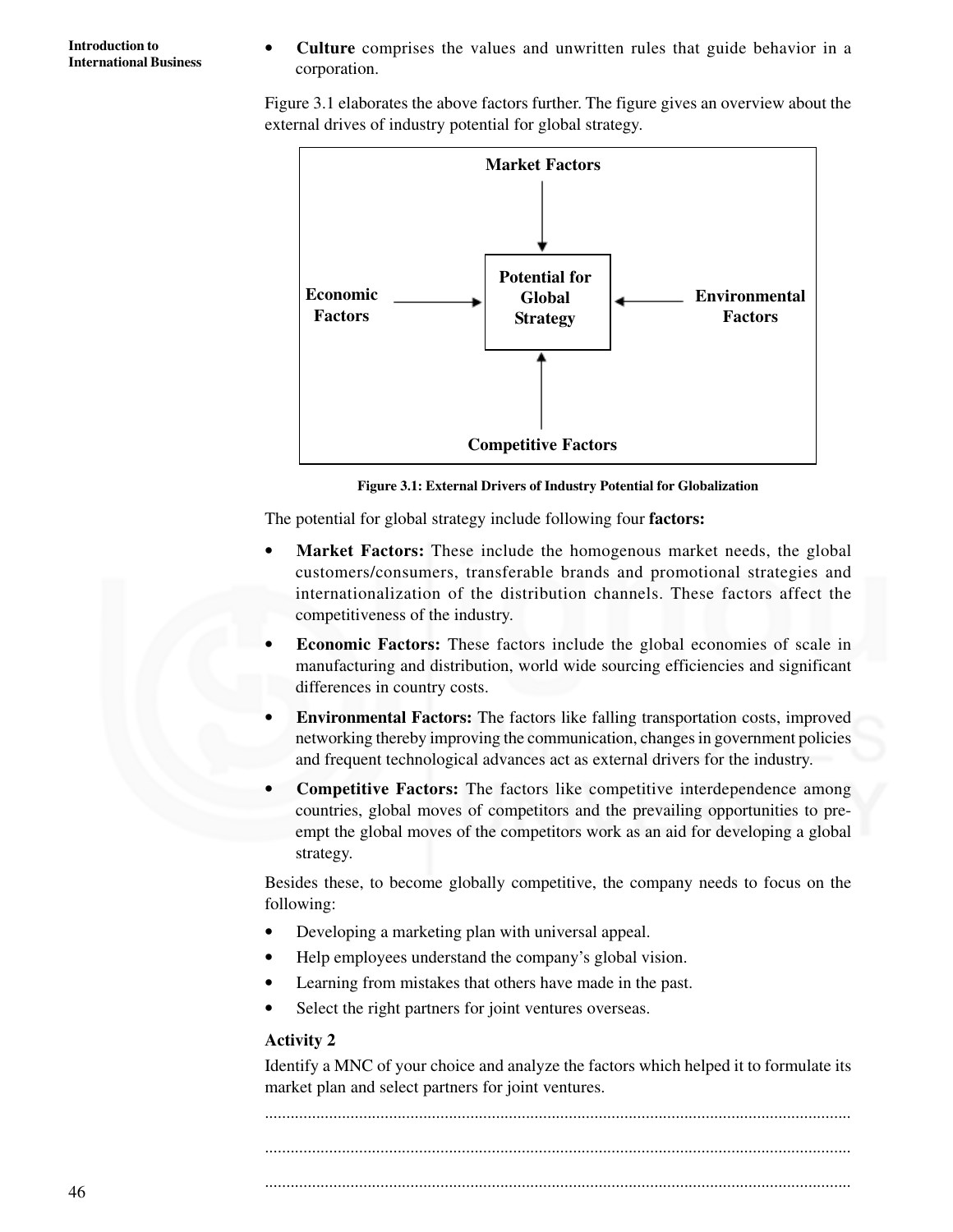# **Process of Globalization 3.6 STRATEGIC IMPLICATIONS OF GLOBALIZATION**

As pattern of international competition shifts towards globalization, there are many implications for strategy formulation. In a global industry, functions of finance, marketing, business and Government relationship change according to global configuration and coordination.

- **a) International Alliances:** International alliance is an implication of globalization. International coalition, linking firms of the same industry based in different countries have become an even more important part of global strategy.
- **b) Organizational Challenges :** The need to configure and co-ordinate globally in complex ways creates some obvious organizational challenges such as organizational structure, reporting hierarchies, communication linkages and reward mechanisms.
- **c) Relations with Government:** In the globalized era, the selection of foreign markets to enter and the mode of entry will, by and large, depend on the negotiations with the foreign Government. The 'muscle power' of the global firm can be crucial in determining the shift of power equilibrium. A global firm must 'manage' its relationship with the foreign Government to its advantage. A shining example of what happens if it fails to do so is Enron in India.
- **d) Competition:** A global firm may be in a better position to compete with its global rivals as it can augment its resources globally.

These implications of globalization will lead companies to take care of these issues forcing them to formulate an appropriate strategy to handle them. Levitt (1983) has given an illustration of various forces affecting global integration. These are summarized in table 3.2.

| <b>Global Integration</b>       |                             |  |
|---------------------------------|-----------------------------|--|
| <b>Driving Forces (Drivers)</b> | <b>Restraining Forces</b>   |  |
| Technology                      | Culture                     |  |
| Culture                         | <b>Market Differences</b>   |  |
| Market needs                    | Costs                       |  |
| Costs                           | <b>National Controls</b>    |  |
| Free Markets                    | Nationalism                 |  |
| Economic Integration            | War                         |  |
| Peace                           | Management Myopia           |  |
| <b>Management Vision</b>        | <b>Organization History</b> |  |
| Strategic Intent                | Domestic Forces             |  |
| Global Strategy and Action      |                             |  |

### **Table 3.2: Forces Affecting Global Integration**

The remarkable growth of the global economy over the past 50 years has been shaped by the dynamic interplay of various driving and restraining forces. During most of those decades, companies from different parts of the world in different industries achieved great success by using global strategies. During the 1990s, changes in the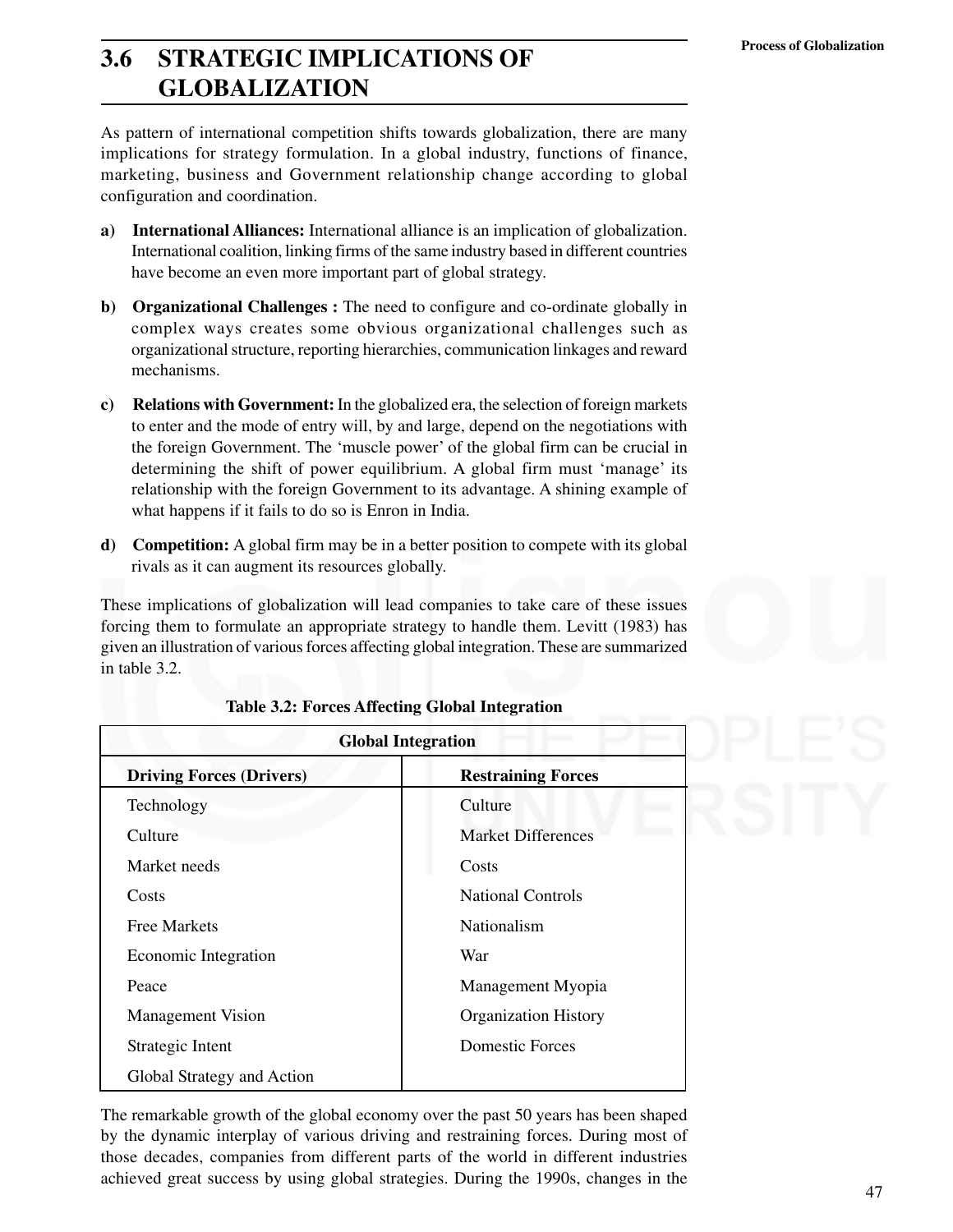business environment have presented a number of challenges to established ways of doing business. Today, the growing importance of global business stems from the fact that driving forces have more momentum than the restraining forces.

It is, however, important to recognize that in the near future financial and trade activities will still be the dominant forces and features of globalization. Nevertheless, it is essential to point out that trade is only one of the myriad of worldwide activities related to globalization. Free movement of capital, goods, and labour and the establishment of a civil society, where cultural and political tolerances are the norms, are the foundations for true globalization.

## **3.7 SUMMARY**

To sum up, the pillars of globalization are open trade and vital civil and legal institutions that uphold individual and group rights while facilitating social and economic integration. The benefits of international trade are numerous, e.g., job creation, improving customer welfare, stimulating economic growth, and so on. Nevertheless, limiting globalization only to trade and the profits associated with increasing trade volumes does not do justice to growing beliefs and practices that aim at establishing a prosperous and stable world. In other words, globalization cannot just be synonymous to trade volume and export profits. It is an orientation that seeks to enhance and strengthen global understanding and effective business, professional, and personal interactions. The focus on trade volume and on export limits the ability and capacity of people to become involved in activities that release energy and stimulate global thinking and behavior. In addition, focusing on trade volume alone may prevent individuals and organizations alike from moving forward in advancing causes and programs that are not profit-oriented. While it is a misjudgment to discount the importance of profit-oriented activities in furthering globalization aims, it is equally a mistake to disregard non-business activities. These activities are expected to be crucial for strengthening global thinking and practice in the decades to come.

### **3.8 KEY WORDS**

| <b>Globalization</b>     | Globalization can be defined as the growth of economic<br>activity spanning politically defined national and regional<br>boundaries. It leads to the increased movement of goods<br>and services across boundaries, namely, trade and<br>investment, often of people via migration. It is driven by<br>the actions of individual economic actors – firms, banks,<br>and people – usually in the pursuit of profit and often<br>spurred by the pressures of competition. |
|--------------------------|-------------------------------------------------------------------------------------------------------------------------------------------------------------------------------------------------------------------------------------------------------------------------------------------------------------------------------------------------------------------------------------------------------------------------------------------------------------------------|
| <b>Strategy</b>          | Actions managers take to attain the firm's goals during a<br>particular period.                                                                                                                                                                                                                                                                                                                                                                                         |
| <b>Standardization</b>   | As a policy, a MNE offers standardized, that is, same<br>marketing-mix (product, price, promotion and place)<br>across all the markets that it operates all over the world. It<br>considers world as a single market and hence offers<br>identical marketing-mix all over.                                                                                                                                                                                              |
| <b>Adaptation Policy</b> | Adaptation policy suggests that the country markets are<br>different due to socio-cultural, economic, political and<br>legal environmental forces. Hence, a firm must offer<br>differentiated marketing-mix as per the specific<br>requirements of the country market that it operates in.                                                                                                                                                                              |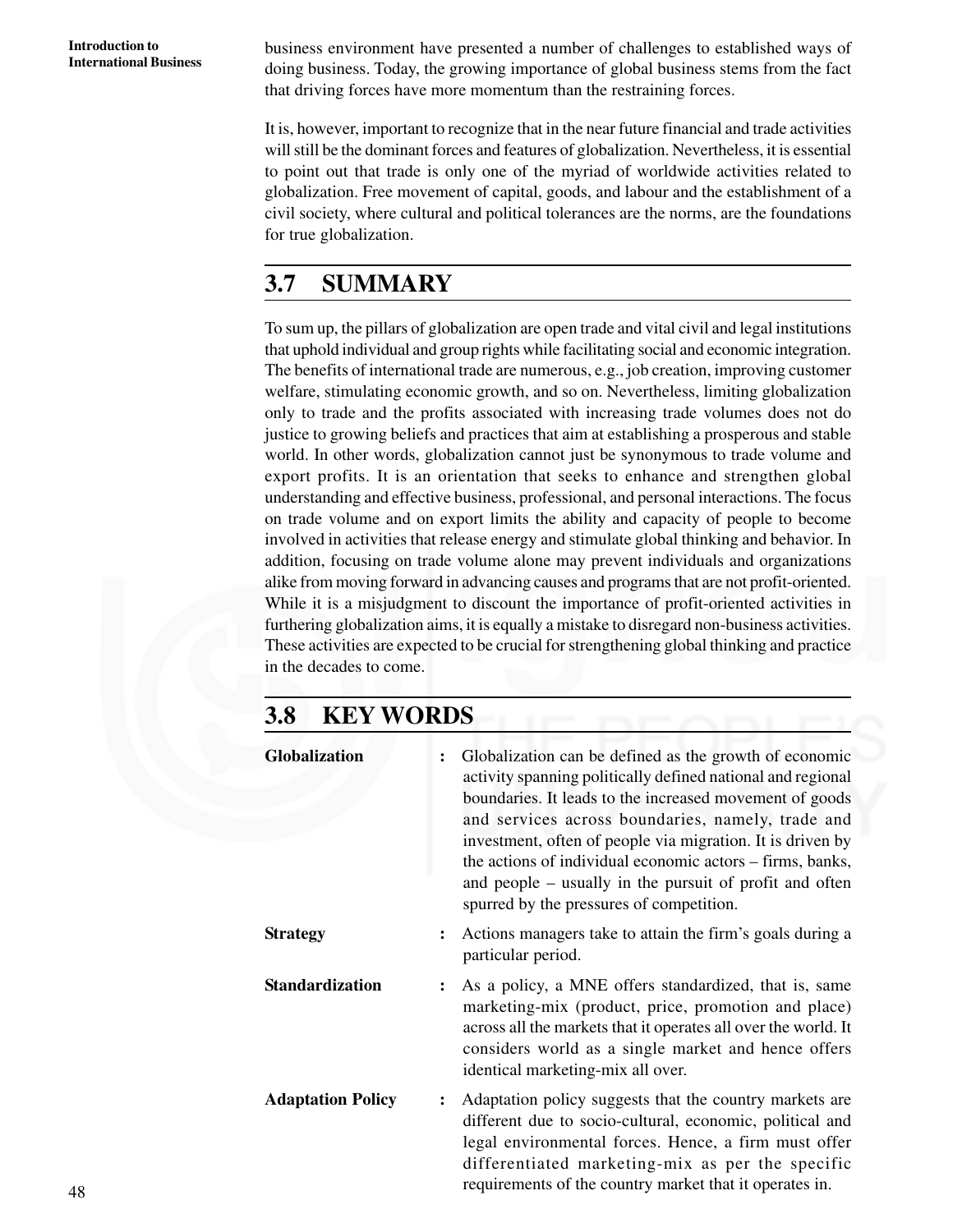# **Process of Globalization 3.9 SELF-ASSESSMENT QUESTIONS**

- 1) Define globalization in your own words.
- 2) Discuss the different stages of globalization and give two examples for each stage that facilitated the process of globalization.
- 3) What have been the effects of globalization? Explain with examples.
- 4) "A global shampoo company should make a global shampoo, a global automobile company should make a global car and a global tractor company should make a global tractor". Do you agree with this statement? Why or why not? Discuss in terms of globalization.
- 5) What forces have been driving the development of globalization? Discuss.
- 6) How do global products, functional area and customer approaches to organizations differ? How are they similar? Explain in relation to the industry globalization drivers.
- 7) What are the strategic implications of globalization? Discuss by citing a recent example.
- 8) What are the main challenges that are faced by international managers in managing and controlling a global business activity? What advice would you like to give to a manager who is involved with global operations?

### **3.10 FURTHER READINGS**

Cavusgil S. Tamer, Gary Knight, John R. Riesenberger (2009) International Business: Strategy, Management, and the new realities. Pearson

Cavusgil, S. Tamer and Shaoming Zou (1994). Marketing Strategy-Performance Relationship: An Investigation of the Empirical Link in Export Market Ventures, *Journal of Marketing*, 58, (January), 1-21.

Czinkota, Michael R. and Ikko A. Ronkainen (1998). International Marketing. Fort Worth, TX: *Dryden Press*.

Daniels, D.J., Radebaugh, L.H., Sullivan, D.P. (2002) Globalization and business. Prentice Hall.

Food for thought, Thought for Action. Internet: http://www.unesco.org/most/ globalisation/Introduction.htm

Globalization Drivers and their Impact on Lithunian Economic Growth and Development Grazina Jatuliaviciene, Marija Kucinskiene, ISSN 1392-1258 Ekonomika (2006). Internet http://www.leidykla.eu/fileadmin/Ekonomika/73/Grazina\_Jatuliaviciene\_\_ Marija\_Kucinskiene.pdf

The Globaliszation Website: Globalization Theories, World System Theory, Synopsis. Internet

http://www.sociology.emory.edu/globalization/theories01.html

Internet : http://www.exampleessays.com/viewpaper/36306.html

Jain, Subhash C. (1989). Standardization of International Marketing Strategy: Some Research Hypotheses, *Journal of Marketing,* 53, (January), 70-79.

Kluyver, C.A., Pearce, J. (2003). Strategy. A View from the Top. Prentice Hall.